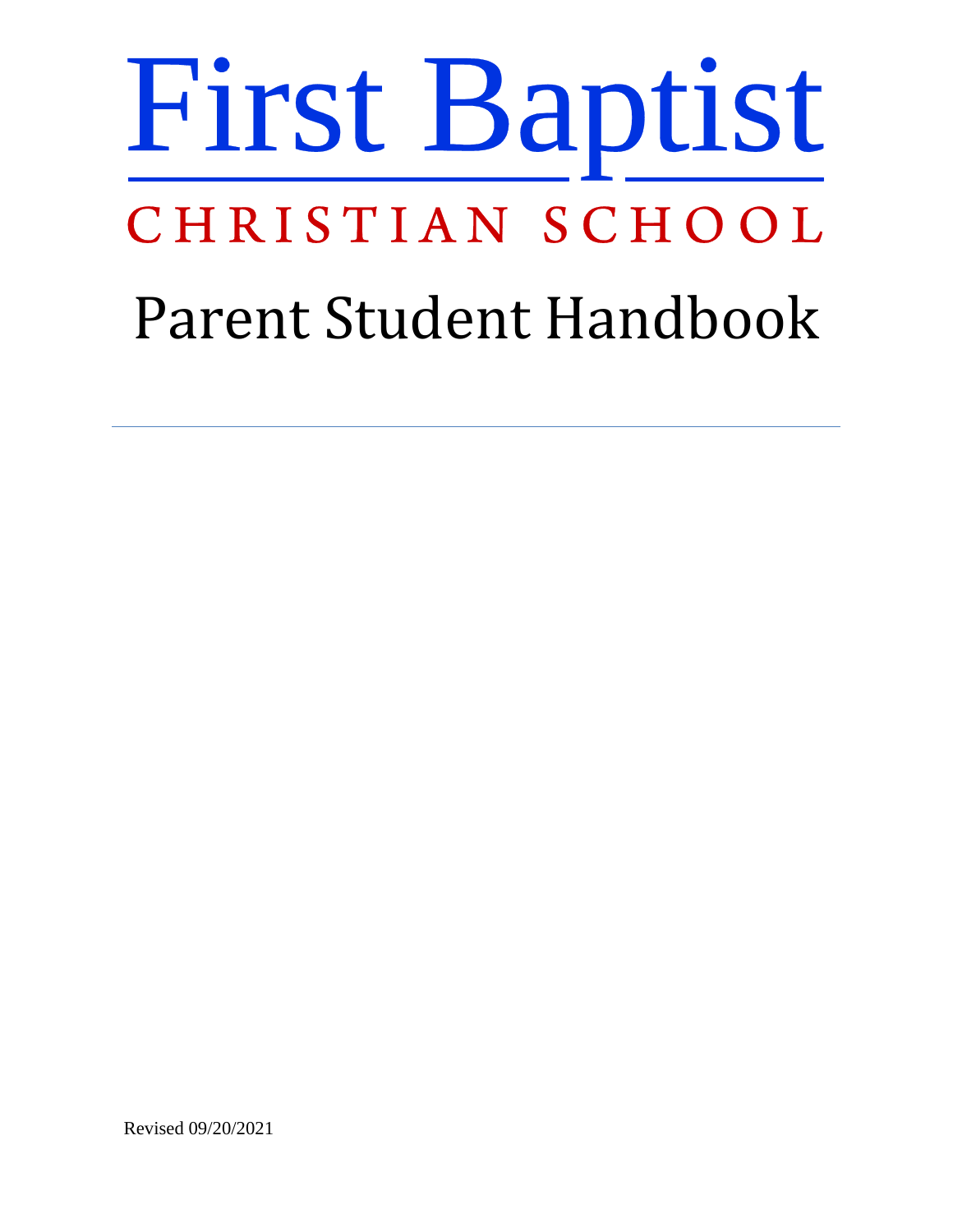# **INDEX** PARENT-STUDENT HANDBOOK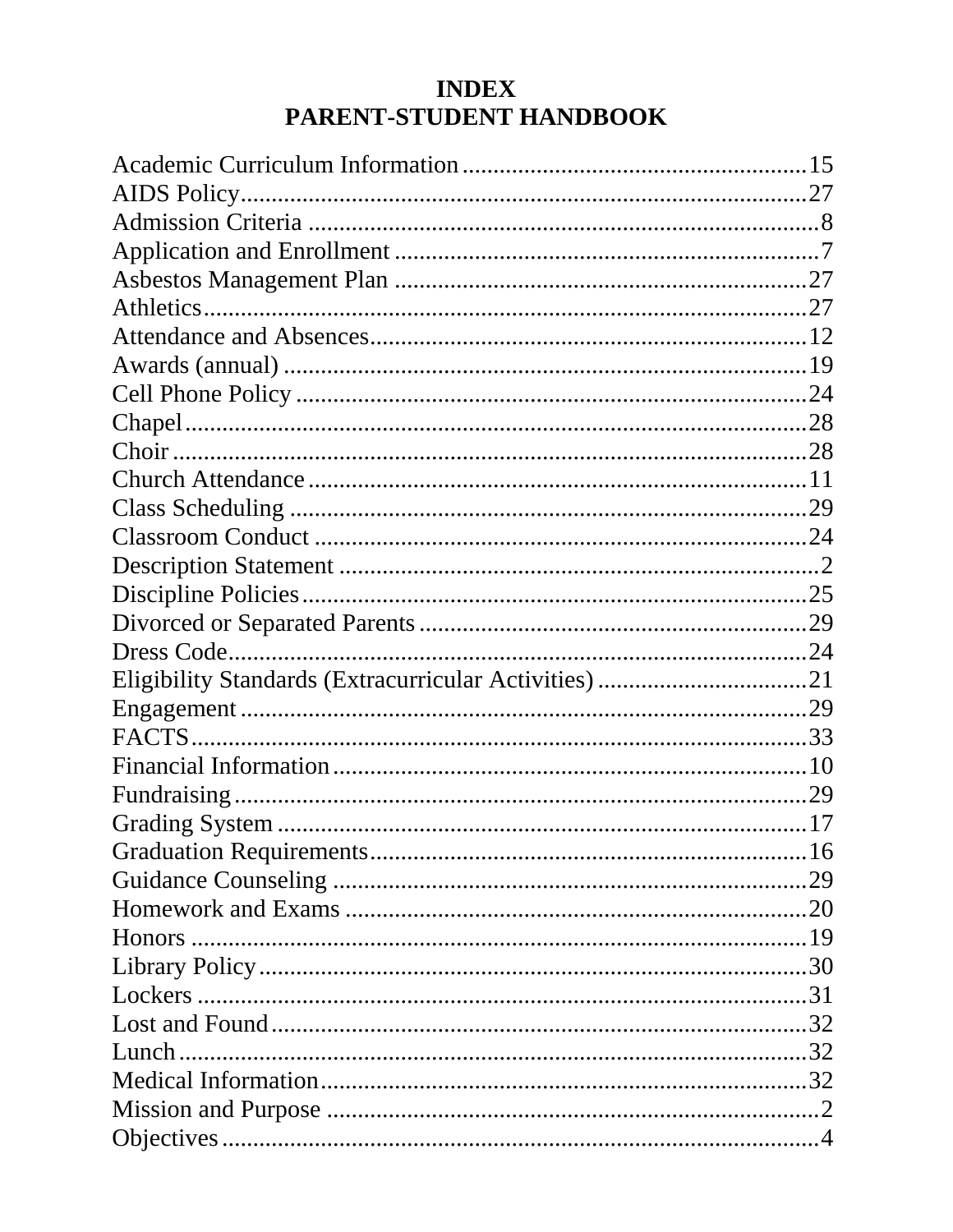| Sabre Athletic Association Booster Club (SAABC) 28 |  |
|----------------------------------------------------|--|
|                                                    |  |
|                                                    |  |
|                                                    |  |
|                                                    |  |
|                                                    |  |
|                                                    |  |
|                                                    |  |
|                                                    |  |
|                                                    |  |
|                                                    |  |
|                                                    |  |
|                                                    |  |
|                                                    |  |
|                                                    |  |
|                                                    |  |
|                                                    |  |
|                                                    |  |
|                                                    |  |
|                                                    |  |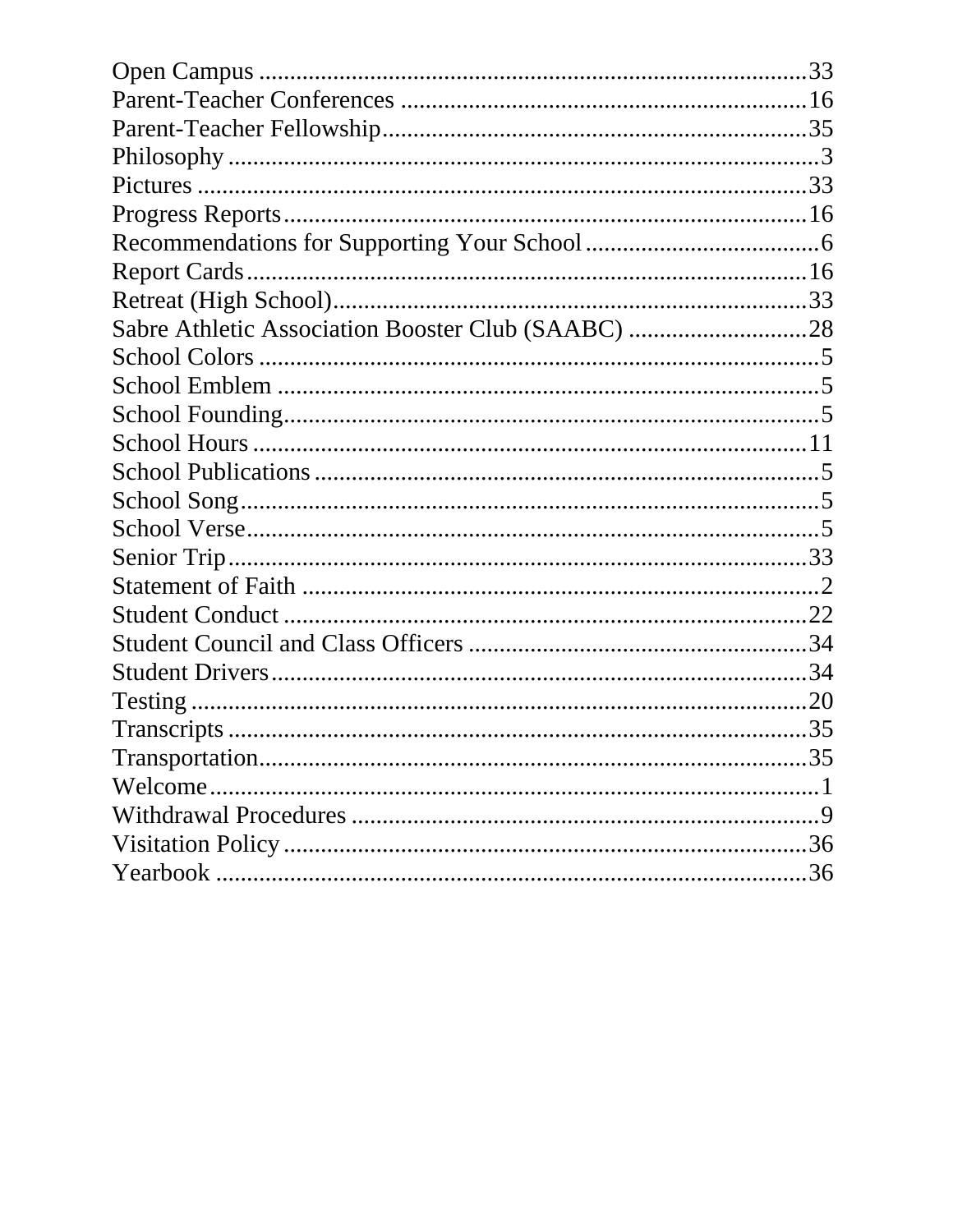# **WELCOME**

The administration and faculty of First Baptist Christian School of Elyria extend a warm welcome to each family represented in our student body. It is our desire to be an extension of your Christian home and to educate your children according to biblical Christian principles and with academic excellence.

Every successful organization must operate under a system of guidelines for its goals to be reached in an effective and orderly fashion. The Parent/Student Handbook was created to outline the guidelines and objectives of First Baptist Christian School of Elyria, Ohio. Please take time to read all the material carefully and discuss it with your child. It is important that you and your child /children understand what the school offers you and what we are asking of you in return. If you have any questions about the contents of this handbook or any of the schools policies or procedures, please call the school office at 440-458-5185 and ask to speak to the appropriate staff member that can address your concerns.

(Note: From time to time changes may need to be made to this handbook for both the good of the school and/or for the effectiveness of our Christian testimony.)

In II Peter 3:18, the Apostle Peter exhorts believers to "grow in the grace and knowledge of our Lord Jesus Christ." The awesome task entrusted to the faculty and staff her at FBCS is to accomplish this objective in the lives of our students. We covet your prayers for this important undertaking.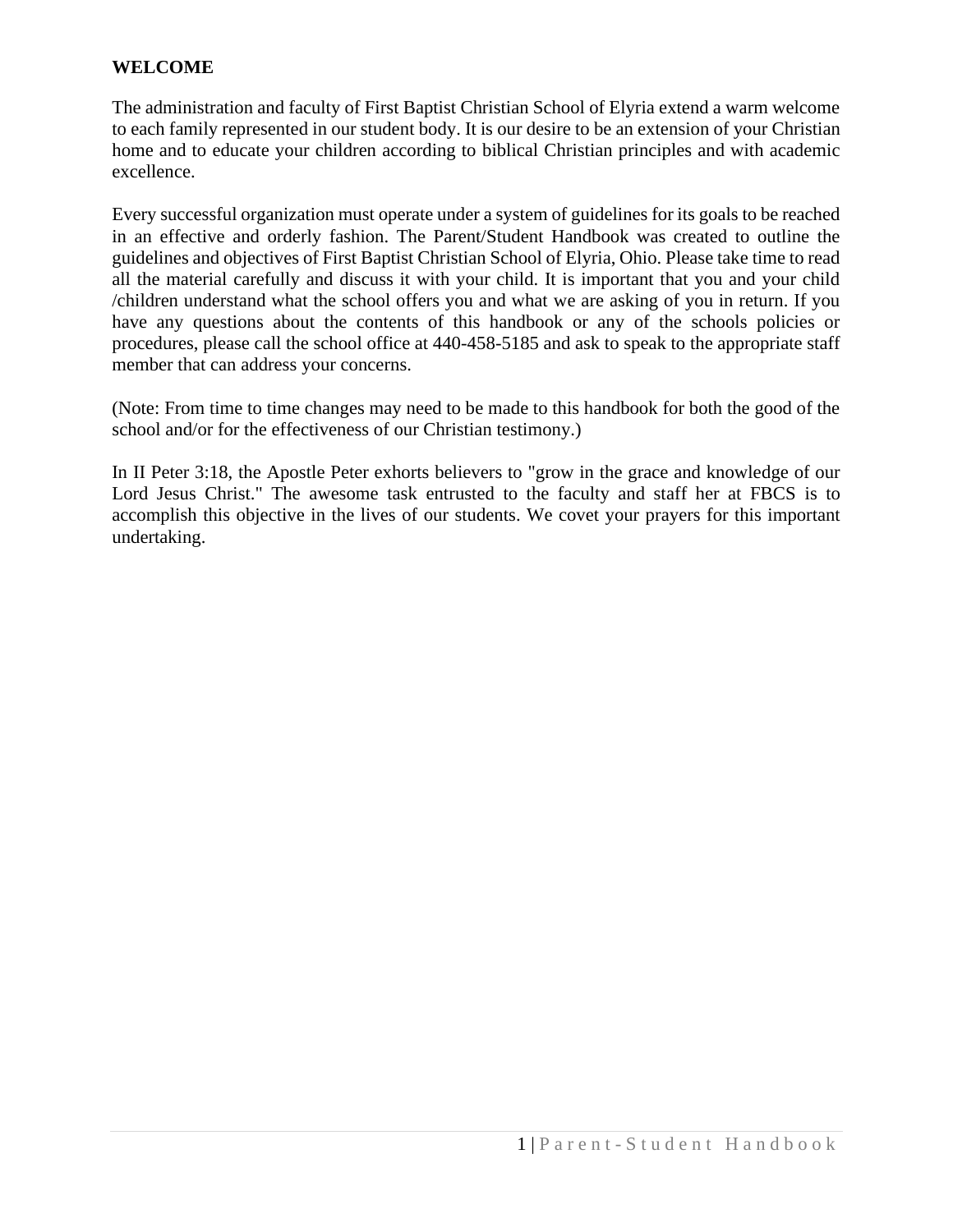# **MISSION & PURPOSE STATEMENT**

First Baptist Christian School, as a ministry of First Baptist Church and in an effort to aid Christian parents in training their children, exists to provide a superior academic and Biblically-integrated education, which promotes Christ-like character and prepares students for a life where they can impact their world for Christ.

#### **DESCRIPTION STATEMENT**

First Baptist Christian School is a part of the total ministry of First Baptist Church of Elyria, Ohio. Recognizing that all truth is God's truth, the school accepts without apology the Word of God as the foundation for all instruction and learning. The school is open to families of the community who want to have their children trained where Biblical truth is integrated with every area of the curriculum. Jesus Christ is preeminent in every aspect of school life, and students are encouraged to make lifelong commitments to Him and to Christian principles of living. Our school emphasizes love for our country, loyalty to the church, and submission to all God-given authority.

# **STATEMENT OF FAITH**

- 1. We believe in the Scriptures of the Old and New Testaments as inspired of God, as inerrant in the original writings, and as the supreme and final authority in faith and life. II Timothy 3:16, II Peter 1:21
- 2. We believe that Jesus Christ was begotten by the Holy Spirit and born of the Virgin Mary, and that He is true God and true man. Isaiah 7:14, John 1:1, John 1:14, John 8:53
- 3. We believe that the Holy Spirit is a divine person with God the Father and God the Son, is of the same nature, and indwells every born-again believer. John 14:16, John 14:26
- 4. We accept the Biblical account of creation and believe that man came by instant and direct creation of God and not by evolution. Genesis 1 and 2, Colossians 1:16 and 17, John 1:3, Hebrews 1:2
- 5. We believe that man was created innocent and that he sinned, incurring physical and spiritual death which is separation from God; thereby all are sinners by nature and by choice. Genesis 1:27, 2:17, 3:6, Romans 5:12
- 6. We believe in the personality of Satan/Lucifer, that he is the unholy god of this age and the author of all the powers of darkness and is destined to the judgment of an eternal justice in the lake of fire. Matthew 4:1-3, II Corinthians 4:4, Revelation 20:10
- 7. We believe that the Lord Jesus Christ died for our sins according to the Scriptures as a substitutionary sacrifice and that all who believe in Him are justified on the ground of His shed blood and resurrection. Romans 4:25, 1:7, Acts 13:39, I Peter 2:24
- 8. We believe that all who receive the Lord Jesus Christ by faith are born again of the Holy Spirit and thereby forever become the children of God. John 1:12, Acts 20:21
- 9. We believe in the bodily resurrection of the Lord Jesus, in His ascension into Heaven, and in His present ministry there for us as High Priest and Advocate. I Corinthians 15:4, Hebrews 4:14, I John 2:1
- 10. We believe in "that blessed hope," the personal, premillennial and imminent return of our Lord and Savior, Jesus Christ. Titus 2:13, Philippians 3:20
- 11. We believe in the bodily resurrection of the just and of the unjust, the everlasting felicity of the saved, and the everlasting conscious suffering of the lost. John 5:28-29
- 12. We believe in Biblical separation from all worldly practices and in wholehearted devotion to the cause of Christ as the only scriptural basis for a joyful and useful Christian life. I John 2:15-17, I Corinthians 6:19, II Corinthians 6:14
- 13. We believe that marriage is ordained of God as a covenant relationship between one man and one woman for life for the purpose of procreation and sexual pleasure. The marriage relationship is a beautiful picture of the relationship between our Savior and the collective body of believers in Christ known as the Church. Any other definition of or practice of marriage is unbiblical, ungodly, and a perversion of God's divine institution of marriage (Genesis 2: 18-24; Matthew 19:4-6; Romans 1:27, Hebrews 13:4)
- 14. In light of contemporary confusion over sexual orientation and gender identity, we reaffirm our belief that there are only two "sexes" or genders—male and female. The Bible tells us that "in the beginning,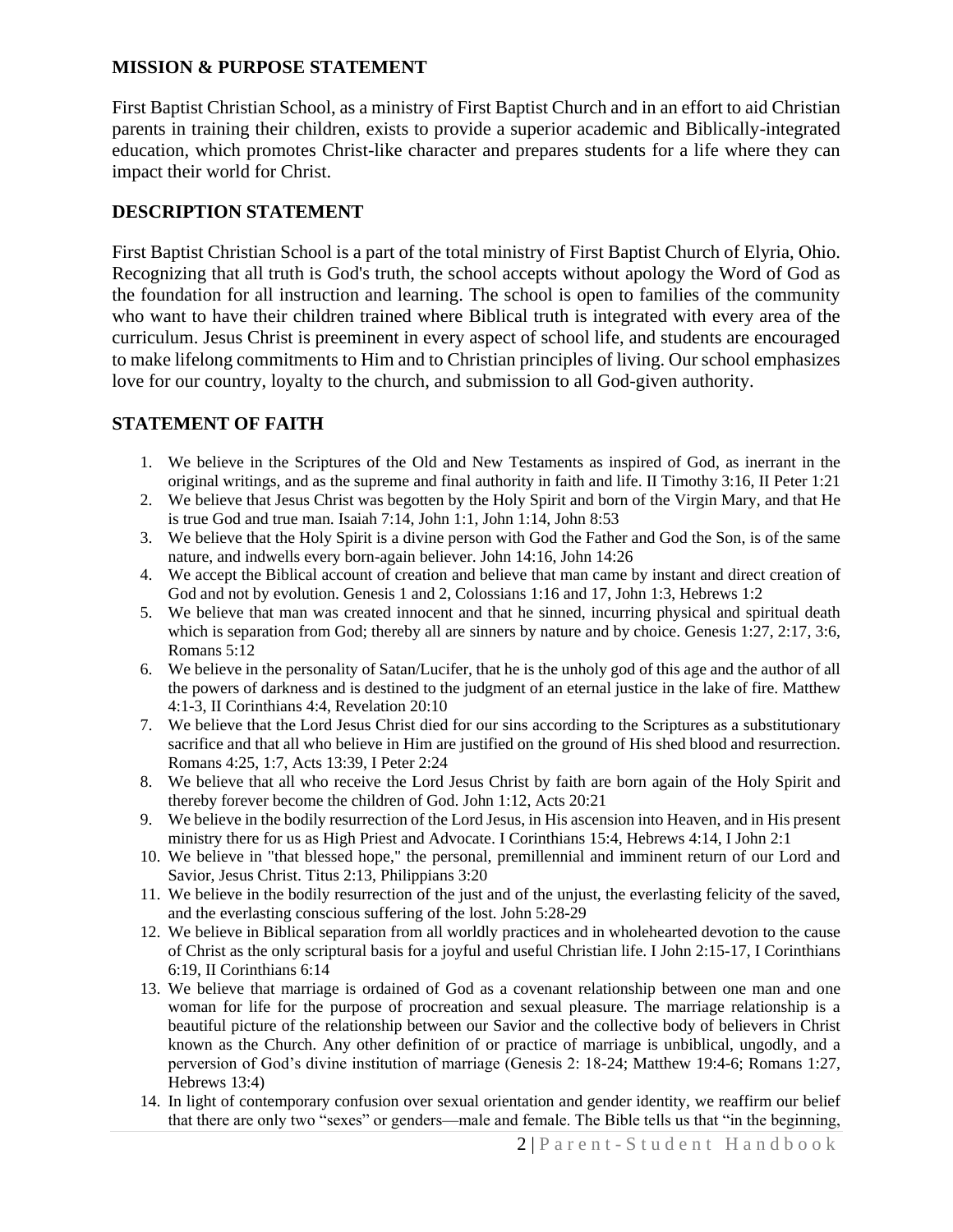God created them male and female." The Holy Scriptures teach that God is the author of all life, that life begins at conception, and that our Creator biologically and anatomically fashions each human being as either male or female. Perversions of a biblical definition of gender such as, but not limited to, sexual orientation, transgender, multiple genders, and sex change operations, are violations of God's Word, and those that believe in and practice such behavior will personally and corporately face God's judgment. (Genesis 2: 18-24; Matthew 19:4-6; Psalm 139: 13-16; Romans 1:27, Hebrews 13:4)

- 15. We believe that a local church is a congregation of immersed believers associated by covenant of faith and fellowship of the Gospel, observing the ordinances of Baptism and the Lord's Supper, for the purpose of worship, evangelization, and instruction. It is scriptural for such churches to cooperate with each other in contending for the faith, for the furthering of the Gospel, and for the training of our children. Acts 2:41-42, I Corinthians 11:2, Ephesians 1:22-23, 4:11, Acts 20:17-28, Colossians 1:18, Ephesians 5:23 and 24, Acts 15:13-18
- 16. We believe that civil government is of divine appointment for the interest and good order of human society; that those in authority are to be prayed for and conscientiously honored and obeyed, except in things opposed to the will of our Lord Jesus Christ. Romans 13:1-7, II Samuel 23:3, Exodus 18:21-22, Daniel 3:17-18, Matthew 22:21, Acts 4:19-20, 5:20, 23:5

# **PHILOSOPHY**

The educational program and the methods of instruction at First Baptist Christian School are dependent on a Biblical philosophy to provide the viewpoint, general background truth, and principles for interpreting the facts encountered in the study of any subject. We believe that the concepts of a Christian educational philosophy are as follows:

- 1. God is the Creator and Sustainer of all things and the Source of all truth.
- 2. God maintains control over all of Creation and the entire universe.
- 3. Because of sin, man tends to omit God and thus fails to relate himself and his knowledge to God, Who is the Source of all wisdom.
- 4. Regeneration is by faith in Jesus Christ. True meanings and values can be ascertained only in the light of His Person, purpose, and work.
- 5. God has revealed Himself through all He has made, through the Person of Jesus Christ, and through the Bible.
- 6. The home, the church, and the school should all complement each other, promoting the student's spiritual, academic, social, and physical growth.
- 7. The teacher stands in the place of the parent.
- 8. God has given each student different talents and abilities. It is the teacher's responsibility to challenge each child according to his ability and to seek to teach him at his academic level.
- 9. The Christian is not to be conformed to the world but must recognize his responsibility and his role in life in our democratic society.
- 10. The student's home, church, and school experience and training should be a preparation for life -- a life of fellowship with God and service to others.
- 11. The prayer of a righteous person has a powerful effect.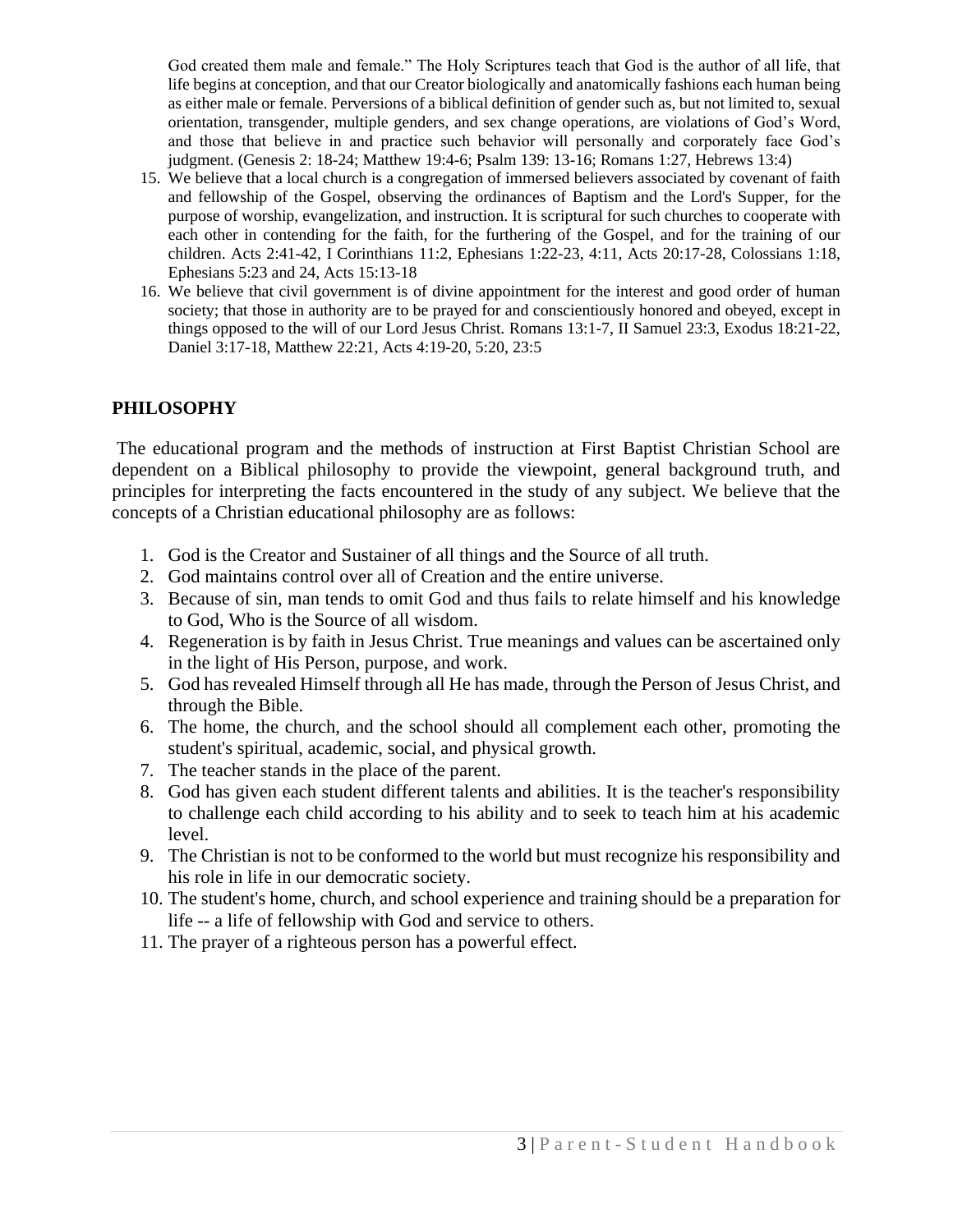#### **OBJECTIVES**

First Baptist Christian School is dedicated to the task of providing an educational program that will meet the individual student's spiritual, mental, physical, social, and emotional needs. Because we believe that all truth is God's truth and that such an educational program must be centered in the Word of God, we hereby set forth the following objectives:

#### 1. TO PROVIDE A CHRIST-CENTERED EDUCATIONAL PROGRAM

We believe that the only adequate foundation upon which an educational program can be built is the Word of God, for it teaches that Jesus Christ is the center of all truth (Colossians 2:3). We feel that it is necessary to provide a distinctly Christian environment, classes in Biblical studies, and a well-balanced education which views all knowledge in the light of Biblical truth. We have a staff of born again, qualified teachers who are sensitive to the spiritual, educational, and personal needs of youth.

#### 2. TO DEVELOP HIGH SPIRITUAL AND MORAL STANDARDS

We believe it is the purpose of education to bring "into captivity every thought to the obedience of Christ" (II Cor. 10:5). We teach the application of Biblical ethics and standards of morality to every part of life.

#### 3. TO EXCEL IN ACADEMIC STANDARDS

We offer a well-organized and effectively-directed program of academic instruction which strives to meet or exceed the requirements prescribed by state law. We seek to provide educational facilities, equipment, and carefully selected materials to enhance the efficiency and effectiveness of the instructional program. We also provide auxiliary services as we are able to supplement our educational program and to better meet student needs.

#### 4. TO TRAIN THE WHOLE CHILD

- Spiritually
- 1. To see the necessity of being born again by the Spirit of God by receiving Jesus Christ as their personal Lord and Savior
- 2. To realize that growth in the Christian life depends upon fellowship with God and other believers through reading the Bible, prayer, church attendance, and service to others
- 3. To understand that God has a purpose and plan for each life
- 4. To develop the ability to seek and find help in the Scriptures
- 5. To develop a responsibility for and awareness of the lost resulting in a desire to witness for Christ and to share the Gospel.
- Mentally
- 1. To relate the various subject matter areas with truths found in God's Word
- 2. To discover and develop individual aptitudes
- 3. To cultivate powers of critical thinking
- 4. To learn knowledge and skills required for future study
- 5. To use effective communication skills
- 6. To work independently and cooperatively
- 7. To appreciate the fine arts and develop creative skills
- Socially
- 1. To manifest fairness, courtesy, kindness, and other Christian graces
- 2. To share Christian responsibility as a citizen for the welfare of every group to which he/she belongs
- 3. To develop an understanding of, appreciation of, and tolerance for all men
- 4. To live in this world and yet not to be of this world (participating in its ungodly ways)
- 5. To recognize the responsibility to be loyal to Jesus Christ at home, at church, and in our nation
- Emotionally
- 1. To think independently and stand up for personal convictions in the face of pressure
- 2. To develop aesthetic interests
- 3. To develop emotional balance and self-discipline based on respect and reverence for God and all Godordained authority
- Physically
- 1. To develop a respect for the body as the temple of the Holy Spirit
- 2. To participate in wholesome physical and mental recreation
- 3. To learn proper care of the body
- 4. To experience physical activity and wholesome competition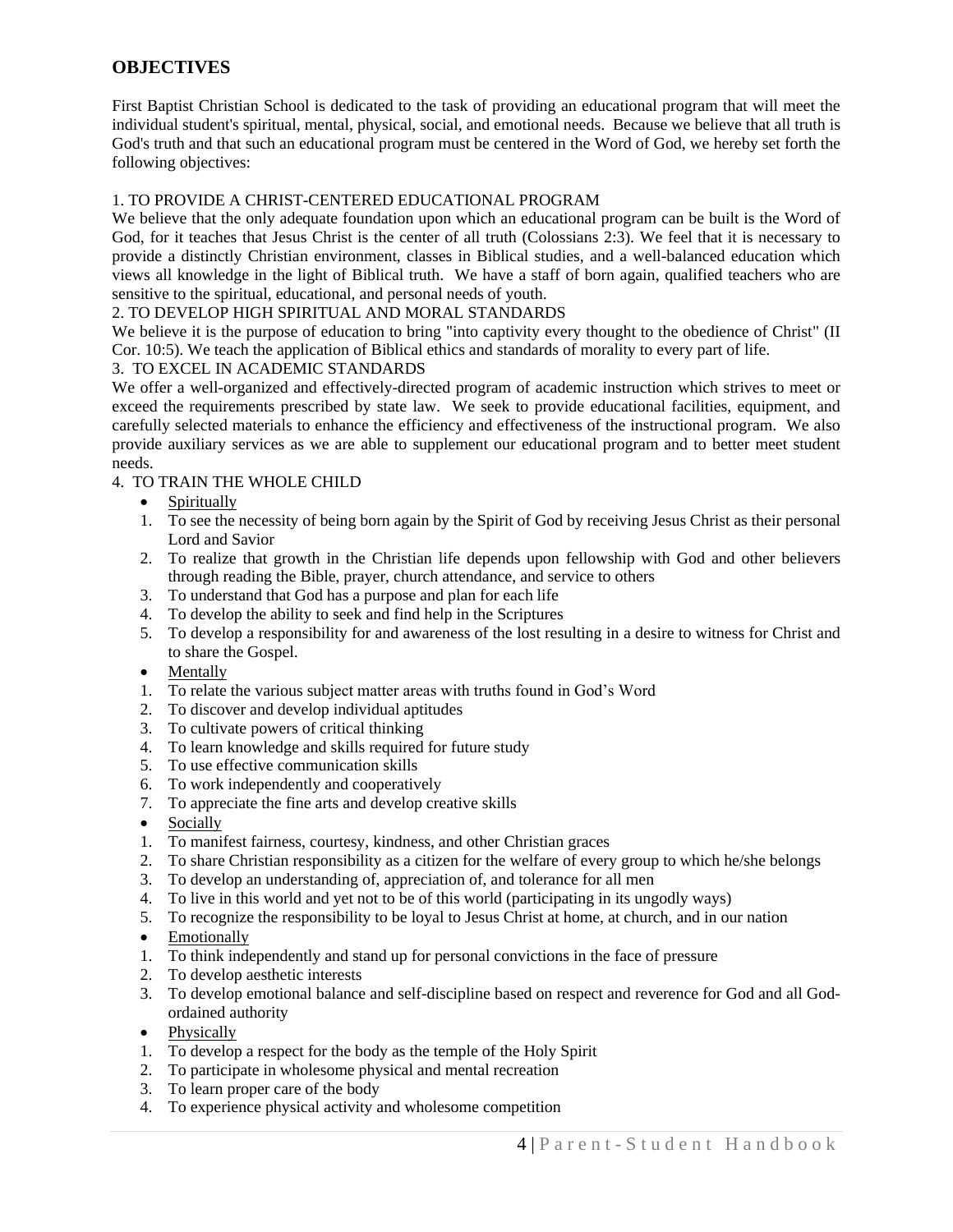# **SCHOOL IDENTITIES**

**SCHOOL VERSE:** "Holding fast the faithful word as he hath been taught..." Titus 1:9

# **SCHOOL SONG:**

"Nothing is Impossible" by Eugene L. Clark Nothing is impossible when you put your trust in God. Nothing is impossible when you're trusting in His Word. Hearken to the voice of God to thee, "Is there anything too hard for me?" Then put your trust in God alone And rest upon His Word. For everything; oh everything; Yes, everything is possible with God.

**SCHOOL COLORS:** Red, White, and Blue

Red represents the blood of Christ which purchased our salvation. White represents the purity of the Word of God on which we stand. Blue represents our loyalty to His cause.

**SCHOOL EMBLEM:** Sabres

**SCHOOL YEARBOOK:** Conquest

**SCHOOL FOUNDING:** 1976

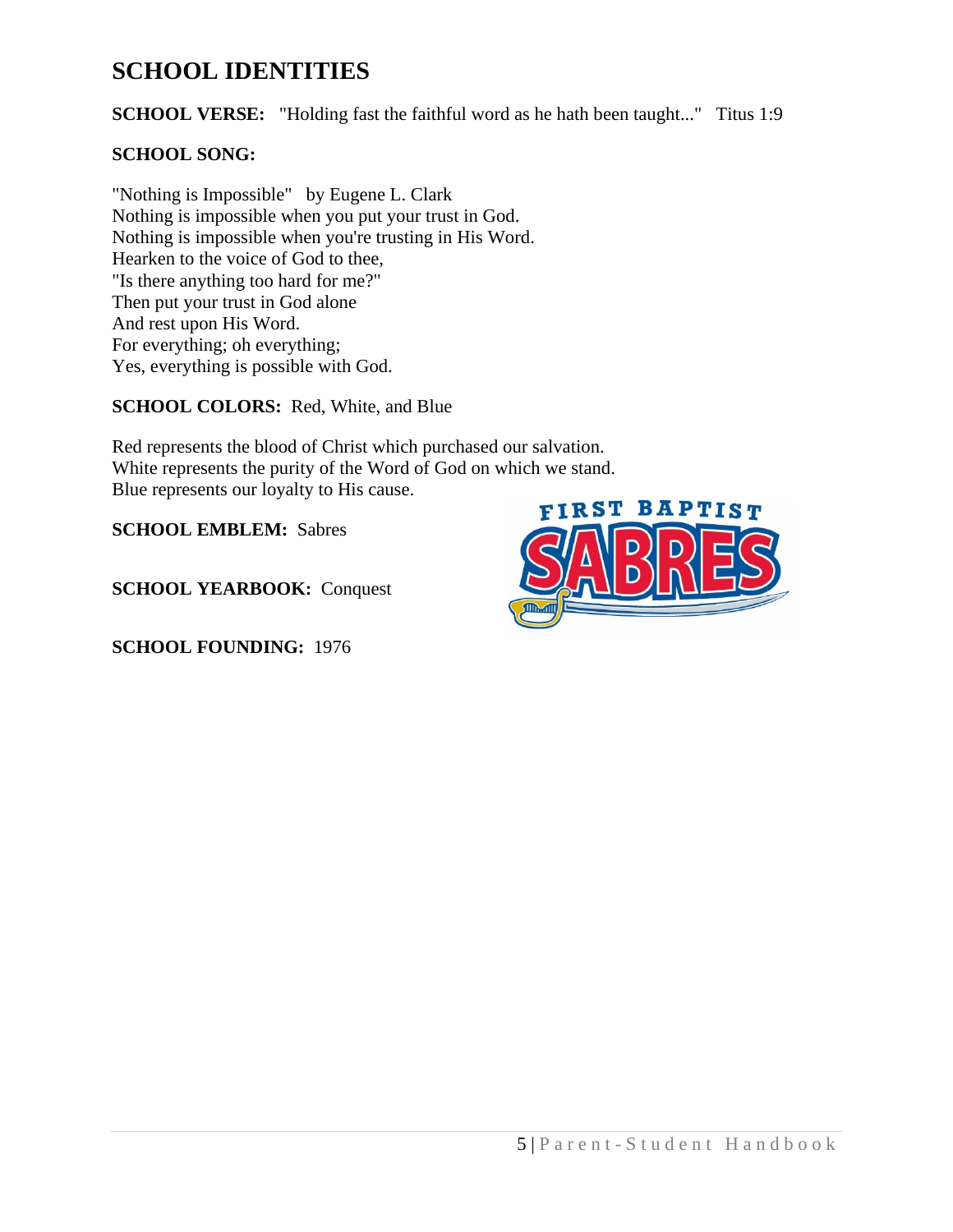# **RECOMMENDATIONS FOR SUPPORTING YOUR SCHOOL**

The following recommendations come from a random sampling of experienced Christian school administrators in response to the question, "How can parents be supportive of the school?" There were originally 29 different suggestions, but these seven were predominant over the other twenty-two. They are presented in order of importance according to the thinking of the administrators. The Bible says that in the multitude of counselors there is safety (Proverbs 24: 6b)

- 1. PRAY DAILY FOR THE FACULTY AND STUDENTS. A major theme in the Word of God is this: God works on behalf of His people when they pray. Things do not happen quickly in the education of a child or of a young person. "For precept must be upon precept, precept upon precept; line upon line, line upon line; here a little and there a little" (Isaiah 28:10). Be faithful and patient in daily prayer support. As you pray to the Father in secret, He will reward you openly (Matthew 6:6). Prayer maximizes character development and learning in the Christian school.
- 2. ATTEND SCHOOL FUNCTIONS. Attendance at school functions teaches your children that their education means a lot to you, for you are giving priority to their school by making the effort to attend its functions. Fathers should take the lead in this, for the father is the head of the family. The achievement of a student is better when they know that both parents love each other, love him and his brothers and sisters, and care deeply about his schooling.
- 3. DO VOLUNTEER WORK AT THE SCHOOL. In addition to this being a positive influence upon the understanding of your children as discussed in point number two, volunteer work brings you into close communication with other parents and with the administration, faculty, and staff. This level of fellowship is a blessing available to each school family. Many opportunities are available through the Parent Teacher Fellowship (PTF), Sabre Athletic Association Booster Club (SAABC), library, and classrooms.
- 4. BE ENTHUSIASTIC, SPEAKING WELL OF YOUR SCHOOL. Your positive attitudes about the school will influence the attitudes of your children toward the school. These attitudes will also be a strong factor in the enrollment of new families. Statistics show that the majority of the new families entering into Christian schools come on the recommendation of parents who already have their children in the school. Your personal testimony about the school, your endorsement, is powerful and can be used by God to bless other families as you speak well of the school to them.
- 5. GIVE FINANCIAL HELP BEYOND THE PAYMENT OF TUITION. Very few schools operate on tuition alone, for that would price many families out of the school. The key is many parents giving faithfully, regularly, and liberally, as God enables. There is blessing in giving to the school beyond tuition. Do this willingly, not grudgingly, for the Lord loves a cheerful giver.
- 6. CULTIVATE HONOR AND RESPECT FOR THE ADMINISTRATION, FACULTY, AND STAFF IN THE HEARTS OF YOUR CHILDREN. Your attitudes toward those who minister to your children are influential in the development of the attitudes of your children. Christian schools will not work if parent and student attitudes are negative toward the Lord's servants.
- 7. KEEP GROWING IN YOUR UNDERSTANDING OF THE PHILOSOPHY OF CHRISTIAN SCHOOL EDUCATION. The primary reason for Christian education is the difference in philosophy. Simply stated, Christian education derives its philosophical underpinnings from the Bible, God's revelation, while secular education rejects the Bible and derives its philosophical underpinnings from many different books, each of which is the reasoning of natural man. Secular humanism is the doctrine of unregenerate man.

Thank you for considering these seven ways to support First Baptist Christian School. Your children will benefit greatly in their Christian education as you do each of these things. The blessings you receive from God for helping the school will be full and will not run dry as the days and years go by. As you strengthen your home in Christ, your children will get more out of their education.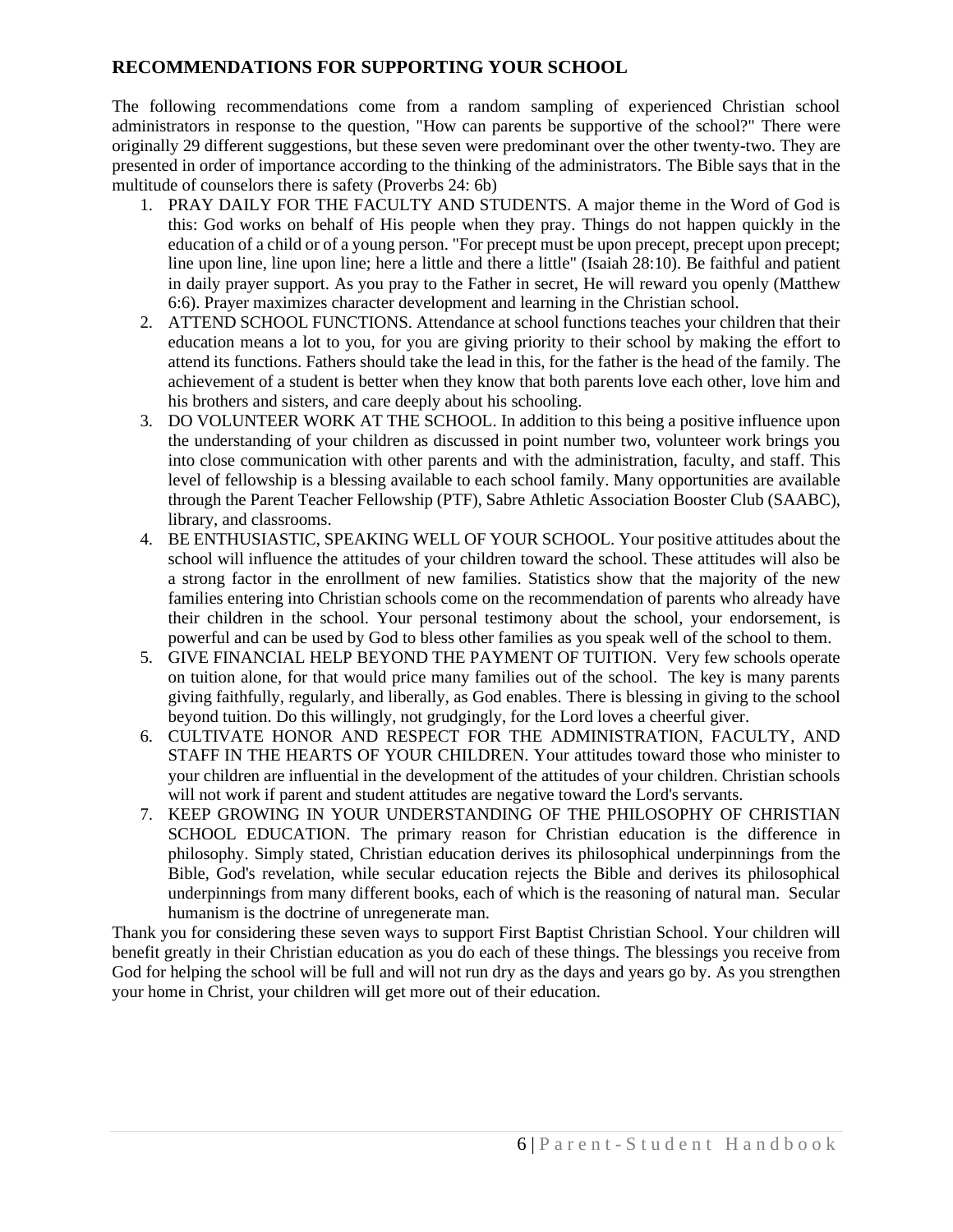# **APPLICATION AND ENROLLMENT**

First Baptist Christian School has been established to fulfill a specific ministry. Thus, as we review application materials, we are looking for a specific type of family to whom we can minister. It is our philosophy that we accept a *family* into the school, rather than just an individual student. We believe that the family members must commit themselves to faithfully living and applying the truths and principles of the Scriptures within their home. Only then is it possible for First Baptist Christian School to work with the family in training their child(ren). A family that does not support the philosophies, policies, and procedures of FBCS will not be allowed to have their child(ren) attend the school.

First Baptist Christian School, as a ministry of First Baptist Church of Elyria, Ohio, is a religious institution providing an education in a distinct Christian environment. Our beliefs and practices are based upon the principles of God's Word as revealed to us in the sixty-six books of the Bible. We believe that our biblical role, as articulated in our mission statement, is to "aid Christian" parents in training their children…for a life where they can impact their world for Christ." On those occasions in which the atmosphere or conduct within a particular home is counter to or in opposition to the biblical lifestyle the school teaches, the school reserves the right, within its sole discretion, to refuse admission of an applicant or to discontinue enrollment of a student. This includes, but is not necessarily limited to, living in, condoning, or supporting sexual immorality (e.g., premarital sex, cohabitation, extra-marital sex); homosexual/lesbian acts or unbiblical sexual orientation ; promoting such practices; or otherwise the inability to support the moral principles of the school (Leviticus 20:13a, Romans 1:27, Matthew 19:4-6)

# APPLICATION PROCEDURE FOR NEW FAMILIES

- 1. Complete the online Application materials.
- 2. Complete and submit the Records Release Form.
- 3. If the student is going into grades 9-12, he/she will need to complete the online student application, which will automatically be available at the end of the parent portion of the application.
- 4. The administration will review the application(s), the student's previous school records, and references. A student is reviewed and admitted to First Baptist Christian School on the basis of his former record, placement tests, and criteria for admission. Reflections of citizenship, behavioral habits, and standardized test scores from previous schools shall be considered when determining admission. In certain circumstances, the administration may request that you bring your child in for testing or for shadowing in the classroom.
- 5. After the application review is completed, you will be contacted regarding scheduling a family interview. In addition, high school students (9-12) will also be interviewed by the administration before a decision concerning acceptance is made. After the interview, you will be notified if your child has been accepted.

Due to the time it takes to request and obtain records and check references, the application process usually takes several weeks.

# ENROLLMENT PROCEDURES

Once the student has been accepted, a link for online enrollment will be sent to the parent. Please have your student's medical information available at the time of online enrollment. A Health form (available during the enrollment process) will also need to be submitted to the school.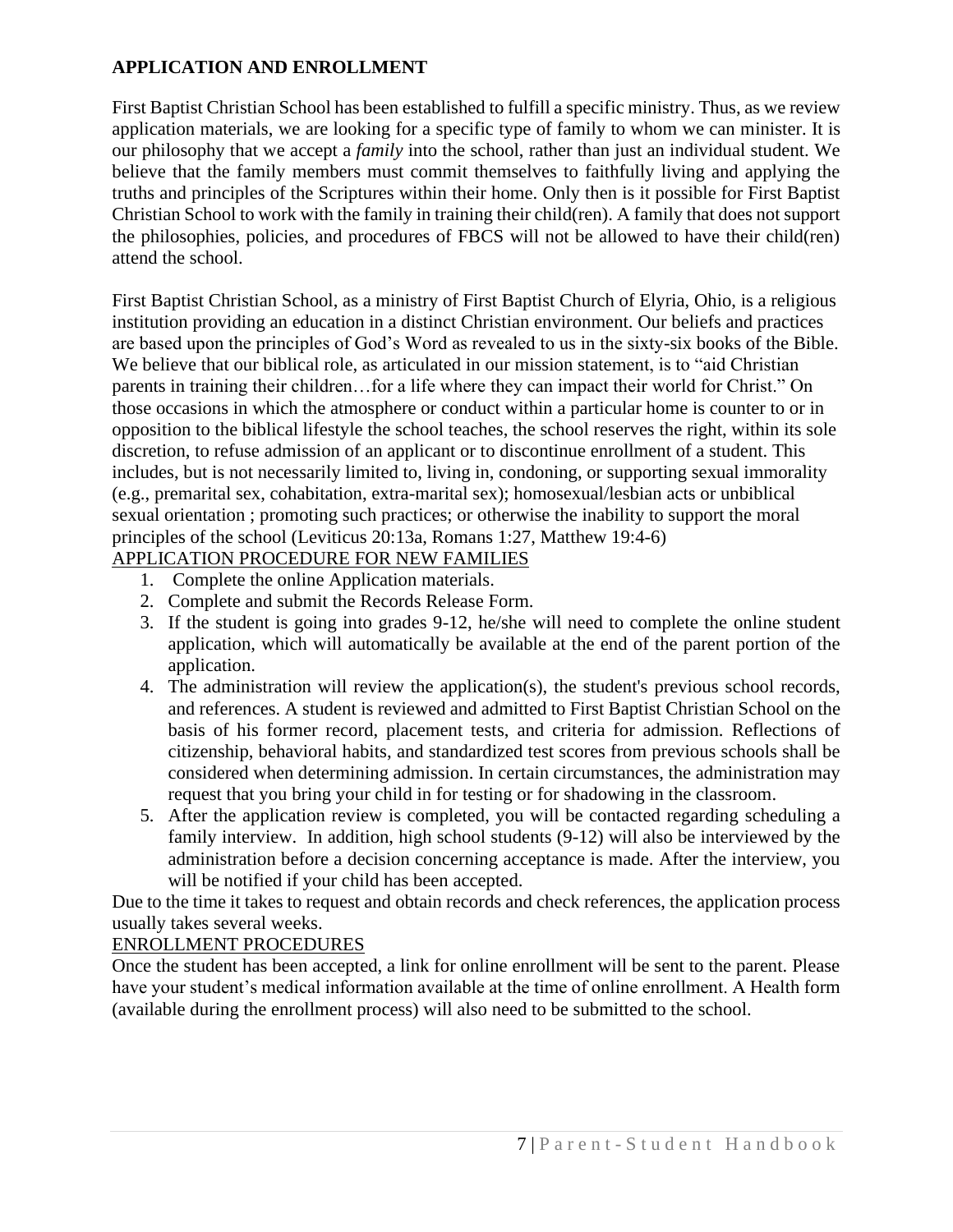# **ADMISSION CRITERIA**

First Baptist Christian School of Elyria is a private institution and, as such, reserves the privilege of establishing and maintaining its own standards for student conduct, dress, cleanliness, and scholarship. The school maintains the right to refuse admittance to anyone it so chooses and to suspend or expel any student who violates the school's standards or other rules of conduct as defined by the administration. First Baptist Christian School admits students of any race, color, and national or ethnic origin to all the rights, privileges, programs, and activities generally accorded or made available to student enrolled at the school. We do not discriminate on the basis of race, color, or national or ethnic origin in administration of educational policies, admissions policies, scholarship and loan programs, academics, and athletic and other school administered programs or with respect to employment of faculty and administrative staff.

- 1. A student is reviewed and admitted to First Baptist Christian School on the basis of his former record, placement tests, and criteria for admission. Reflections of citizenship, behavioral habits, and standardized test scores from previously attended schools shall be considered when admission is determined.
- 2. Each child is readmitted on a yearly basis with re-enrollment completed before general registration begins. Re-admittance is based on an overall evaluation of the student as to how the school will facilitate his/her educational development.
- 3. All new students are on probationary status during their first year of attendance at First Baptist Christian School.
- 4. Each kindergarten child must submit a health form provided by First Baptist Christian School and completed by a physician. First Baptist Christian School shall provide information to all parents regarding the immunization requirements found in the state law, Revised Code 3313.761, and will require adherence to the stipulations therein as a condition of admittance. A second MMR is required before a child may enter 7th grade.
- 5. It is our desire that every Christian child has access to a Christian education; however, we are unable to meet the needs of students with the following:
	- a. Has emotional or disciplinary problems
	- b. Has a court record
	- c. Has a physical handicap which would impair the learning process
	- d. Comes from a non-Christian home—A Christian home is defined as a home where one or both parents have received Jesus Christ as their personal Lord and Savior. (I Cor. 7:14)
	- e. Comes from a home that does not support the type of instruction that would take place at First Baptist Christian School -- The Christian school is not a remedy for parents who are unwilling to fulfill their God-given responsibilities of rearing their children in the home.
- 6. A parent or parents must subscribe to the philosophy of First Baptist Christian School.
- 7. Children applying for admission to kindergarten must be five years of age on or before September 30. Any child applying for first grade must be six years of age on or before September 30.
- 8. FBCS will not accept any junior or senior high student who does not want to attend our school.
- 9. Only a born again student who gives testimony of his personal salvation will be admitted to First Baptist Christian High School (9-12).
- 10. No married student will be accepted.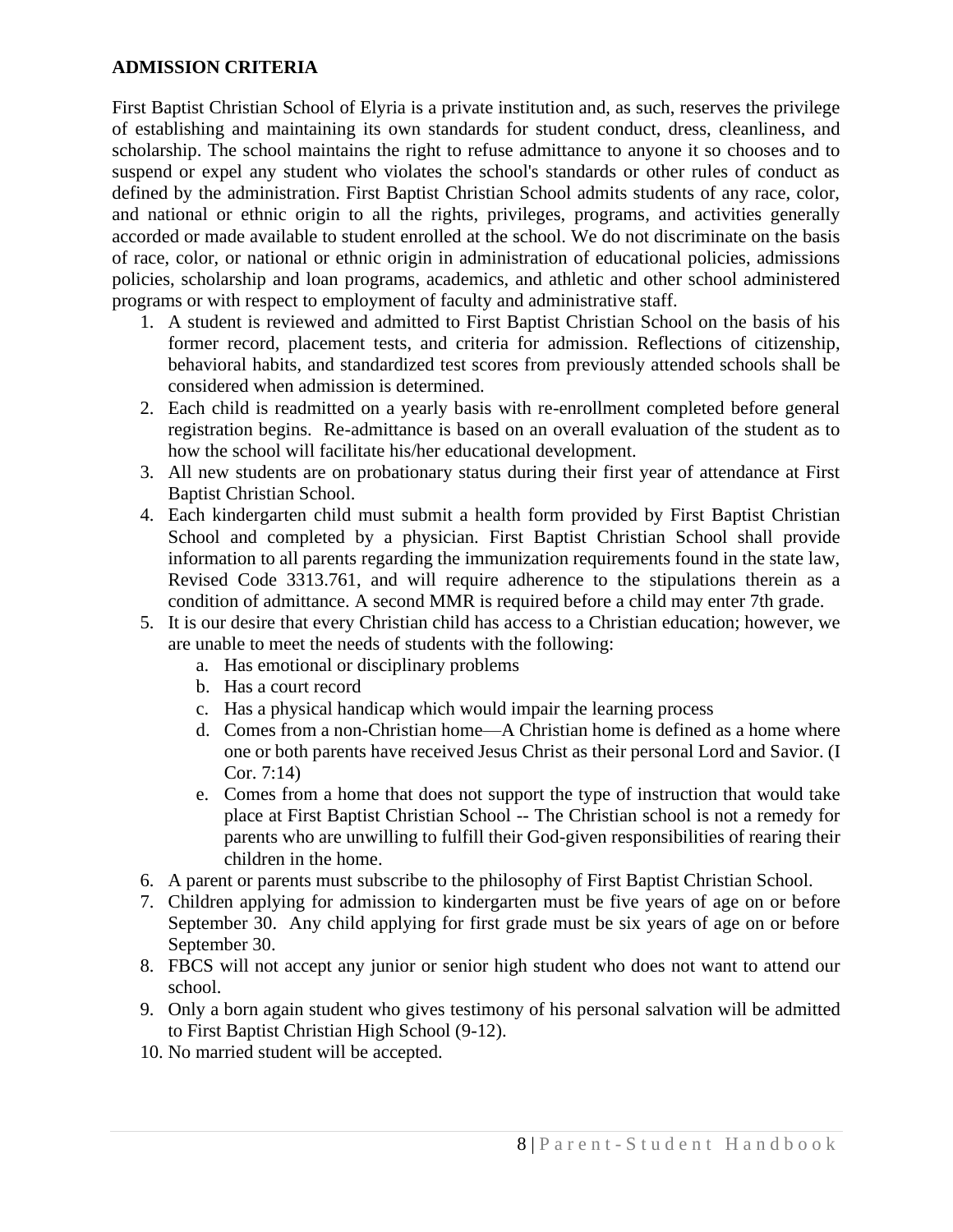11. Parents agree in writing to the following commitments:

• We hereby invest authority in the school to discipline our child as necessary. We further agree that we will cooperate with and discipline our child in the home as needed. (Proverbs 22:6, 23:13-14; Ephesians 6:1-2; Hebrews 12:6)

• We agree that if our child should become involved in any trouble at school or we disagree with any policy set by the school, we will in no case complain to any other parent, but in the love of Christ and with prayer, we will register only necessary complaints with the staff member directly involved.

- We understand that assessments will be made to cover any damage to school property (breakage of windows, abuse of books, etc.), accidental or otherwise
- We understand that First Baptist Christian School is a part of the educational ministry of First Baptist Church; however, we understand that there will be no coercion on the part of the administration or staff for children to attend First Baptist Church. We also understand that doctrine taught in the classroom will agree with the position of First Baptist Church and the Statement of Faith of First Baptist Christian School.
- We realize that First Baptist Christian School should not take the place of our child's regular church attendance and understand that our regular attendance at a sound gospel-preaching church is critical to our child's continued enrollment in First Baptist Christian School.
- We promise that, unless providentially hindered, at least one parent shall attend scheduled parent-teacher conferences.
- We give permission, except as specifically listed, for our child to take part in all school activities, including sports and school sponsored trips away from the school premises. Furthermore, in the event our child becomes ill or is injured while under school supervision, we approve of the school authorities' taking the following steps:
	- Contact a parent of the student and follow his/her instructions.
	- In the event neither parent can be reached, FBCS will follow the instructions on the Emergency Medical information supplied by the parents in Renweb.
- We agree to relieve the school board and any of its employees from any liability in connection with these activities and instructions.
- 12. Approval by the administration or the school committee is required for any exceptions to the above policies.

# **WITHDRAWAL PROCEDURES**

Withdrawals from school must be made through the office. Withdrawals should be reported to the school office at least two (2) days in advance of the official withdrawal date. A student withdrawing from school must return all school materials to the appropriate teacher on his last day of school. Records will be released only if payments are current. When a student is withdrawn after September  $15<sup>th</sup>$ , for any reason apart from a change in a parent's employment moving them outside a radius of 50 miles from their current location, the parents or guardians are responsible for paying the entire year's tuition since budgets and hiring of teachers are established based on tuition income as calculated by the number of students enrolled at the beginning of each school year.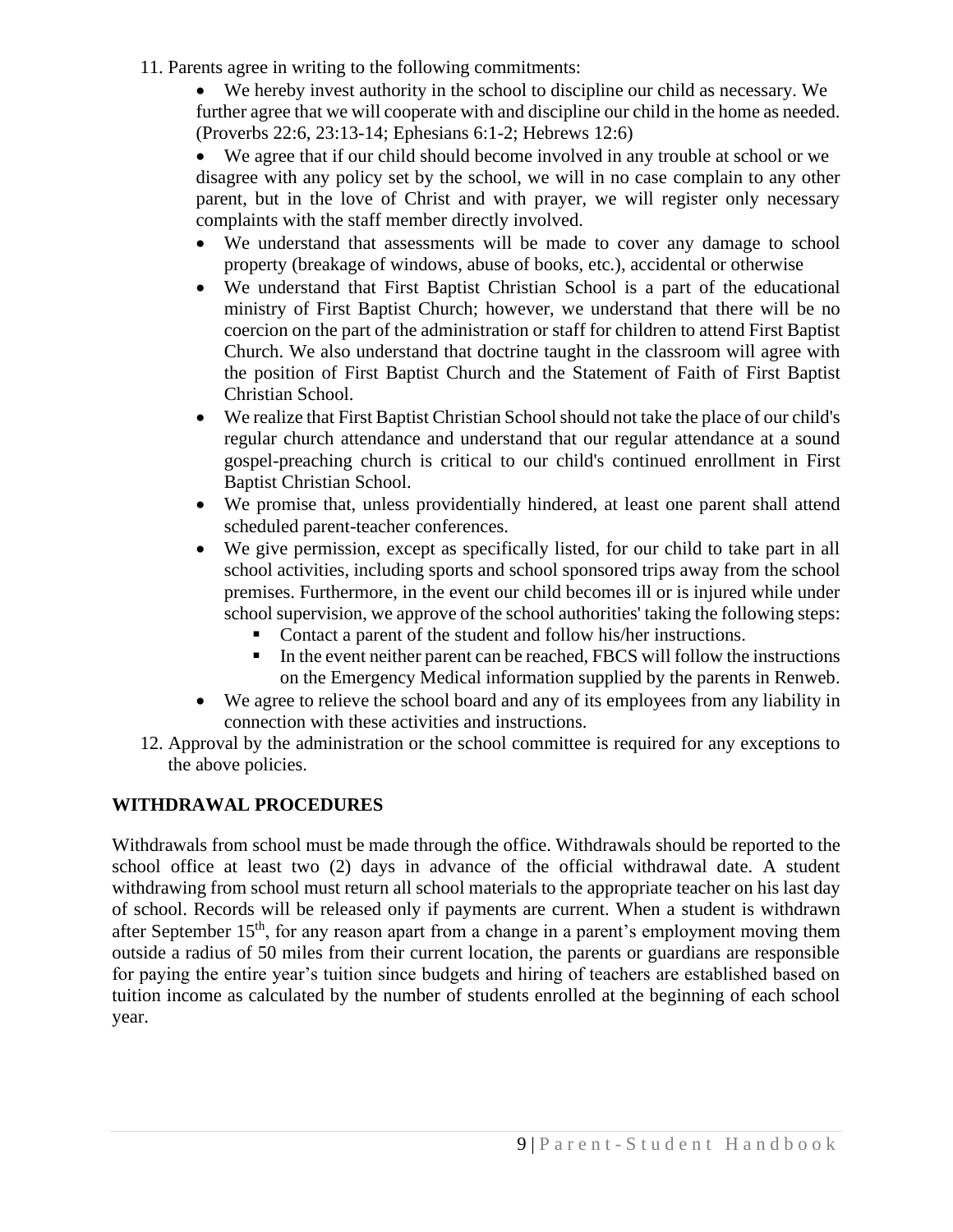# **FINANCIAL INFORMATION**

- 1. A financial fact sheet is available upon request at the financial office.
- 2. All parents must sign a financial agreement before a student may attend classes. Parents are encouraged to read this agreement carefully before signing it.
- 3. Parents who do not pay their tuition in full before the start of the school year are required to sign up on the FACTS Management Payment System (FACTS) or obtain approval from the School Committee for alternate arrangements. Parents who are not paying tuition through FACTS must pay by the date specified on the invoice. Payments may be mailed to the school or dropped off at the school office.
- 4. Lab fees will be charged for some junior high and high school classes.
- 5. Textbooks will be provided by the school. Matriculation fees cover some consumables. If athletic, choir, or other uniforms are required, the cost will usually be paid by the student.
- 6. The school does not carry insurance on any student. All students who participate in sports and other extracurricular activities must have insurance which covers injuries that could occur. The school will not be liable for accident or injury.
- 7. Scholarships are given according to the scholarship schedule outlined by the financial office. Scholarships granted include, but are not limited to, pastor and missionary scholarship, multiple student scholarship, employee scholarship, etc.

# CONDITIONS OF THE FINANCIAL AGREEMENT

- 1. The matriculation fee must be paid in full before a student enters school. If the student is not accepted, the balance will be refunded.
- 2. If a family is unable to pay tuition in full prior to the beginning of the school year, FBCS offers two other payment options. Options are semi-annual payments and ten monthly payments, with the first payment due in July prior to the beginning of school.

# ADMISSIONS

When a student is enrolled after the first day of school, the amount of tuition charged will be prorated. This is determined by dividing the total tuition for the year by the total number of school days and multiplying by the number of days the student will be enrolled.

# WITHDRAWALS

- 1. See Withdrawal Procedures.
- 2. The matriculation fee is non-refundable in the case of withdrawal.

# **OTHER**

Parents who pay their tuition through FACTS are subject to the terms and conditions of the FACTS agreement regarding fees for late payment. Parents are encouraged to read the agreement thoroughly when signing up on FACTS. Parents who make payments to the school through special arrangements with the School Committee are subject to any late charges as may apply per the terms of the arrangement.

Some courses and activities require fees which are not included in tuition or matriculation. Book and class fees are to be paid either through the parent's FACTS account (if signed up) or the fees will be invoiced. Book and class fees that remain unpaid by the invoice due date will be charged a \$1.00 processing fee for each subsequent invoice that is sent to the parent until the invoice is paid.

- All grades and credits will be held until accounts are current, and no records will be transferred if money is due the school.
- A \$12.00 fee will be charged for all RETURNED CHECKS.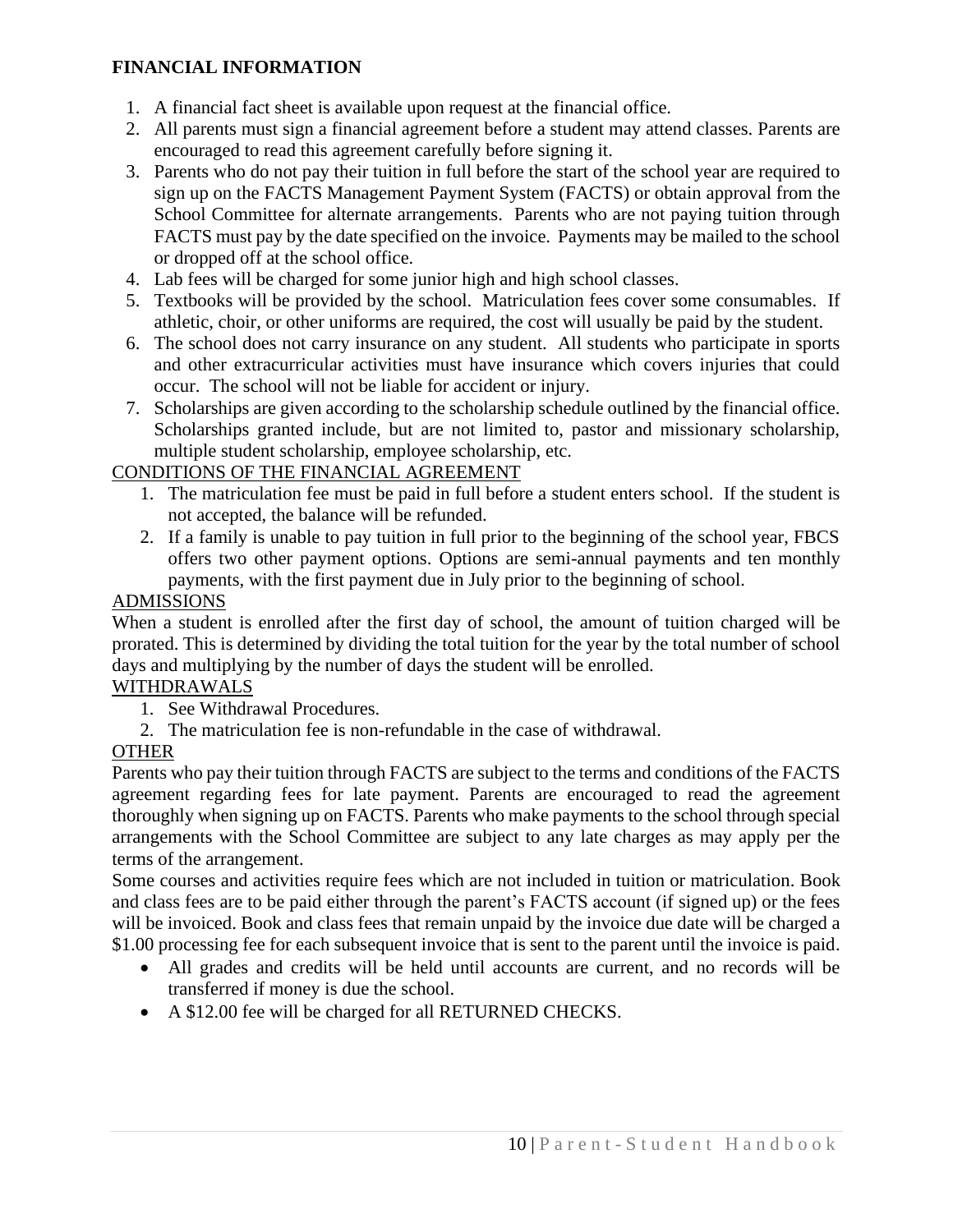# **CHURCH ATTENDANCE**

FBCS is an extension of the Christian home. As a ministry of First Baptist Church, we feel the Lord has given us a definite mission and ministry, and that is to aid Christian parents in the training of their children to know who God is and to learn to love and serve Him with their whole heart. The Christian School is not a substitute for the home or church. The school cannot carry out the spiritual training effectively without wholehearted support from the home. We believe that every family in our school should be attending church services on a regular basis, which is at least one service per week. This means that the children as well as the parents are faithful in their church attendance.

We encourage you, as a family, to make your local church a major part of your family's activity. Scripture teaches that church attendance should be a priority, and children will know that the local church is a priority if our families attend on a regular basis. Freedom of worship is an important part of the heritage that we have been given and is an opportunity and responsibility to pass along to our children!

# **SCHOOL HOURS**

# SCHOOL OFFICE

The school office will be open Monday-Friday from 7:55 a.m. to 4:00 p.m. Parents must stop at the office during school hours instead of going directly to a classroom. The school phone number is 440-458-5185.

# BUILDING OPENING

The school building opens at 7:55 a.m. for students to prepare for the school day. All students who must arrive earlier than 7:55 a.m. will be required to go to morning study hall.

Morning study hall will serve as a quiet time for students who must arrive before the building opens. Students will be dismissed from morning study hall at 7:55 a.m. to go to the school office, their lockers, or the classroom.

Students are required to use the southwest doors to enter and leave the building. K4 students should be escorted to class by a parent and may enter the school office doors.

# SCHOOL HOURS

School starts at 8:05 a.m. with the building and facilities opening for students at 7:30 a.m. The school day ends at 2:44 p.m. at which time students will be dismissed.

# DEPARTURE FROM SCHOOL

Students are expected to depart from school on their bus, or be picked up as soon as school is over. Those students involved in activities after school hours must arrange to be picked up promptly. Students are not permitted to wait in the building or gymnasium without adult supervision. All students are required to have adult supervision after school, therefore all students remaining after 3:20 p.m. must report to the school office.

#### BUILDING CLOSING

The school building and facilities close at 3:30 p.m. at which time students are expected to have departed. If students need to stay longer due to a parent's work schedule or some other extenuating circumstance, special arrangements may be made by contacting the school office. Students involved in extracurricular activities will not be allowed back into the building.

#### EMERGENCY CLOSING

In case the school must be closed for inclement weather (or any other reason), the announcement will be made over local radio and television stations through the use of a school closing service provider. The following stations are especially useful regarding school closings.

Social Media – First Baptist Christian School Facebook Page

T.V. STATIONS - 3, 5, 8, 19, 43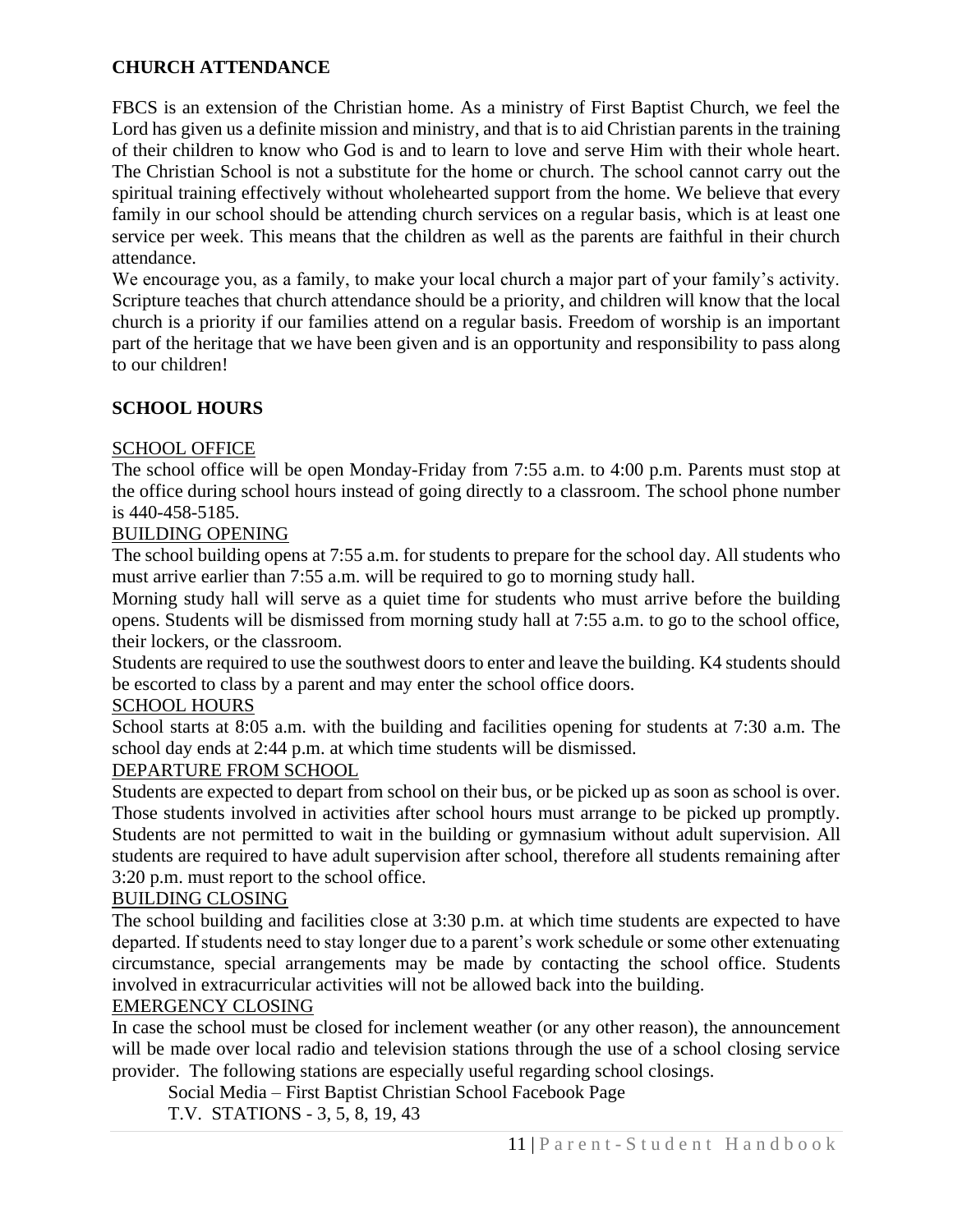# TWO-HOUR DELAY

In case of inclement weather or another emergency, the school day may be delayed by two hours. If so, the delay will be announced on radio and TV, and school will begin at 10:05 a.m. Dismissal and after school programs will stay the same. K4 and Kindergarten Early Dismissal would be at 12:25, or parents may choose to keep students home for the day.

# **ATTENDANCE AND ABSENCES**

VALID ABSENCES fall into one of two categories as determined by the school. **Excused absences:** Recognized by the State of Ohio under school law.

- 1. Personal illness
- 2. Illness in immediate family
- 3. To assist parents in emergency work
- 4. Quarantine
- 5. Religious Holiday
- 6. Death in immediate family

2. Permitted absences are college trips, seminars, youth retreats, family trips, dental or medical appointments, or any other activity considered to be commensurate with the goals and purposes of this school. Dental or medical appointments need to be handled primarily during non-school hours. Permitted absences of two days or less must be arranged in advance according to the following procedure:

- a. Parents must submit to the school office a written request stating the reason for the absence at least one day in advance.
- b. The specific dates and/or times of the absence should be stated.
- c. The student must inform all of his teachers of the impending absence.
- d. College visits as required in the FBCS guidance plan, will be considered present in school on the day(s) of the actual campus visit. College visits beyond the three required by the FBCS guidance program will be considered excused absences.

The School Committee does not believe that students should be excused, on a regular basis, from school for non-emergency trips. The following applies to non-emergency trips of three days or more:

- a. Students requesting an excused absence must fill out an Absence Request Form in advance.
- b. The form should be signed by an administrator, a parent and each teacher before leaving on vacation. A list of assignments that will be missed will be given to the student. All *assignments* missed during this period must be turned in *within two school days* of returning, or a score of zero will be given. If the student has a *special project* due while he is absent*, the project is to be turned in before he/she leaves.* Getting assignments to the teachers is the *student's* responsibility. *Tests and quizzes* must be made up *within three school days* after returning.
- c. An excused absence will not be given for students who have exceeded or will exceed nine days for the semester or for students who have exceeded or will exceed the maximum sixteen days for the year.
- d. The student must be maintaining at least an overall "C" average.
- e. Family trips, to be excused, may only be taken with the student's parents and/or legal guardian.
- f. Only sophomores, juniors, and seniors who are maintaining at least an overall "C" average will be excused for a college trip.

# EXCESSIVE ABSENCES

Excessive absences are detrimental to a student's learning and education. Absences will be considered excessive if the student has more than 9 absences per class per semester. Students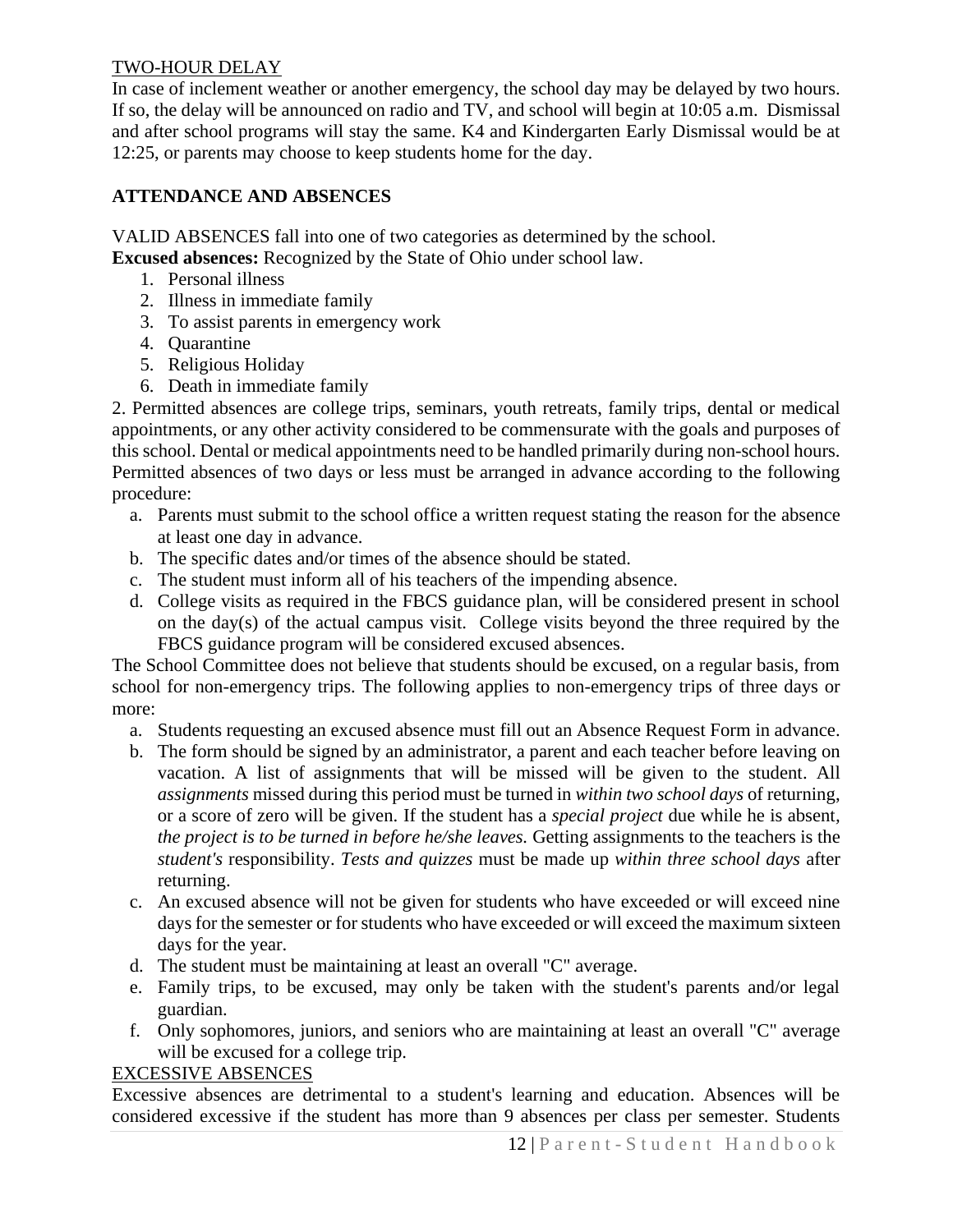exceeding 9 absences (whether excused, permitted, or unexcused) per class for a one semester course or 16 absences (whether excused, permitted, or unexcused) per class for a two semester course will not receive credit for any class work missed during those days of absence unless the school receives a written excuse signed by a medical doctor stating the student was ill.

Absences which are the result of illness, truancy, vacation, or family emergency will be counted in this tally regardless of whether the absences are excused or unexcused. Out of school suspensions, school sponsored activities, and in-school suspensions will not count in this tally.

# UNEXCUSED ABSENCES

Absences which do not fall under the excused/permitted categories shall be classified as unexcused absences. Tests, quizzes, homework, and other assignments missed will not be allowed to be made up and will result in a grade of zero for each missed item. Unexcused absences exceeding five school days in the same nine-week grading period may result in failing grades in all courses taken by the student for that grading period.

# MANDATORY ATTENDANCE PERIODS

No time off will be permitted on an excused basis, except for illness, during first semester exams or the last ten days of the school year. Routine medical appointments, such as dental/ orthodontist appointments, should be avoided during these time periods.

# **TARDINESS**

Students arriving after 8:05 a.m. but before 8:20 a.m. should report to the school office. The student will receive a tardy**.** Students who report to the school office after 8:20 a.m. will be considered absent for the half of the school day missed. The school day will be divided as half day or full day. Tardies will be classified as excused (accident, transportation problems, or extenuating situation) or unexcused (sleep-in, forgot something, etc.). In the case of determining excused and unexcused tardies, the school has the right to make the final decision. All tardy students should bring a note explaining the tardiness to the office when they arrive.

Junior high and high school students arriving after 8:20 a.m. without a written valid excuse will have their tardy considered as a "class cut." Each class cut is considered a detention offense. On the third tardy after 8:20 a.m., the student will receive a Saturday school detention. A "class cut" is considered an unexcused absence and will also fall into the guidelines given in the Attendance and Absence Policy.

# EXCESSIVE TARDINESS

 1. Tardies will be classified as excused (accident, transportation problems, or extenuating situation) or unexcused.

*In the case of determining excused and unexcused tardies, the school has the right to make the final decision.*

 *2.* Students arriving after 8:05 a.m. but before 8:20 a.m. will receive a tardy.

3. Tardies will accumulate for the semester.

Grades K-6:

5 tardies will result in a warning (phone call made by school principal).

8 tardies will result in a parental conference with the school principal.

 10 tardies will result in a one day out of school suspension and a parental conference with the school principal.

 12 tardies will result in a parental conference with the school administration, to consider the student's continued enrollment.

# Grades 7-12:

5 tardies will result in a detention.

8 tardies will result in a double detention and a parental conference.

10 tardies will result in a one day in school suspension.

 12 tardies in one semester will result in a one day out of school suspension and parental conference with the school administration, to consider the student's continued enrollment.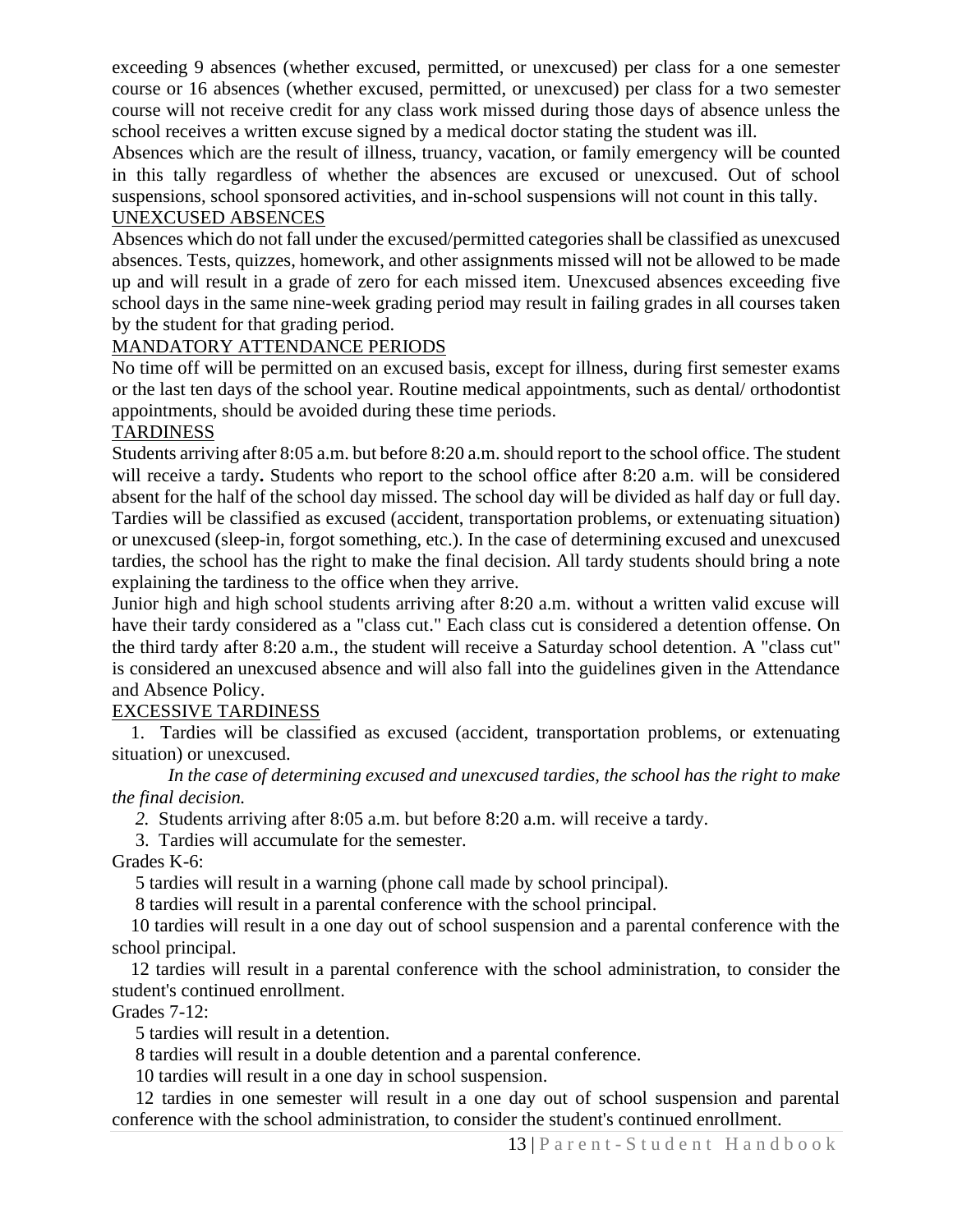# READMITTANCE TO CLASS

Immediately upon a student's return from being absent from or tardy to school, the student must go to the school office with a note from his parents explaining the reason for the absence or tardy. "Please excuse \_\_\_\_\_\_\_\_\_\_\_\_ for being absent or tardy" is not an acceptable excuse. All notes must state a reason. All students, K-12, must comply with this. The office will then provide the student with a re-admittance slip. Students who return to class without a re-admittance slip will be sent back to the office for one. A two (2) day grace period will be granted in case a student forgets his note. Failure to submit a note after the grace period will result in the absence being classified as unexcused or a class cut.

#### EARLY DISMISSAL

In compliance with Ohio Revised Code 3321.07, all students must be in attendance during all periods of school (including examination days).

Early dismissals should be used sparingly and with parental discretion. If a student is to be dismissed from school before regular dismissal time, the following steps must be taken:

- 1. The student must bring a note to school that morning explaining the reason for the early dismissal and the time he/she is to be dismissed.
- 2. At early dismissal time, the person who is picking up the student must report to the office to sign the student out. If the student is driving, he/she will need to sign themselves out.
- 3. If the student returns to school before the end of the day, he must report back to the office to sign in and receive a pass to return to classes. A student who returns to class without a re-admittance slip will be marked tardy and kept in class.

\*\*In case of a divorce or separation, a student will only be released to the parent who has custody, unless that parent sends a note with the student giving the other parent permission to remove the student from school.

#### **TRUANCY**

Absence without the knowledge and consent of parents and/or school officials is considered truancy. This would include leaving school before the end of the day without permission or staying out of any part, or all, of a scheduled class without permission. A student who is more than ten minutes late to a class may be counted as truant. Truancy is considered an absence with no opportunity to make up work. All missed assignments and tests will result in a zero. Truancy incurs detentions and/or suspensions; a student may be expelled when there are repeated offenses.

#### ATTENDANCE AND EXTRACURRICULAR ACTIVITIES

Students who are absent (whether excused, permitted, or unexcused) from school for more than half of a school day (any time after 11:20 am), will not be eligible to participate in extracurricular activities for that particular day.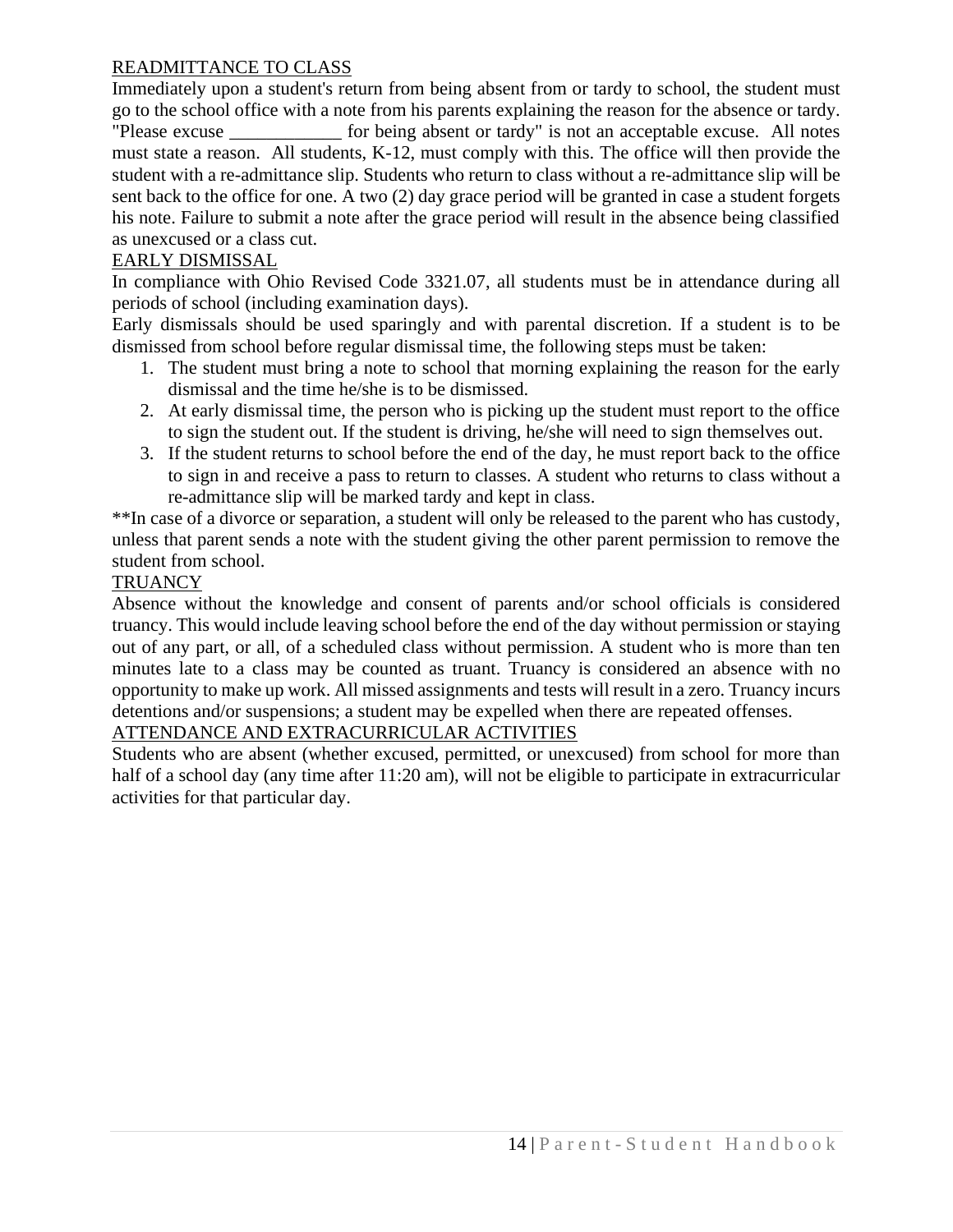# **ACADEMIC CURRICULUM INFORMATION**

First Baptist Christian School is chartered by the State of Ohio in grades K-12. FBCS offers the required academic subjects in the elementary, junior high, and high school. First Baptist Christian School teaches the following subjects at the various levels.

Areas covered in our kindergarten include:

| <b>Bible</b>                | Number concepts             | Science and Health       |
|-----------------------------|-----------------------------|--------------------------|
| <b>Social Studies</b>       | Speaking                    | <b>Reading Readiness</b> |
| <b>Alphabet Development</b> | Music and Rhythms           | Art-includes the use     |
| Games and Free Play         | Beginning Reading (Phonics) | of crayons, scissors,    |
| <b>Physical Education</b>   | Listening                   | and finger-paint         |

Areas covered in grades one through six includes:

| Bible                   | Art                | Music                     |
|-------------------------|--------------------|---------------------------|
| Language Arts (Phonics) | <b>Mathematics</b> | <b>Physical Education</b> |
| <b>Social Studies</b>   | Citizenship        | Science and Health        |
| Reading                 | Spelling           | Handwriting               |
| Computers               |                    |                           |

Areas covered in grades seven and eight include:

| Bible          | Art                       | Reading         |
|----------------|---------------------------|-----------------|
| <b>History</b> | <b>Mathematics</b>        | Science         |
| English        | <b>Physical Education</b> | Computers/Music |

The high school structure consists of the following specific departments:

| Bible                                | Art                     | Language Arts   |
|--------------------------------------|-------------------------|-----------------|
| <b>Mathematics</b>                   | <b>Computer Science</b> | <b>Sciences</b> |
| Foreign Language                     | <b>Social Studies</b>   | Music           |
| <b>Health and Physical Education</b> |                         |                 |

# **GRADUATION REQUIREMENTS**

#### GRADUATION

First Baptist Christian School requires all students to meet the following state minimum requirements for graduation: English (4 units); mathematics (4 units); social science (3 units); science (3 units); health (.5 unit); physical education (.5 unit); electives (5 units). In addition, students will be required to have one semester of Bible for each semester of attendance at First Baptist Christian School as well as one semester credit of speech. A senior project related to a student's interests or vocational pursuit will also be part of the graduation requirements.

In order to preserve the biblically-integrated curriculum First Baptist Christian School desires for its students, the following courses must be taken at FBCS: English I, II, and III Algebra I, Geometry, and Algebra II Physical Science and Biology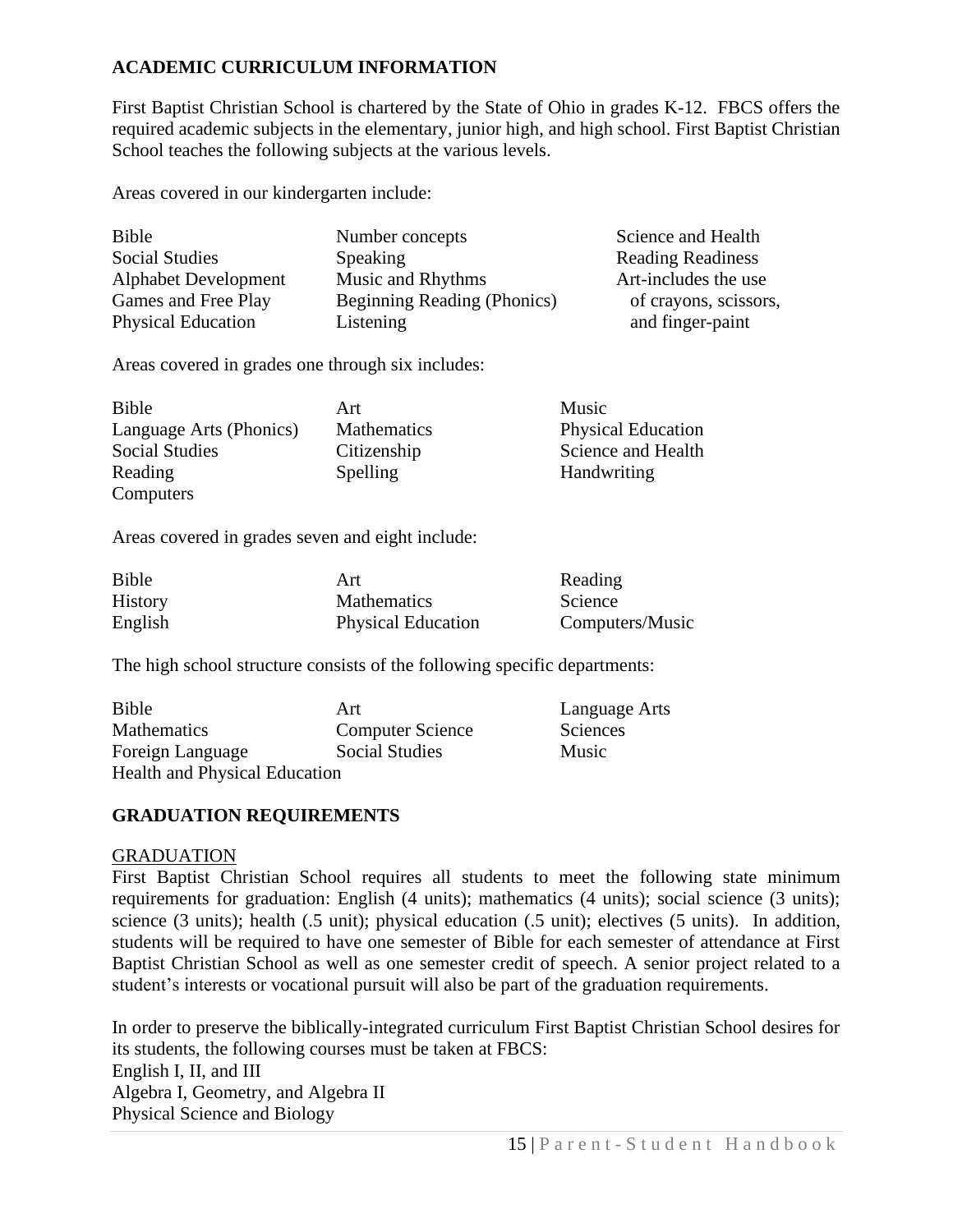The remaining elective credits can be fulfilled through classes taken at FBCS or through classes taken at local colleges in conjunction with the College Credit Plus and Credit-in-Escrow programs. See College Credit Plus section for more details.

# PROMOTION AND RETENTION

A. General:

Pupils are promoted or retained on the basis of their total preparedness to enter the next grade level and perform satisfactorily. Ability, achievement, and physical and social factors are all taken into consideration. Should a student fail one or more major subjects for the year, without that failure being made up during the summer with a SCHOOL APPROVED PROGRAM, that student may be retained in his present grade. Absenteeism will be of prime consideration in the decision to retain borderline cases (see Excessive Absences).

Since a "one size fits all" policy is difficult to set and adhere to in these situations, the administration and teachers will meet to discuss the individual student's promotion or retention problems and a decision will be made by the teachers and administration. This decision will be governed by what the school believes will best serve the individual student. Parents will be notified of any problems concerning promotion or retention, and their input will be considered before the decision is finalized.

# B. Junior High/Senior High School

Junior high students who receive F's as final grades in academic subjects will be considered for retention by the administration. Students must have completed the 8th grade year to be classified as freshmen. Other grade classifications are as follows:

| Sophomore (grade 10): | 5 units of credit completed  |
|-----------------------|------------------------------|
| Junior (grade $11$ ): | 10 units of credit completed |
| Senior (grade 12):    | 15 units of credit completed |

# **PARENT/TEACHER CONFERENCES, REPORT CARDS AND PROGRESS REPORTS**

# PARENT-TEACHER CONFERENCES AND PROGRESS REPORTS

There are four grading periods in the school year. Parent/Teacher conferences will be held for all grades at the end of the first marking period. Throughout the year, additional conferences may be necessary to discuss individual children.

# PROGRESS REPORTS

Parents can access Progress Reports from the RenWeb School Management Program. They are available after the 4<sup>th</sup> week of each quarter.

Parents are urged to consult with teachers first, then the administration, if a question concerning the child's progress arises. However, we do ask you not to confront the teachers at church services or PTF meetings concerning these matters. The administration has instructed the faculty to discuss such matters during school hours or by scheduling an appointment.

# REPORT CARDS

Report cards are issued for all grades every nine weeks. Report cards are available online from the RenWeb School Management Program.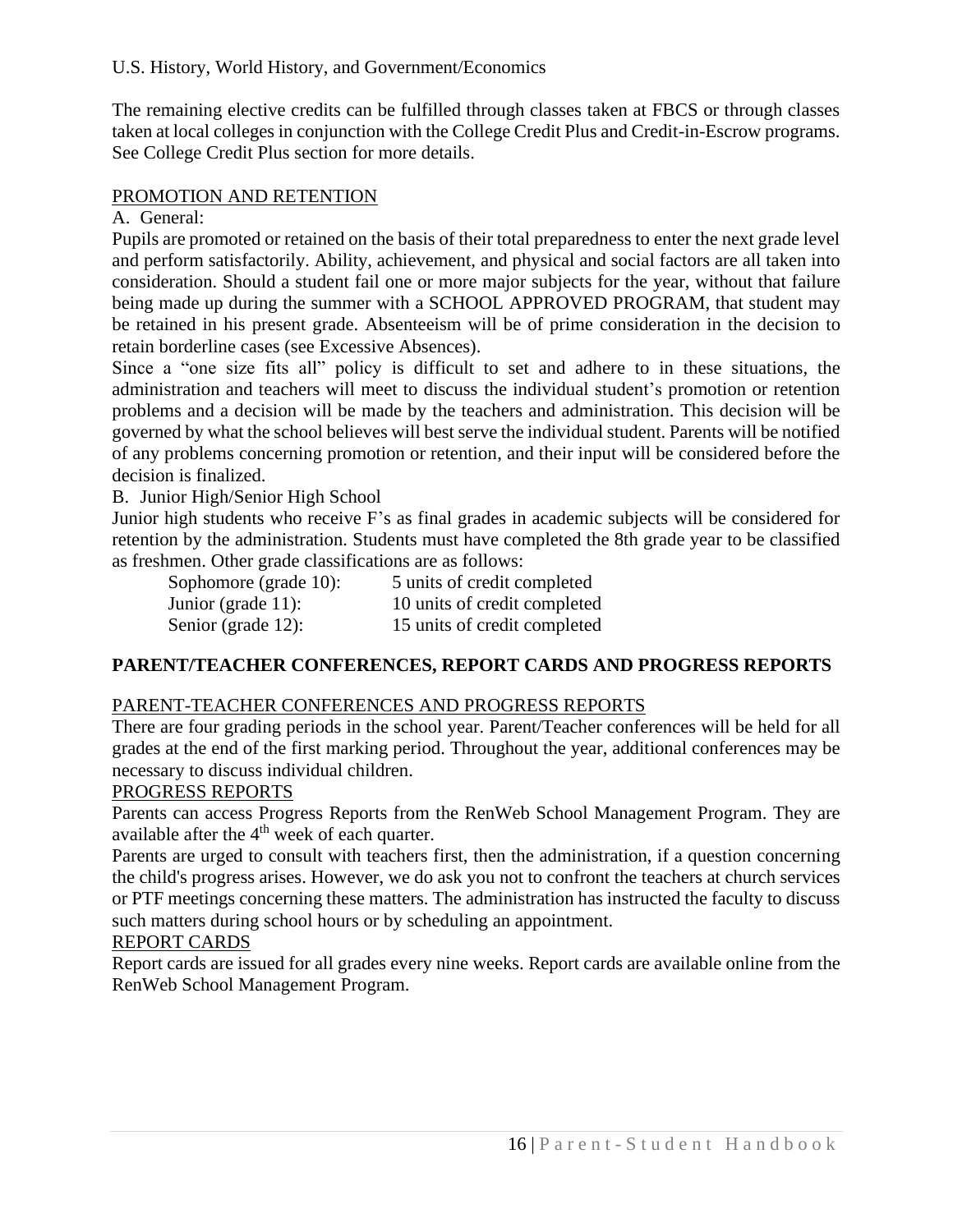#### **GRADING SYSTEM**

Our kindergarten through second grade students may receive the following letters to report their academic prog

| progress:         |                                   |                                                                                              |
|-------------------|-----------------------------------|----------------------------------------------------------------------------------------------|
| $O =$ Outstanding |                                   | $S = Satisfactory$                                                                           |
|                   | $I S =$ Improvement Shown         | $E =$ Experiencing difficulty                                                                |
|                   | $X = Not$ applicable at this time |                                                                                              |
|                   |                                   | FBCS is on a 4.0 grading scale and students in grades $3 - 12$ receive the following grades. |
| Letter grades     | <b>GPA</b> points                 | Percentages                                                                                  |
| A                 | 4.0                               | $100 - 95$                                                                                   |
| $A-$              | 3.7                               | $94 - 93$                                                                                    |
| $B+$              | 3.3                               | $92 - 91$                                                                                    |
| B                 | 3.0                               | $90 - 87$                                                                                    |
| $B-$              | 2.7                               | $86 - 85$                                                                                    |
| $C+$              | 2.3                               | $84 - 83$                                                                                    |
| C                 | 2.0                               | $82 - 78$                                                                                    |
| $C-$              | 1.7                               | 77 - 75                                                                                      |
| $D+$              | 1.3                               | 74 - 73                                                                                      |
| D                 |                                   | $72 - 68$                                                                                    |
| $D-$              | .7                                | $67 - 65$                                                                                    |
| F                 | 0                                 | 64 or below                                                                                  |

LETTER GRADE KEY: Grades are indicated by letters and pluses (+) and minuses (-).

- A Excellent
- B Good to very good
- C Average
- D Just passing
- F Failing
- W Withdraw with no credit.

I Incomplete grade (Incomplete grades which extend beyond nine (9) weeks automatically convert into F's).

NC No Credit

#### GPA (GRADE POINT AVERAGE) POINTS

Each final grade earned is assigned a GPA point value. These values are used in the calculation of grade point averages (GPA). The GPA points for each letter grade are indicated above. For letter grades with plus signs (+) add .3 of a GPA point. For letter grades with minus signs (-) subtract .3 of a GPA point. Note: Fractional credit classes (ex. 1/4, 1/8) are given a fractional equivalent of the grade point average (GPA points). GPA will be rounded to the hundredth of a point.

#### HONOR POINTS

The following courses are awarded honor points: Pre-calculus, Physics, and Honors Bible.

The honor point (.5) is added to the GPA point value for designated academic courses for the purpose of calculating grade point averages (GPA). For example, if a student earns a  $C<sub>+</sub>$  in one of the designated courses, he would receive 2.3 GPA points plus the honor point for a total of 2.8 GPA points for that course. If a student fails a designated course, they will not receive an honor point.

#### COLLEGE CREDIT PLUS/CREDIT-IN-ESCROW

College-ready students at First Baptist Christian School (FBCS) are encouraged to take courses from a local or online college in order to earn high school and college credits simultaneously. Although students must take all FBCS required courses at FBCS students may intentionally satisfy electives at a local or online college. (See Graduation Requirements section for details.) The rationale for taking college courses are varied, but may include one or more of the following: to prepare students for the rigor of college courses, additional preparation for a college entrance test, being more competitive for college scholarships, additional courses in a specific area of interest, etc.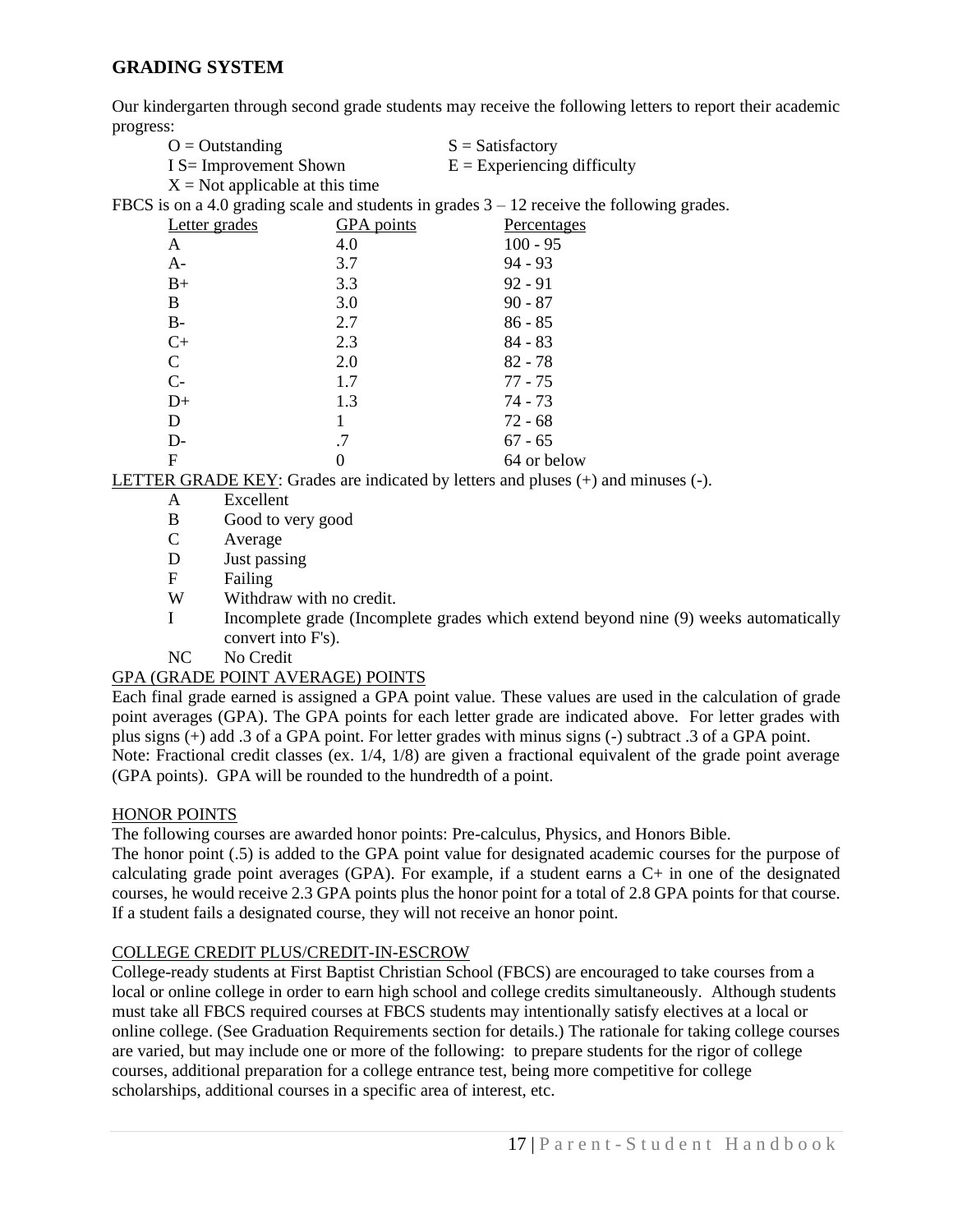The following will apply to students taking courses at a local or online college:

- Must be approved in advance by the FBCS administration in order to be included on the student's high school transcript.
- The course title on the high school transcript will be written the same as the college transcript.
- The grade will compute into the grade point average (GPA) using the Honors weighted scale and impact class rank.
- The grade on the college transcript, to include withdrawn courses with an "F", will be the same as the grade on the high school transcript
- A 2 4 credit-hour college course will result in 1.0 credit-hour at FBCS.
- If a student desires to improve a grade in a particular course, both courses will be listed on the transcript; however, the higher grade for the course will count towards the GPA and class rank.
- High school graduation may be jeopardized if a student fails or drops a college course that is also being used for required high school credit.
- Students must schedule classes so they will not miss Bible classes or weekly chapels.

FBCS participates in Ohio's College Credit Plus (CCP) program, which funds college courses for qualifying high school students. See your school counselor for details on how to apply for these funds. Credit-in-Escrow is a similar program, except the student is responsible for his own tuition. Funding from the state varies from year to year. From time to time an FBCS student may have a concern with their local or online course. Most prominent could be with a professor who seems to penalize a student for their religious beliefs. All appeals by students will be considered by the administration and presented to the school committee. Appeals will be considered on the following criteria:

- The written statement by the student outlining the circumstances.
- Timing of when the circumstance requiring an appeal was made to

the administration. As potential issues begin to surface, the student must keep the FBCS administration informed. The appeal must be initiated within the school year the course is taken.

- Actions the student took with the College or University to resolve the issue.
- FBCS administration and the school committee reserve the right to communicate with the school and/or the professor about the student's conduct.
- Decisions will be consistent with previous decisions made by the administration and/or school committee.

If you are a student athlete, you must remain eligible in accordance with the rules outlined in this handbook. College Credit Plus courses count toward athletic eligibility in the same way as high school courses. Because FBCS will not have access to college course records for courses taken off campus or online, students may be asked to prove eligibility to the athletic director at the end of each quarter.

#### FINAL GRADES

A student's final course grade for a full year course will consist of the average of both semester grades. A student's final course grade for a one semester course will be the semester grade for that course.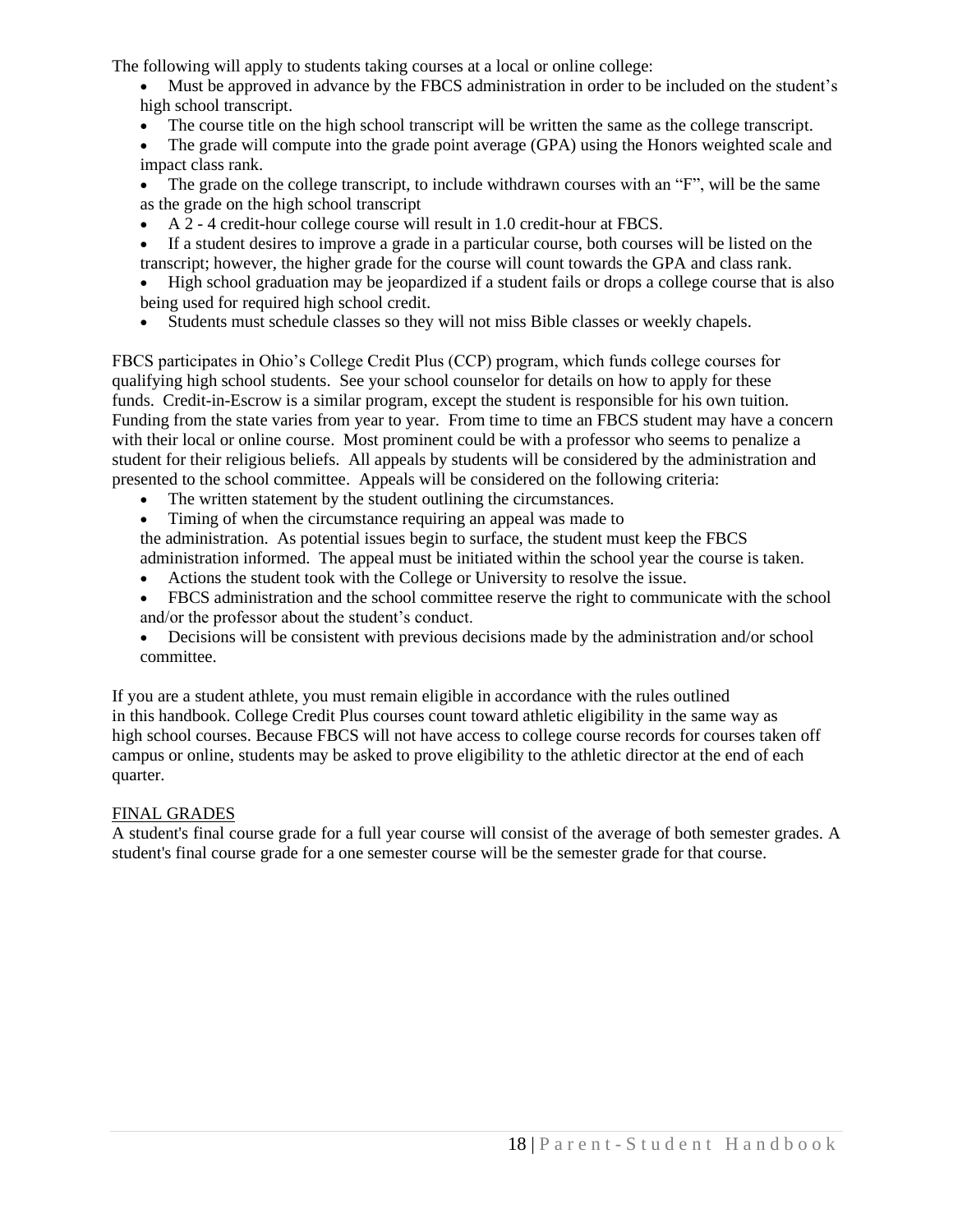#### **HONORS**

#### GRADUATING HONORS

A Valedictorian and Salutatorian will be honored from the senior graduating class. The highest grade point average of those who qualify will determine valedictorian. Salutatorian status will be granted to the person with the second highest grade point average of those who qualify. In order to qualify a student must have:

- 1. Attended First Baptist Christian School at least three (3) semesters
- 2. A minimum grade point average of 3.0 -- Only work completed at First Baptist Christian School will be considered, with the exception of work completed through CCP and Credit-in-Escrow courses taken to directly replace a course offered at FBCS.
- 3. Valedictorian and Salutatorian honors are calculated on the basis of GPAs earned through the 3rd nine-weeks grading period of the senior year.
- 4. Valedictorian and Salutatorian will be determined to the hundredth of a point. Valedictorian or Salutatorian will be shared if more than one student has the same GPA, regardless of the exact calculation beyond the hundredth of a point.

#### HONOR ROLL

Following the end of every grading period, the honor roll for elementary (3-6) will list those students who meet the requirements listed below:

**Honor Roll** includes those who have a grade average of 3.70 - 4.3 in academic subjects, including Bible, and no D or F in any subject.

**Merit Roll** includes those who have a grade average of 3.0 - 3.69 in academic subjects, including Bible, and no D or F in any subject.

The honor roll for students in grades  $7 - 9$  will list those students who meet the requirements listed below: **Honor Roll** includes those who have a grade average of  $3.70 - 4.0$  in academic subjects, including Bible, and no D or F in any subject.

**Merit Roll** includes those who have a grade average of 3.0 - 3.69 in academic subjects, including Bible, and no D or F in any subject.

#### **ANNUAL AWARDS**

Annual awards are granted to worthy students for exceptional spiritual, academic, athletic, and social achievements. Examples of these are as follows:

A. John Mark Award - In II Timothy 4:11 the Apostle Paul described John Mark as "profitable to me for the ministry." This award is presented each year to students who have demonstrated spiritual and academic improvement throughout the year.

B. Dependability Award - Dependability is defined as "fulfilling a commitment even when it involves unexpected sacrifice." This award is presented each year to students whose involvement in academic, social, and spiritual activities of the school represent this quality.

C. Honors in Academics

**Highest Honor** is awarded to a student on the Honor Roll for all four grading periods in academic subjects including Bible and no D or F in any subject.

**High Honor** is the same as above for *three* of the four periods grading periods in academic subjects including Bible and no D or F in any subject.

**Honor** is awarded to a student on the Merit Roll in academic subjects including Bible and no D or F in any subject for three of four grading periods.

D. Perfect Attendance - This award is presented to those students who have zero (0) absences and zero (0) tardies for the school year. Only students who have attended First Baptist Christian School for the entire school year are eligible for this award.

E. Excellent Attendance - This award is presented to those students whose absences total three (3) or less for the school year and zero (0) tardies. Only students who have attended First Baptist Christian School for the entire school year are eligible for this award.

F. Royal Blue Award - This athletic award is presented to one male and one female student who: 1.) displays a dedication to his/her sport, 2.) strives for the spiritual growth of himself/herself and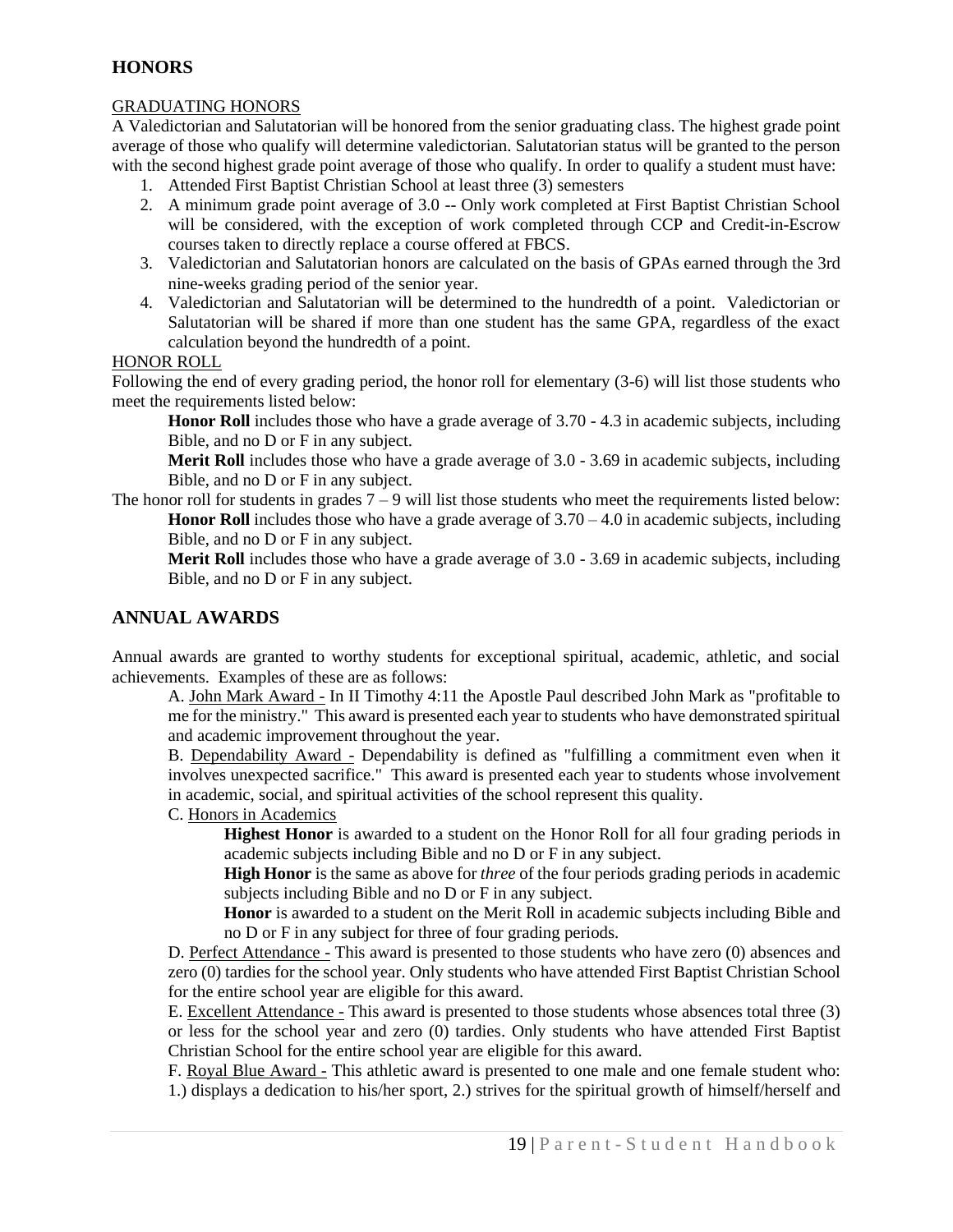others, 3.) displays pride in being a student/athlete, 4.) works for the improvement of the school, and 5.) demonstrates quality participation in their sport.

# **HOMEWORK & EXAMS**

Out of class assignments are pertinent to classroom lessons and shall be assigned in reasonable quantities consistent with the abilities of the given group. No homework will be assigned and there will be no play practice or open gym on Wednesday nights, so that the students may attend the Wednesday night programs at church with their parents. If you have any questions or comments as to the amount or difficulty of homework given, please consult with the classroom teacher. It is the student's responsibility to complete any assigned work, and this discipline will help the student become more responsible in other areas.

Homework will be sent home upon request for those students who are absent two (2) days or more. A one day notice is required before homework will be ready to be picked up.

When a student is absent from school, he will be permitted to have the same number of days to make up the assignments that were missed by the excused absence, up to three (3) days.

Absences of three or more days should follow the procedure for making up work as outlined in the Attendance and Absence portion of this handbook.

Homework is given for several purposes:

- 1. FOR DRILL We believe that most students require solid drilling to master material essential to their educational progress.
- 2. FOR PRACTICE Following classroom explanation, illustration, and drill on new work, homework is given so that the material will be reinforced.
- 3. FOR REMEDIAL ACTIVITY As instruction progresses, various weak points in a student's grasp of subject matter become evident. Homework given after instruction helps to overcome such difficulties.
- 4. SPECIAL PROJECTS Book reports, compositions, special research assignments, and projects are some of the activities that may comprise homework.

# MAKE-UP WORK

Students are responsible for making arrangements with the instructor for all work to be made up and/or tests to be taken for excused absences. Teachers are available by appointment to give help to students in these cases.

# EXAMS

Students in grades seven through twelve will take semester exams in most courses. Individual exemptions from semester exams may be granted at the teacher's discretion.

# **TESTING**

Since First Baptist Christian School is committed to total Christian education, the school has developed a comprehensive testing program in order that the needs of each student might be met. Testing is considered a tool that parents, teachers, counselors, and administration may utilize to help direct, motivate, facilitate, and evaluate the student as we jointly seek to assist the individual in reaching his/her optimum potential in Jesus Christ.

# ABILITIES-APTITUDE TESTING

First Baptist Christian School administers the Terra Nova 3 Achievement Test to our students. These records will help determine as nearly as possible how the student is performing academically and adjusting to scholastic life.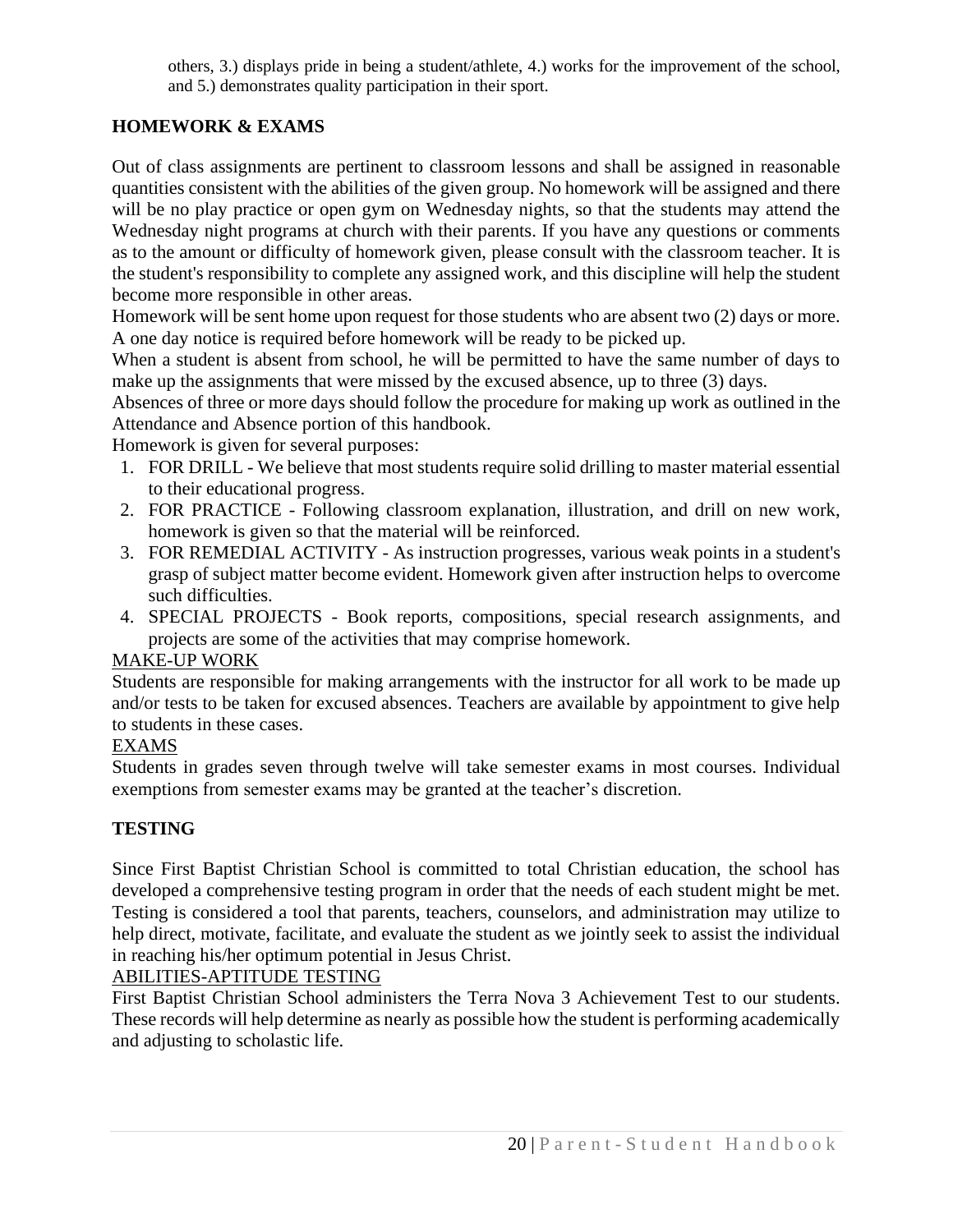All juniors take the Pre-Scholastic Aptitude Test (PSAT). This test is very similar to SAT and allows the student to become familiar with this type of exam. Results of PSAT will be available before the end of the second semester. A fee is required for this test.

# COLLEGE ENTRANCE TESTING

Registration information for both the Scholastic Aptitude Test (SAT) and the American College Test (ACT) are available from the guidance department. Since there are multiple testing dates for both examinations, the FBCS Testing Coordinator will notify the students of the testing dates and registration deadlines. The school code for First Baptist Christian School is 362-082. Recommended testing centers for SAT and ACT are Elyria High School and Lorain County Community College. Fees are required for each of these tests.

# END OF COURSE EXAMS

Beginning with the Class of 2018, all students are required to pass the End-of-Course Exams or one of the alternative pathways to graduation in order to receive a diploma. Beginning with the 2016-2017 school year, the Ohio Department of Education began allowing non-public schools to substitute Terra Nova (achievement testing) test scores in place of the state end-of-course tests.

# **EXTRACURRICULAR ACADEMIC ELIGIBILITY STANDARDS**

In a continuing effort to improve the academic standards of our school and our students, the school board has approved the following academic eligibility requirements. These requirements must be met by all students involved in extracurricular activities at First Baptist Christian School. Academics are a priority at First Baptist Christian School, and we believe that they are one of the most important reasons for sending your child(ren) to FBCS.

Below are the requirements:

- 1. Students who wish to be involved in extracurricular activities must demonstrate their commitment by being academically eligible. Extracurricular activities include organizations, clubs, or responsibilities that are school supported, occur on a regular basis, and are designated by the administration as being under the minimum eligibility standards. (Examples: Athletics, Student Council, ministry teams, school aides, school programs, school plays, etc.)
- 2. These standards are minimums. Certain activities or responsibilities may require higher academic standards to be met or may have slightly different participation standards (example: student council).
- 3. All students must maintain a grade of D (68%) or better in all of their classes in order to maintain their eligibility.
- 4. Eligibility will be checked each quarter, which is approximately every nine weeks.
- 5. Students who become academically ineligible may not participate in extracurricular activities. Athletes may continue to practice at the discretion of their coach, but they may not participate in games or scrimmages.
- 6. Students who become academically ineligible during the final quarter of the year will be ineligible in the first quarter of the following school year. Sixth graders are considered to be academically eligible at the beginning of their seventh grade year.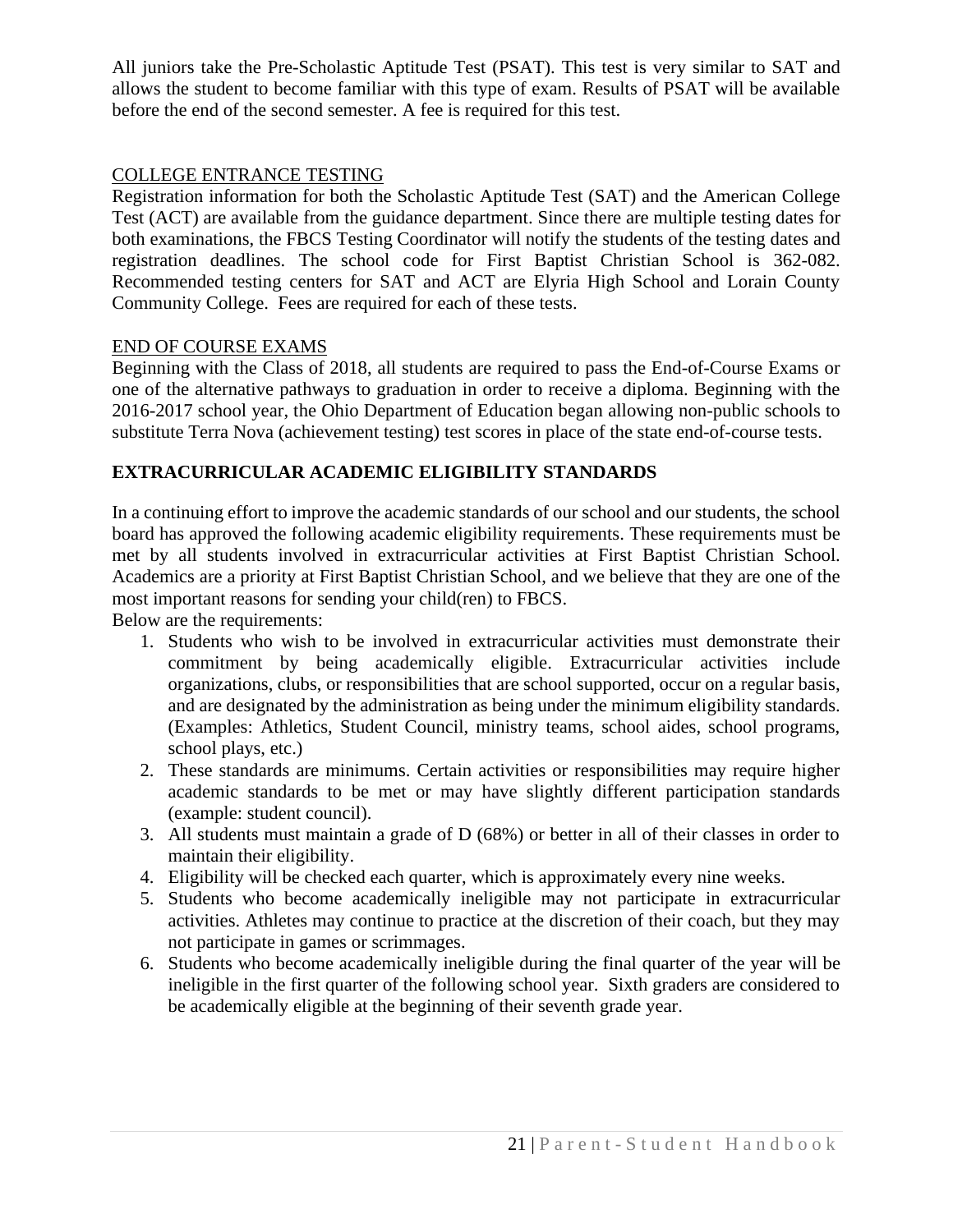#### **STUDENT CONDUCT**

In order to become the disciplined adults that God expects us to be (Eph. 4:14, 15), we must learn to be disciplined in our youth (I Tim. 4:12). To help accomplish this, the following procedures have been adopted and will be implemented at First Baptist Christian School. First Baptist Christian School believes that Christian students should manifest loving obedience to all Godgiven authority. Their lives should be consecrated Christian testimonies to unbelievers and other Christians. We believe that the Christian life is meant to be filled with joy and that rules and regulations create a wholesome atmosphere for living and learning. These standards are meant to encourage spiritual development and consecrated living, which will glorify God.

Good discipline is necessary for the welfare of the entire school. The teachers and the administration are responsible to enforce the regulations with love and in accordance with scriptural principles. Full cooperation is expected from every student and parent. If strict adherence to the regulations is not observed, the student may be asked to leave First Baptist Christian School.

Conformity to man-made regulations without a heartfelt desire to behave is of little value. However, conformity to the following standards will be expected of all students, and disciplinary action will be taken for infractions of the school's standards, policies, and rules.

Disciplinary measures will meet the offense and may include student reports, detentions, extra assignments, in-school suspensions, out-of-school suspensions, expulsion, or any means considered necessary by the staff, administration, or school committee.

*A handbook is not able to contain and specifically state all the do's and don'ts of student conduct. As a Christian school, our desire is to train students to conduct themselves responsibly and with wisdom. It may be that students will receive discipline and/or instruction in areas not specifically stated in the handbook. All students, and in particular junior and senior high students, are expected to be responsible and discern whether their choice of conduct is appropriate or inappropriate.* 

- 1. Students should not make excessive noise or run in halls. They should be courteous to guests and other students, respectful to those in authority, and esteem others as better than themselves (Phil. 2:3).
- 2. Food, candy, and drinks (with the exception of breath mints) are to be consumed only in the lunchroom or specified areas.
- 3. Because of the unsanitary disposal of gum and the damage to clothing, carpeting, and furniture, no gum chewing will be allowed in the school buildings or on the grounds at any time.
- 4. The school facilities will be closed at 3:30 p.m. except for those students in extracurricular activities.
- 5. Possession or use of tobacco, alcohol, marijuana, illegal drugs, drug paraphernalia, or the appearance thereof will not be tolerated at First Baptist Christian School or by a student off-campus. Any use or possession of such items will result in immediate suspension and probable expulsion.
- 6. Students must respect the school property and all equipment since this is the Lord's school. Any and all damage by student(s), even if accidental, will be paid for by the student and/or parents.
- 7. There will be no public display of affection (PDA) at school or at school related functions.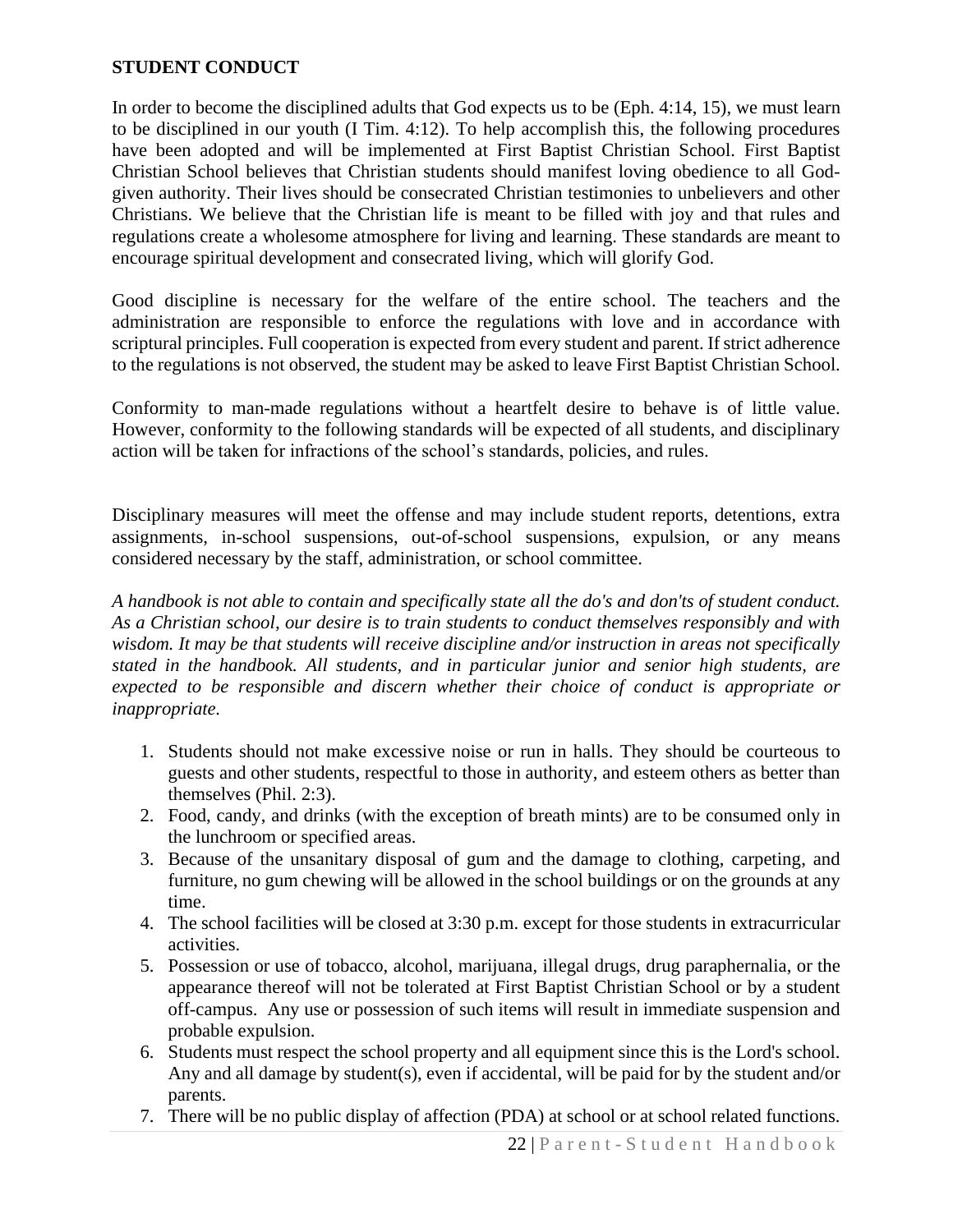- 8. Before 7:55 a.m., all students arriving at school are to report immediately and directly to morning study hall.
- 9. Classroom procedure:
	- a. Students must be on time; there are three minutes between each class period.
	- b. Class assignments are to be submitted promptly the period they are due.
	- c. All non-consumable textbooks are to be covered with book covers within one (1) week after they are first received, and are to remain covered throughout the year.
	- d. Classes are dismissed by the teachers.
- 10. Study hall/learning center procedure:
	- a. Students must be on time.
	- b. Students must work diligently during study hall.
	- c. The best atmosphere for studying is silence; therefore, students will keep quiet in study hall to promote maximum study time.
- 11. Passes:
	- a. Learning Center Students will sign out and obtain a paper pass from the learning center supervisor or class teacher.
	- b. Tardiness -If detained for any reason in a class causing them to be late to their next class, the student must obtain a pass from the teacher that detained them excusing their tardiness to the next class.
	- c. Students are to follow their schedules each day unless an alteration is permitted.
	- d. Passes are always required when a student steps out of his/her regular schedule.
	- e. Five unexcused tardies to class will result in a detention.
	- f. A pass presented to a teacher is considered a request, and teachers may deny pass privileges.
- 12. Students will respect the rights of other students. Stealing, cheating, fighting, pushing, shoving, opening another student's locker, or using another student's personal items without their permission will be considered serious offenses.
- 13. Throwing of objects such as snowballs, rocks, etc. is not allowed at any time on school property.
- 14. Attendance at First Baptist Christian School is a privilege. All students are expected to uphold the name of the Lord and the reputation of their parents, church, and school. Students found guilty of immoral or illegal conduct will be expelled.
- 15. Students will be courteous in speech and action at all times. Swearing, telling dirty stories, and using other language unbecoming a Christian will not be tolerated (Eph. 4:29, Col. 3:8).
- 16. Stickers, emblems, decals, buttons, etc. identified with groups or movements contrary to Christian Biblical standards or those which would not be supported by First Baptist Christian School, are not to be displayed on autos, books, notebooks, lockers, or clothing.
- 17. Acts of dishonesty such as cheating, lying, stealing, and plagiarism will not be tolerated. Counseling and/or disciplinary action will be handled by the teacher or administration.
- 18. Dancing is not permitted at any school related functions.
- 19. Weapons (guns, knives, etc.), fireworks, firecrackers, matches, flammable or explosive materials, or objects that look like these are not allowed on the school premises. Students who violate this rule may be suspended or possibly expelled from school.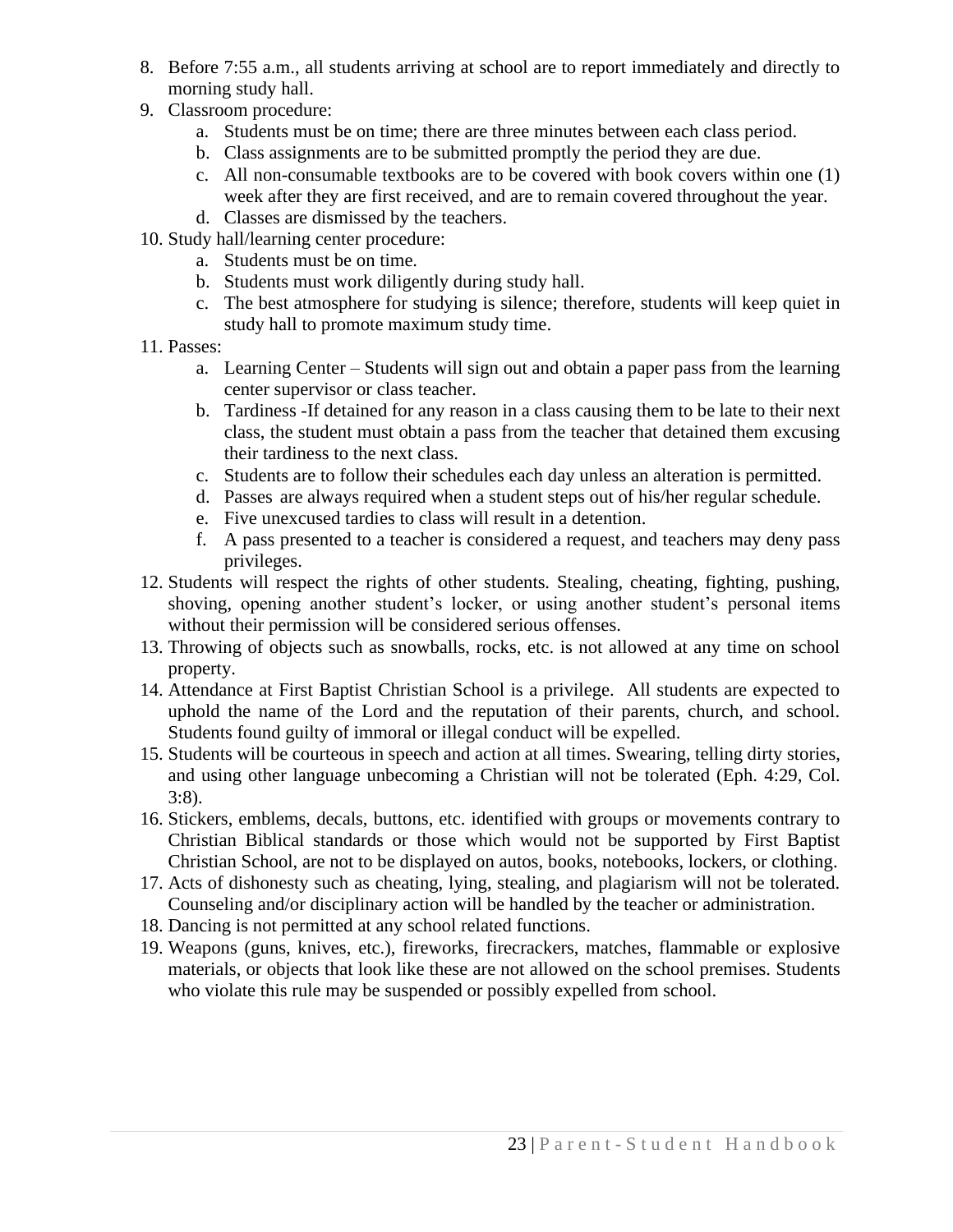# **CLASSROOM CONDUCT**

Your teachers are deserving of your respect, and they are held accountable for maintaining a positive class atmosphere conducive to quality education. You are expected to be respectful, cooperative, and submissive to the teacher's authority.

- 1. Students must come to class on time and must be properly prepared with textbooks and writing materials. Three unexcused tardies to class will earn a detention.
- 2. Anyone dismissed from a class for any reason will be issued a pass. This pass must be in the student's possession at all times when he/she is out of class.
- 3. Each teacher will establish specific rules for activities in his/her classroom.
- 4. A teacher's desk, cabinet, bookcase, etc., are regarded as personal property, and students are not to meddle with anything on or in these places without the teacher's permission.
- 5. Students will not disrupt other class members in any way. Talking to other students will be allowed only with the permission of the teacher.

# **CELL PHONE POLICY**

Cell phones have been allowed on our campus for one reason – so that students can communicate with parents if needed. They are not to be used during school hours.

The following procedures will be followed by students who choose to carry cell phones **or** they will be banned from carrying a phone to school:

- Phones are to be turned off and placed in the student's box prior to 8:05am.
- Phones will not be used at anytime throughout the day.
- Phones may be turned back on after the bell rings at 2:44pm.
- If students need to contact their parents and it cannot wait until after school they may ask permission to go to the office. Students will be allowed students to use the office phone to contact parents if deemed necessary.

Any teacher who finds a student not abiding by the cell phone policy take the phone and turn it in to the office. The administration will notify parents of the misuse and the possibility of losing their phone privileges if the misuse continues. The phone will only be returned to the student after notification of the parent by the administration.

# **FBCS DRESS CODE**

\*See separate dress code document for dress code requirements.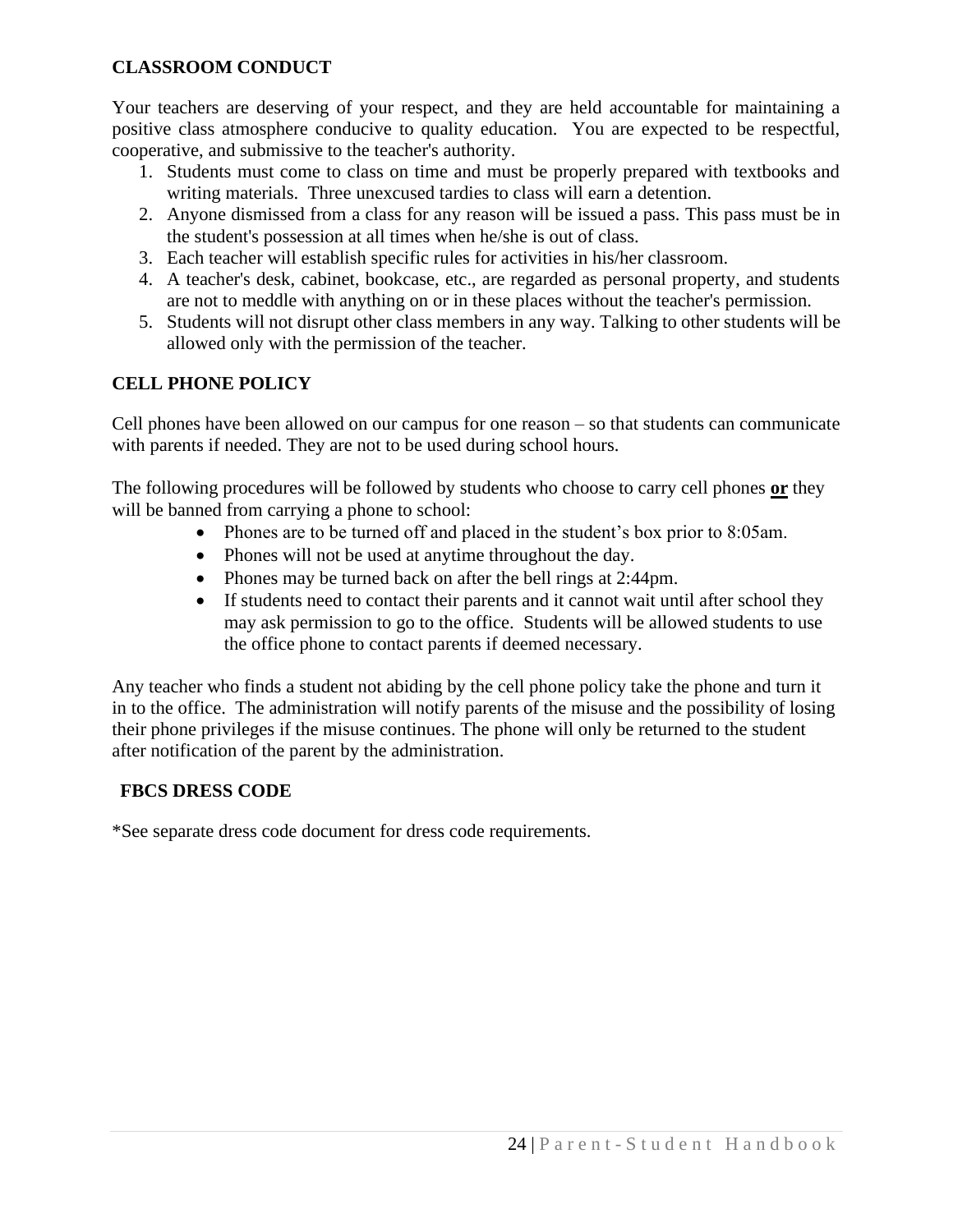# **DISCIPLINE POLICIES**

If we are to maintain the proper discipline at First Baptist Christian School, then it must be based on the Scripture. Following are a few premises that we should observe as we build toward the best discipline:

- 1. Christian love is at the heart of all discipline. One side of love that uses correction and chastening is an essential part of firmness in love. Firmness minus love becomes harsh; whereas love without firmness is sentimentality. Both errors produce problems instead of solving them.
- 2. The responsibility and authority to discipline comes from God. The administration and teachers stand in the place of parents during school hours and have the same God-given authority.
- 3. All discipline should be administered in such a way that it shows the child his sinful nature and helps him develop self-discipline as he submits to God and the authority over him. Discipline includes both direction and restriction.

We encourage use of the Matthew 18 Principle in handling disagreements. If a student, parent, or teacher is offended by the words or actions of another, as a Christian brother he should go first to him through whom the offense came and share this with him, as stated in Matthew 18:15. If, after consulting together and praying for mutual understanding, there is no reconciliation, then they should agree to go together to counsel with an administrator. Similarly, if there is a disagreement with an administrator and the matter cannot be solved, then the two should make an appointment through the chairman of the school committee to meet with the committee for final disposition of the matter.

Respect for the faculty and staff begins at home. Parents should teach their children that the teacher is to be regarded as a God-appointed guardian during the school day and must be respected and obeyed.

Deliberate disobedience, disrespect, lack of courtesy, cheating, or other behavioral problems will ordinarily be handled by the individual teacher. Recurrent or unusual situations will be referred to the administration. The first concern of discipline is to aid the student in correcting undesirable behavior. Severe or repeated offenses may result in suspension by the administration or expulsion by the school committee.

Disciplinary measures will meet the offense and may include extra assignments, detention, Saturday School, out-of-school suspension, expulsion, or any means considered necessary by the staff, administration, or school committee.

Because discipline is a part of spiritually training a child, it may be necessary for a child to return after the school year is over to serve a detention or suspension.

# Student Reports

Student Reports will be issued to a student as a warning for a violation of school policy which was either unclear or unexplained to a particular student, or as a way to remind forgetful students of a particular classroom policy. In certain cases, a student report may be used by staff to provide grace in a situation where the staff member feels that the situation was confusing to the student or out of the student's control. Parents will not be required to sign a student report, as it is minor in nature, and only serves to remind the student of a particular policy or behavioral expectation. A student will not be issued a student report for the same violation twice. The second and subsequent violations for the same infraction will result in a detention. Student reports are cumulative throughout the year. Five student reports will result in a detention. Appropriate discipline for violation of specific classroom rules (ie: late assignments, unprepared to class) will be determined by individual teachers.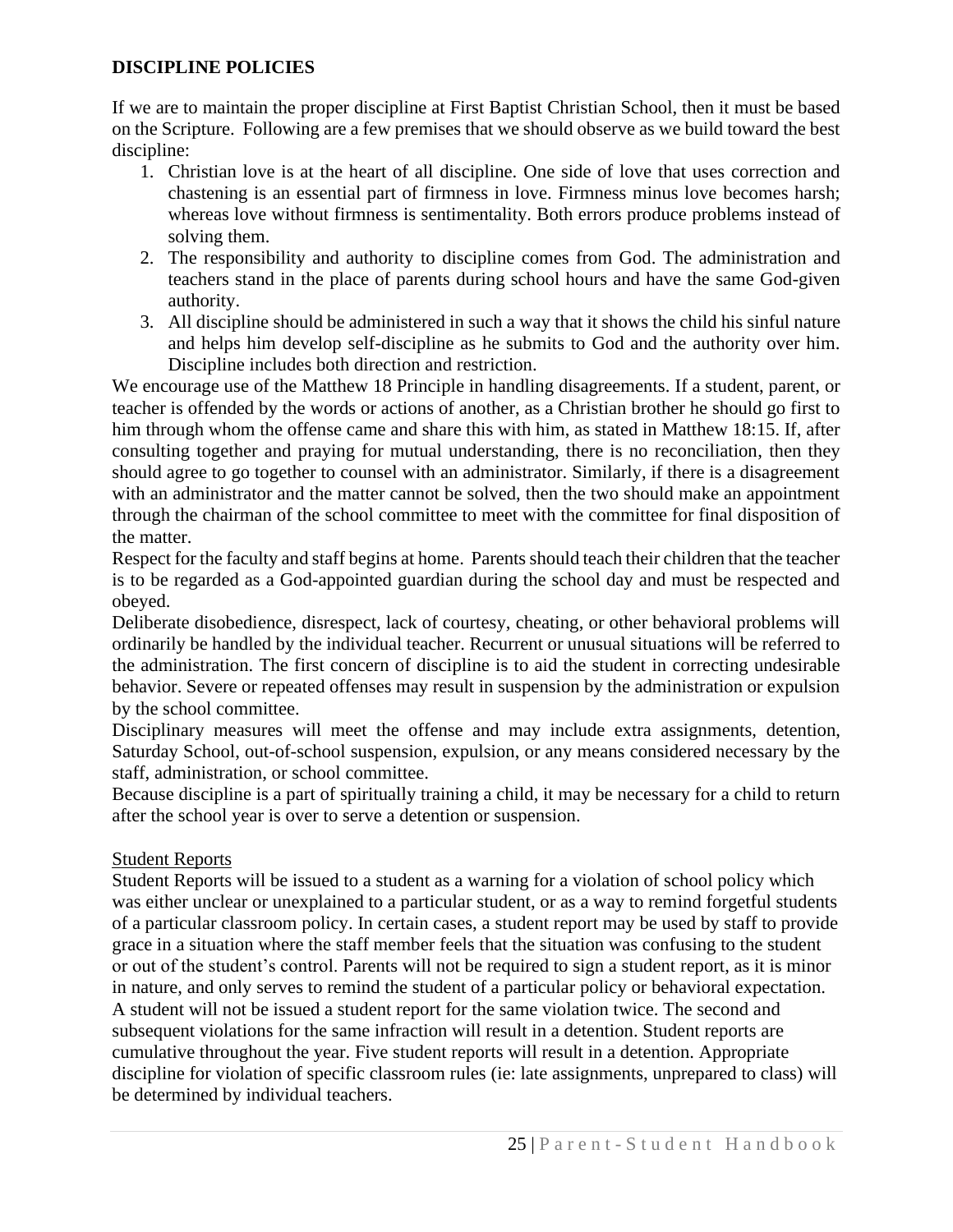# Detentions

Detentions will be issued to a student when the student understands school policies and procedures but willfully or negligently violates them or obvious expected behavior. Detentions will require a signature from the parent, as the violation is serious in nature, due to the willful or neglectful disobedience of the student. Detentions will be scheduled promptly. A missed detention will result in an additional detention. Students will complete a written assignment during detention. Five detentions will result in an in school suspension. Ten, fifteen, and so on, detentions will result in multiple consecutive days of In School Suspension (ten detentions=2 days, fifteen detentions=3 days, etc.).

# In School Suspension (ISS)

During an In School Suspension, a student will remain in the school conference room for the entire day, including lunch, and complete assignments for each subject, according to the subject matter taught to other students that day. The student will receive a maximum of half credit for assignments completed during an in school suspension. If a student receives an In School Suspension, a meeting will be scheduled between the principal or administrator and the parent(s) to discuss the student's disregard for school policy and heart attitude which has resulted in five acts of willful disobedience. Three days of ISS will result in an Out of School Suspension.

# Out of School Suspension (OSS)

During an Out of School Suspension, a student will not be allowed to come to school. All assignments for the day(s) of an Out of School Suspension will result in a zero. If a student receives an Out of School Suspension, another meeting will be scheduled between the principal or administrator, a pastor of First Baptist Church and/or a School Committee member, and the parent(s) to discuss the student's disregard for school policy and heart attitude which has resulted in the Out of School Suspension. The student will be assigned a book to read, with specific implications to his/her heart behavior and/or a scripture passage about which they will be required to write a report. The report deadline will be three weeks after the Out of School Suspension. The student will receive a detention for every day which the report is completed past the deadline.

# FBCS Detention Written Assignment

- 1. What was the inappropriate behavior or school rule violation for which you earned a detention?
- 2. Why did you violate this specific policy? (What are the influences or situations that led to your violation of this policy?)
- 3. What biblical principle did you violate of specific sin did you commit?
- 4. What short-term consequences could this violation have caused (or did cause) in the worst case scenario?
- 5. What long-term consequences could sins of this nature cause in your heart and life?
- 6. Is this a reoccurring sin to which you have allowed yourself to become enslaved? If so, how can you overcome it? (Use scripture)
- 7. What action do you need to take to make this situation right or to repair a broken relationship caused by your sin?
- 8. What can you do to avoid this situation in the future?

Please use a separate piece of paper to complete the assignment. Answers to all eight questions are due at the end of the detention period. Students will be required to finish the assignment before they are allowed to leave, regardless of the end of the detention period, or they will be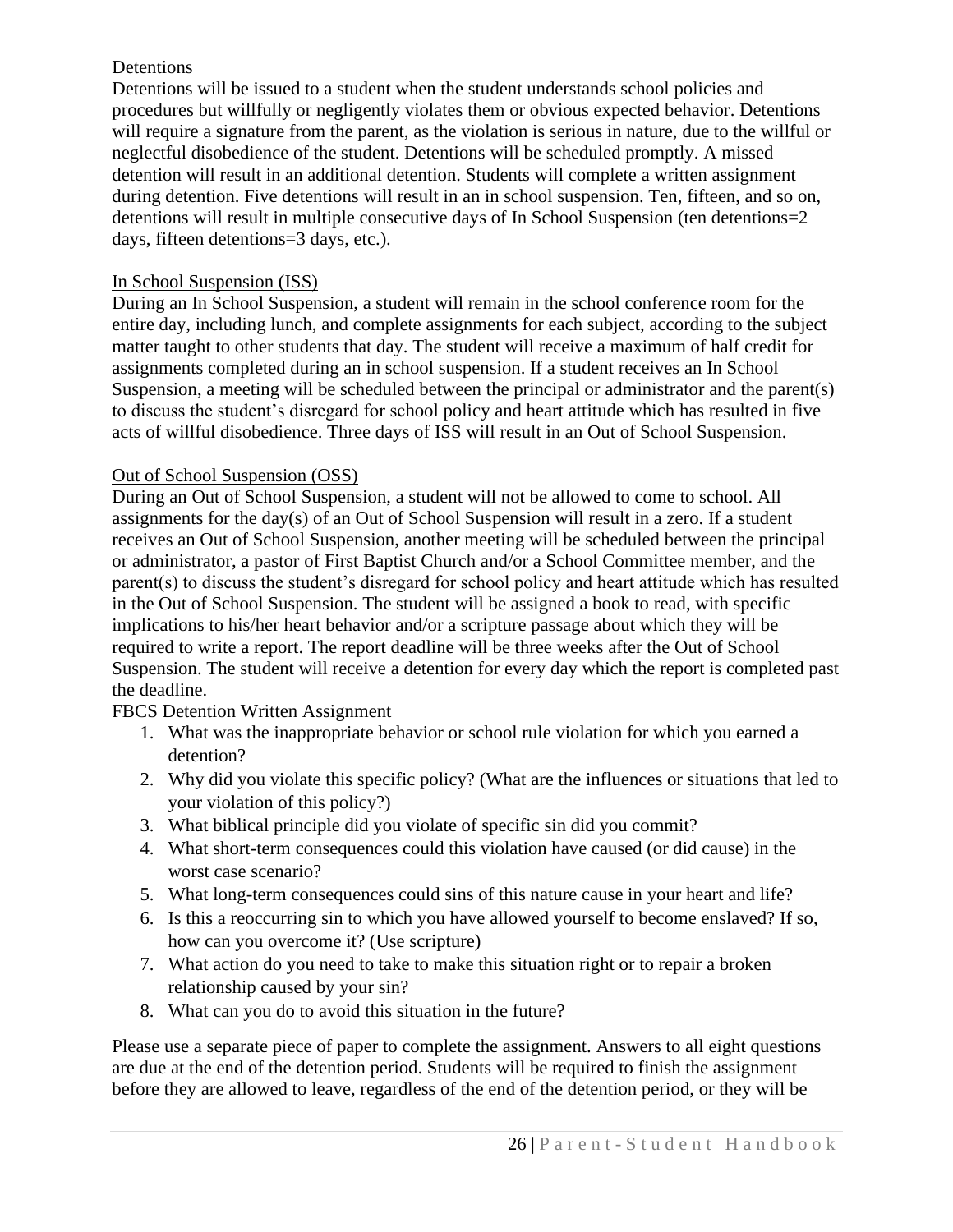asked to finish the following day during a new detention period, as determined by the detention monitoring staff member.

Answers will be reviewed by the School Administrator, and the student may be asked to discuss his/her answers at a later date, if deemed necessary by the Administrator.

#### PROBATION

Probation is invoked upon a student when he has a serious problem. The probation gives him an opportunity to correct his problem. If he does not improve to a satisfactory level, he will be dismissed or asked to withdraw from the school. Probation is implemented only when the administration considers it a beneficial method to remedy the problem; however, the procedure may be bypassed at the discretion of the administration.

Even though the above and following may not apply, all first year students are considered on probation until their second year of enrollment. This allows FBCS to get to know the student.

REASONS FOR PROBATION:

Academic:

- Insufficient academic progress as determined by the teacher and administration
- Failure of the parents to get recommended professional help for children

Attitude:

- A rebellious spirit which is unchanged after much effort by the staff
- A continued negative attitude and/or bad influence upon the other students Disciplinary:
	- Continued deliberate disobedience
	- Committing a serious breach of conduct inside or outside of school which has an adverse effect upon the school's testimony
	- Failure of the parents to comply with the disciplinary procedures of the school

# EXPULSION

As a last resort, expulsion may be utilized when the student has either grossly violated school policy, has chosen not to respond to disciplinary and behavioral guidelines, or displays a noncompliant attitude. All expulsions are decisions of the school committee. Each student and their parents will have the opportunity to meet with the school committee before any final decision is made.

No child will be readmitted to First Baptist Christian School for one year after expulsion.

# **AIDS POLICY**

Because of the concern of communicable diseases, particularly acquired immune deficiency syndrome (AIDS), FBCS has developed an AIDS policy. A copy of this policy is available upon request at the school office.

# **ASBESTOS MANAGEMENT PLAN**

FBCS has conducted an extensive asbestos survey of all of our buildings. Based on the findings of this inspection, a comprehensive management plan was drafted. This plan details the responsive actions that the school has taken regarding asbestos containing materials found in our buildings. This plan is available for inspection at our offices during normal business hours.

# **ATHLETICS**

First Baptist Christian School desires to glorify God in every aspect of school life. The purpose of our athletic program is to develop Christian character, sportsmanship, cooperation, and strong bodies for the Lord. Students who participate in athletics will be expected to live up to these goals and the standards set down in the First Baptist Christian School Athletic Handbook. The school's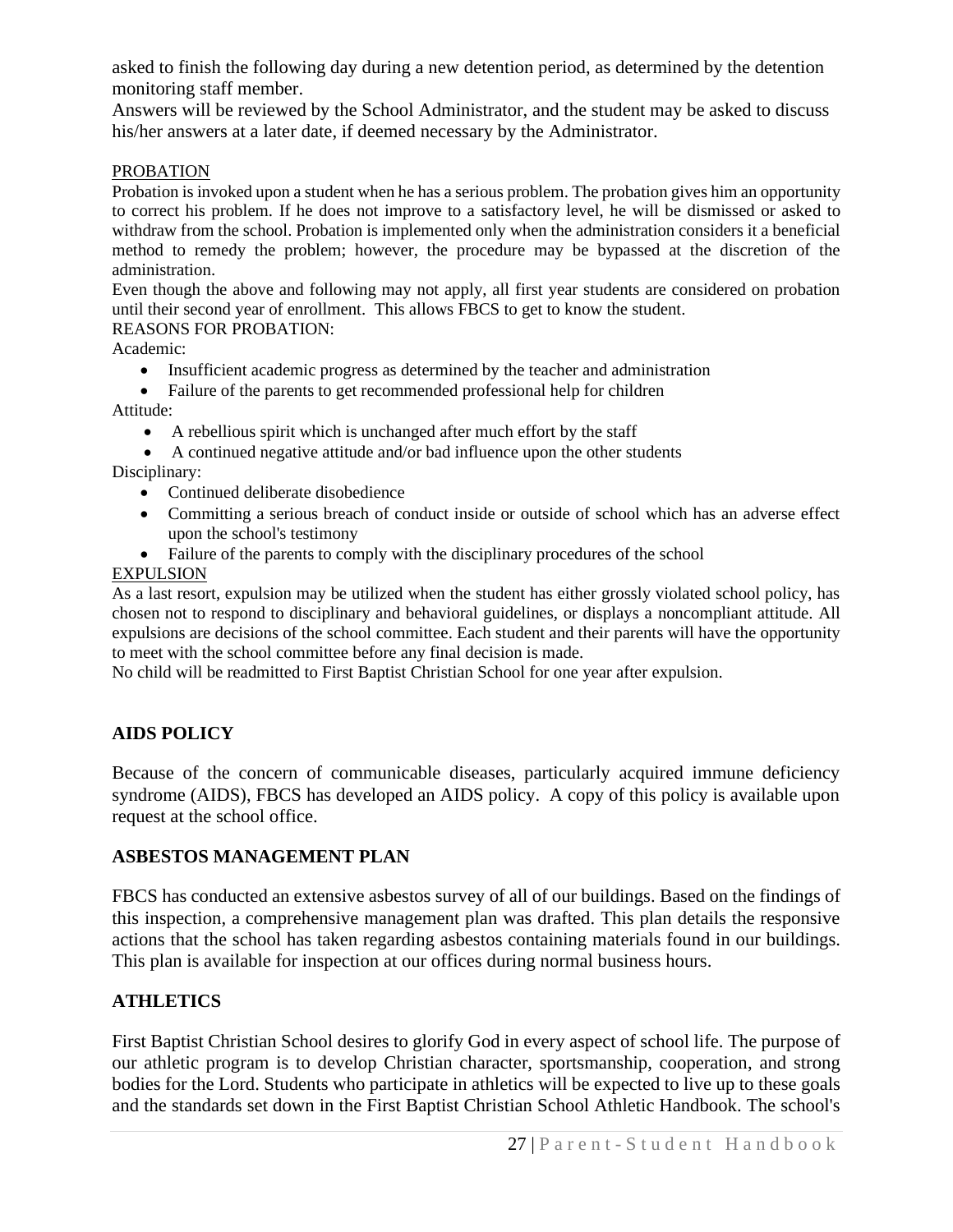Athletic Handbook is available to each family and explains the specific details of our sports program.

A physical examination is required annually for those who participate in interscholastic sports. A physical examination form signed by a medical doctor is required before a student may participate in school sponsored athletic practices or games. Please see note on "Insurance" under Financial Information regarding medical insurance.

Parents are urged to support the sports program. Your interest is vital to your child.

First Baptist Christian School abides by the policies and regulations of the Ohio High School Athletic Association and is a member of the Ohio Christian School Athletic Association and the Lake Effect Conference.

Currently, First Baptist Christian School offers its students the opportunity to participate in the following sports at the indicated levels. Students who meet the requirements are eligible to participate.

| <b>SEASON</b> | <b>BOYS</b>               | <b>GIRLS</b>              |
|---------------|---------------------------|---------------------------|
| Fall          | <b>Varsity Soccer</b>     | Jr. High Volleyball       |
|               |                           | JV Volleyball             |
|               |                           | Varsity Volleyball        |
|               |                           | <b>Varsity Soccer</b>     |
| Winter        | Jr. High Basketball       | Jr. High Basketball       |
|               | <b>Varsity Basketball</b> | <b>Varsity Basketball</b> |

# **SABRE ATHLETIC ASSOCIATION BOOSTER CLUB (SAABC)**

The SAABC is an organization that includes all parents of our student-athletes. Its primary purpose is to support the athletic program in any way possible. Some of the major ways they do this is through volunteering to work the gate and concession stand at home games, volunteering to help however necessary for their major fundraisers, and by attending bi-monthly meetings where, among other things, the needs of the athletic department are discussed. The money raised at the fundraisers helps the athletic department purchase items it may need such as uniforms or equipment. The SAABC also awards two scholarships at the end of the school year known as the "Royal Blue Scholarship." These are given to one male and one female student-athlete who have met certain criteria laid out by the SAABC.

# **CHAPEL**

All students at First Baptist Christian School have the benefit of attending chapel once a week. A variety of speakers such as pastors, assistant pastors, and youth speakers are invited. Chapel is a time for worship and spiritual growth. Students should enter chapel quietly and promptly. Inattentive behavior is not acceptable. Reverence and respect toward chapel speakers and leaders must be displayed at all times. Normal chapel day is Tuesday.

# **CHOIR**

Students in both elementary and high school have the opportunity to sing in one of the school choirs. All choir members are expected to abide by the rules set down by the director and administration, including rules governing transportation. The high school choir is often asked to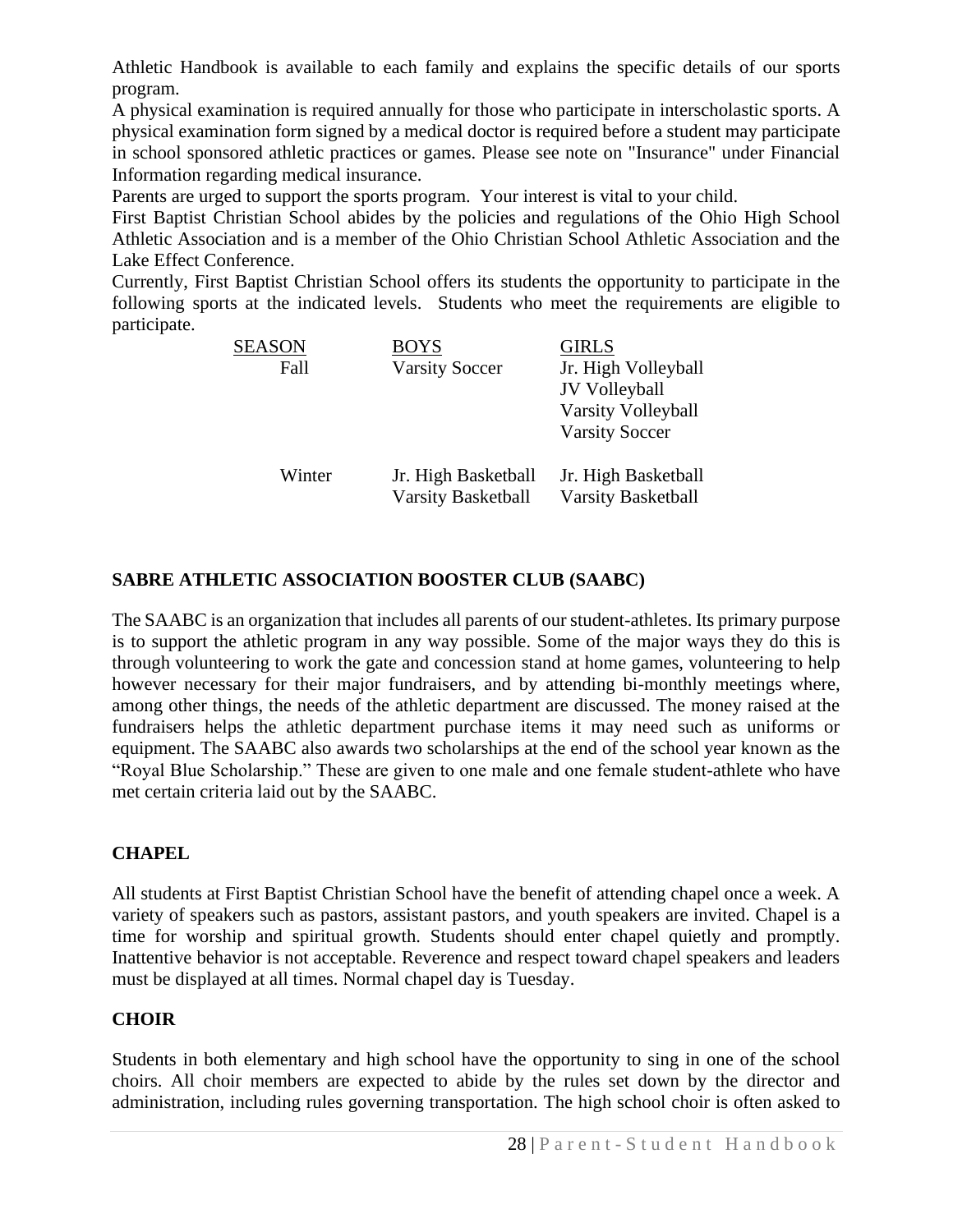sing at area churches. This is viewed as an important outreach ministry and an excellent experience for the student. All concerts are mandatory and will contribute to a portion of the student's grade.

# **CLASS SCHEDULING**

In the second semester of each school year, students will be given the opportunity to schedule their classes for the following year. Because of the scheduling process, students are expected to follow through with their course commitments. A drop deadline will be released for each semester.

If it is determined that a student needs to drop a course, the parent should write a letter or email describing the reason and the change desired. The letter should include the parent's signature if written. The administration will make a decision concerning the request and then notify the student.

After the drop deadline, a student and one parent must have a conference with the teacher and the administration in order to discuss the possibility for dropping a course. This should only apply in situations of extreme illness or other special cases.

# **DIVORCED OR SEPARATED PARENTS**

In the case of a divorce or separation, a student will be released only to the parent who has custody unless that parent sends written permission with the student allowing the other parent to remove the student from school. The rights and privileges for the non-custodial parent are determined by the law of the State of Ohio. Such procedures as are outlined in the law will be followed.

#### **ENGAGEMENT**

Seniors may become engaged after Christmas break, with the approval of their parents and the administration.

# **FUNDRAISING**

FBCS' fundraising policy is to limit the school-wide fundraisers to no more than three per year, including the Annual Legacy Fund drive. Fundraising is purposefully kept at a minimum and makes as large an effort as possible to include constituents outside of the parents of the students. The school encourages organizations that help financially support the programs of the school and classes. Funds raised by the student council, individual classes, PTF, SAABC, or other organizations help to provide for the growth of our school. However, any project to raise funds for other organizations must not interfere with a school fundraising project, and must first be approved by the Director of Fundraising. The soliciting of funds for projects unrelated to the school is generally not permitted.

# **GUIDANCE COUNSELING**

Students at First Baptist Christian School have a unique opportunity in that they can receive sound Christian counseling in academic, spiritual, social, and career areas as well as in college selection. Principles of guidance used will have their foundation in the Word of God.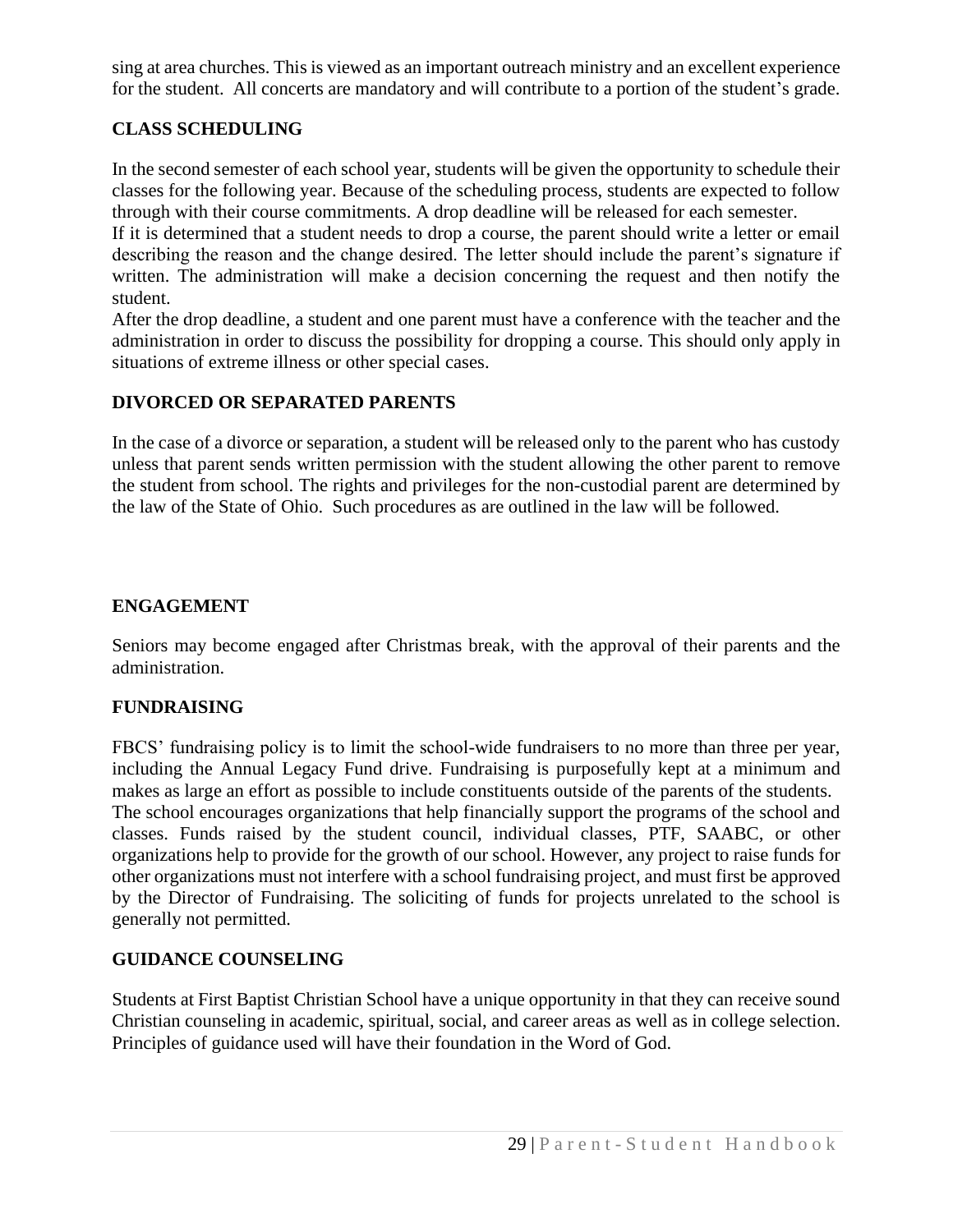# **LIBRARY POLICY**

- 1. The library will be open during specified hours when volunteer staffing is available.
- 2. Books may be signed out for a two-week period and may be renewed for an additional two weeks when the student brings the book to the library and requests renewal.
- 3. Students may not have more than three books checked out at any one time.
- 4. Students are not to take any books from the library without having them properly checked out by an aide at the desk. All books are to be returned to the desk or to the office if the library is not open. Books should not be returned to the shelves.
- 5. Reference materials, particularly encyclopedias, may not be taken from the library. Students wishing to use these materials must obtain passes from teachers to complete that work in the library.
- 6. A fine per school day will be charged on overdue books. Records will be kept of any overdue books returned and fines not paid, and students will be held responsible for paying the fine.
- 7. Any book overdue for four weeks will be considered lost, and the student will be expected to pay for it. If the book is later found and returned in good condition, money will be refunded minus the accumulated fine.
- 8. Report cards will be withheld for overdue books and for unpaid fines.

# ELEMENTARY

Elementary classes come to the library on a regular basis with their teachers and are expected to comply with all library rules regarding conduct and use of materials.

# JUNIOR HIGH AND HIGH SCHOOL

- 1. The library may be used to take make up tests and/or quizzes during the hours in which a paraprofessional is available. Passes can be obtained from a subject teacher or the learning center supervisor for the amount of time necessary to complete such work.
- 2. A student who wants to check out or return a book will be given a limited amount of time.
- 3. A student may go to the library to read magazines.
- 4. If students are ever sent to the library to work together on any project, this must be noted on the pass by the teacher. Otherwise, they will be expected to work independently.
- 5. Students are to sit at tables to do reference work or reading.
- 6. Librarians have the authority to reprimand and/or send students back to their rooms if the students are misusing library time or creating a disturbance.
- 7. While in the library, students are expected to maintain the testimony of the Lord and to act in accordance with library rules and the general rules of conduct for the school. Failure to do so will result in restrictions and/or disciplinary action.

# BOOK SELECTION

In striving to provide excellence in education in the literary field, the library personnel have adopted the following goals.

- 1. They will provide the students with a broad base of literary styles.
- 2. They will prepare college-bound students with the necessary tools to understand different literary and cultural heritages and relate these to their Christian beliefs.
- 3. They will teach our students to evaluate their reading material using the standards of the Word of God (II Tim. 2:15).
- 4. They will equip our students with a broad understanding of major world authors, their views, and their philosophies.
- 5. They will meet God's standards of excellence.

6. They will encourage our students to use scriptural discretion in reading material (Phil. 4:8). To achieve these goals, the students may be exposed to selections containing questionable language and activities that are denounced in the scriptures. We, therefore, encourage you as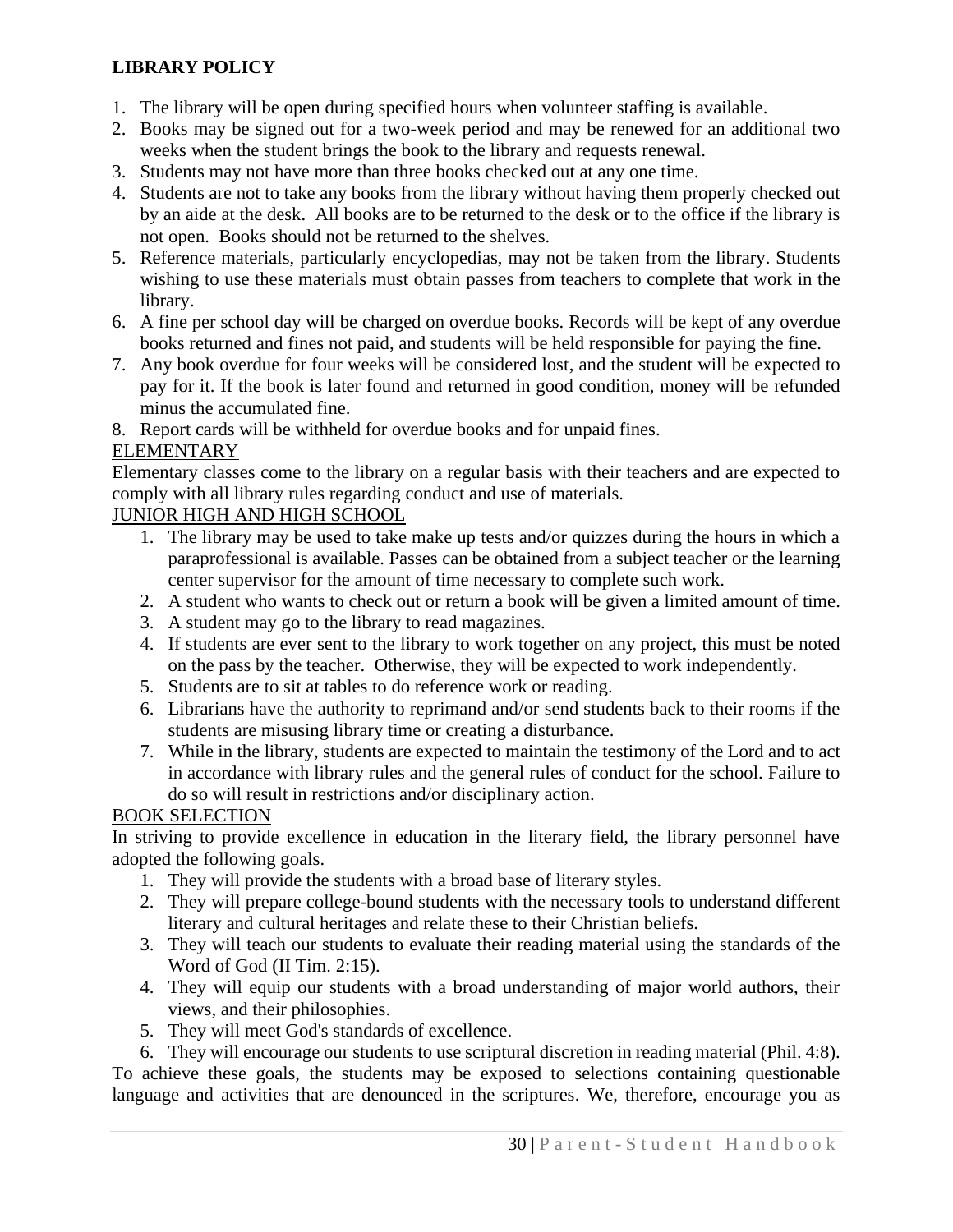parents to become involved with the reading material. Library personnel and/or administration is available to discuss these goals and objectives with you.

# **LOCKERS**

# STUDENT LOCKERS

Lockers will be assigned to students in grades 7 through 12. The lockers are the property of the school, are provided for student use, and may be checked at any time.

- Each student is assigned a locker. The lockers are not equipped with built-in locks. Students may provide their own locks if so desired. A copy of the student's lock combination must be kept on file in the school office. It is the student's responsibility to keep his/her lock combination private.
- Lockers are to be kept neat with no food items or wet items left in them overnight.
- Students are not to decorate the outside of the lockers without permission. Stickers or other items that tend to permanently adhere are not permitted on lockers.
- Lockers are not to be kicked, pounded on, or abused in any way.
- Inappropriate photos and articles clipped from newspapers, books, or magazines are not permitted on lockers. Stickers, emblems, posters, etc., which identify with groups or movements contrary to Biblical standards or which would not be supported by First Baptist Christian School will not be permitted.
- Students are not to get into another student's locker without permission.

# GYM LOCKERS

The above guidelines apply to gym lockers with the following additions.

• Students may not permanently place locks on lockers without the approval of the P.E. teacher or an athletic coach.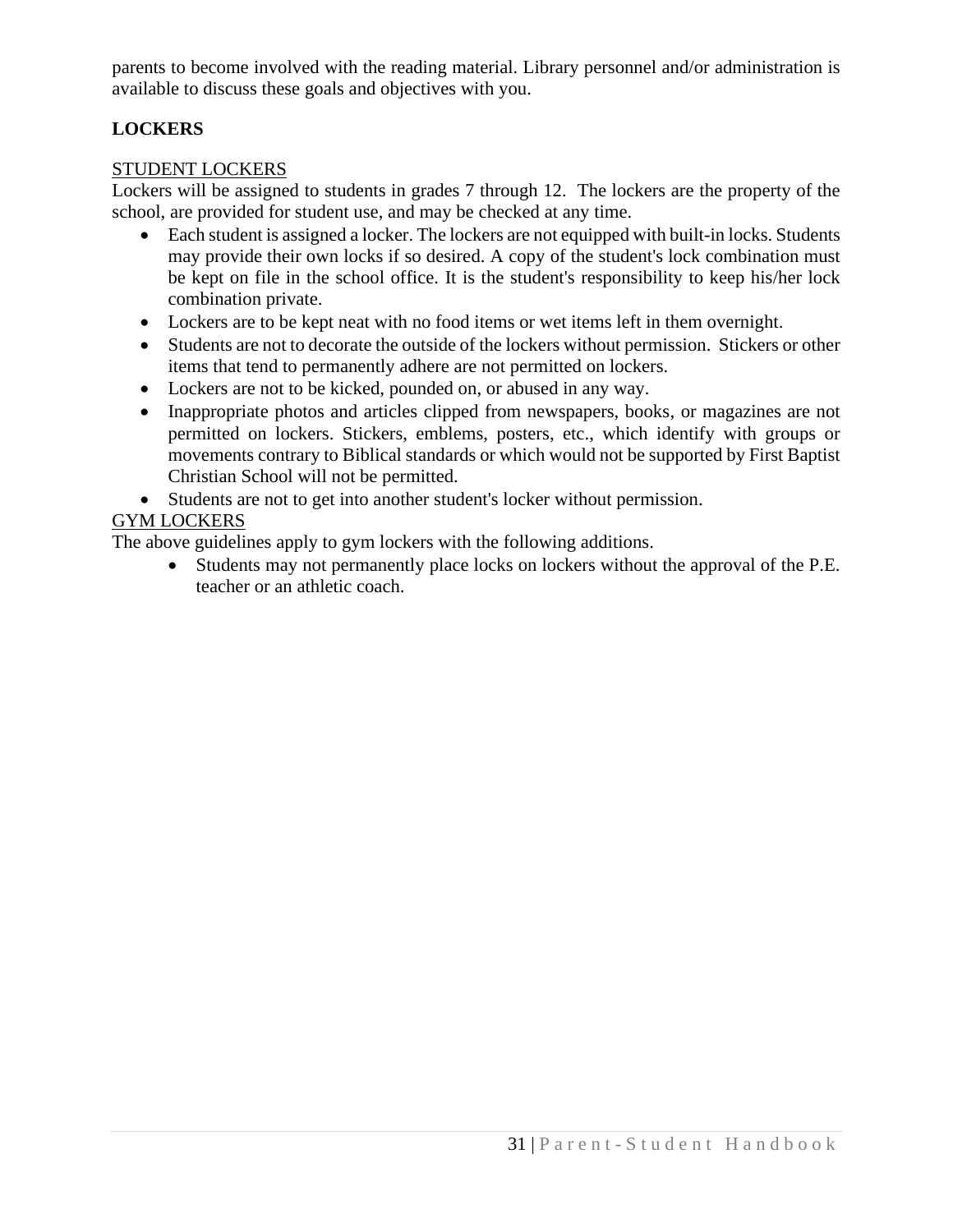# **LOST AND FOUND**

Students who believe they have lost items should check with the office. Items in the Lost and Found will be disposed of at designated times throughout the year. Items such as books and notebooks are usually kept in the office.

# **LUNCH INFORMATION**

Most students bring their own lunch to school. After the second week of school, information will be sent home with the prices of beverages, sandwiches, and snacks that are available to students if they so desire to purchase them.

# **MEDICAL INFORMATION**

# IMMUNIZATION POLICY

It is an Ohio state law that a record of the exact date of immunization of each student be on file in the school office. An immunization exemption form may be filled out for reasons of conscience or religion. A complete list of required immunizations may be obtained from the school office or the school nurse.

#### MEDICATION POLICY

Whenever possible, parents should provide medication for their children outside of the school hours and encourage their physician's cooperation in this regard. In some cases, however, the administration of medication to a student during school hours may be deemed necessary by a physician. The following procedure MUST be followed in order for school personnel to give prescription medication.

- 1. An authorization slip must be filled out completely and must include the name of the medication, dosage, time of dosage, and possible side effects.
- 2. The authorization slip must be signed by the parent authorizing school personnel to administer the medication. These slips may be obtained from the school office.
- 3. This authorization slip must be completed and sent in with the medication. Please send only the amount of medication your child will need. The school is not able to send home medication.
- 4. The school will only administer prescription medication from the prescription bottle.
- 5. School personnel can only administer non-prescription (over-the-counter) medication with a parent's explicit consent. This may be provided upon online enrollment or during each occurrence via telephone.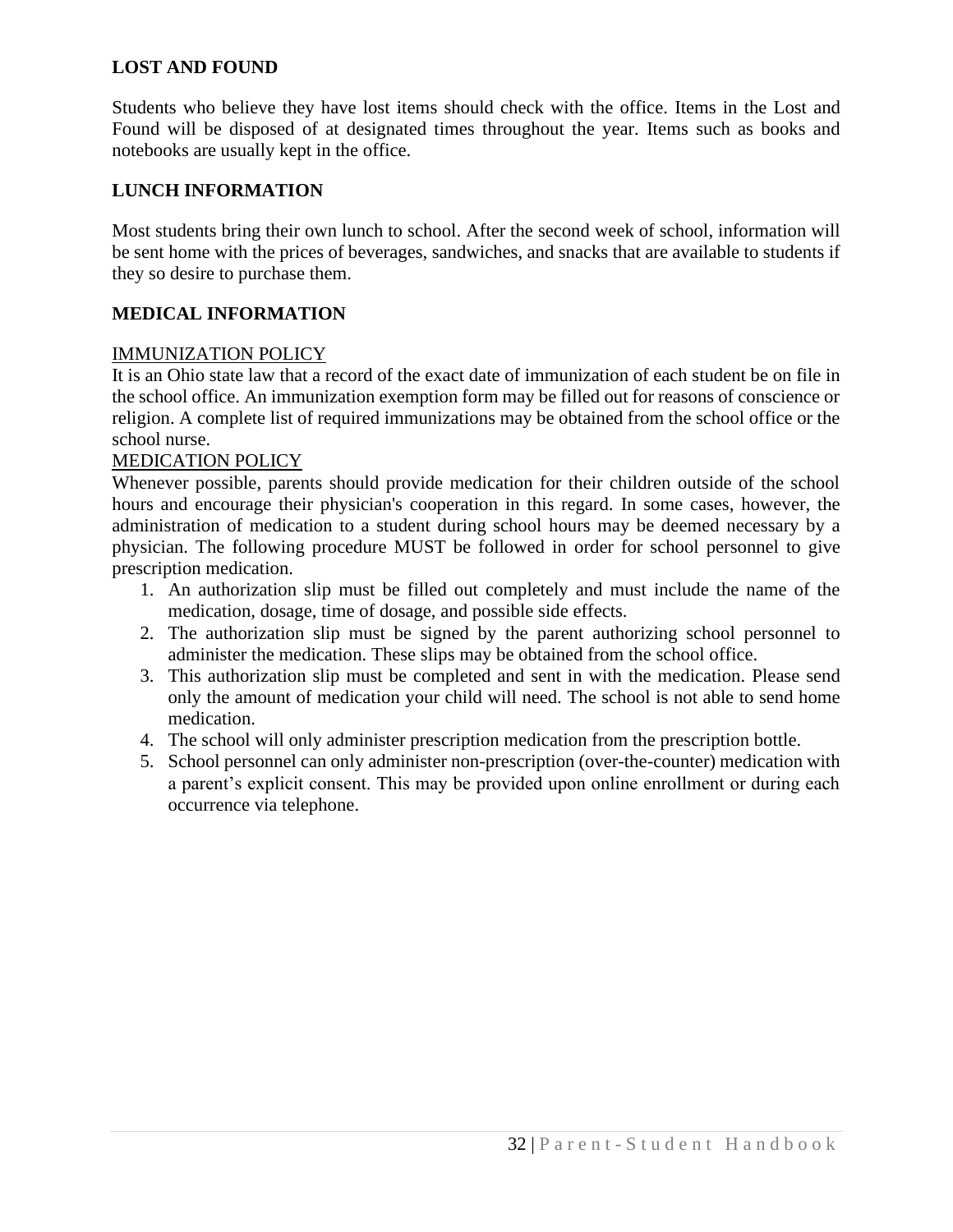# **OPEN CAMPUS**

Occasionally the school may choose to use an open campus format for the final (year-end) exam days of school. An open campus setting requires student attendance only for the times when they have final exams scheduled; otherwise their whereabouts will be considered the parents' responsibility. If students wish to remain on campus when they are not taking final exams they will be required to attend study hall.

# **FACTS**

FBCS uses a school management system called FACTS. FACTS is an internet-based program that supports the various needs of administration, staff, teachers, students, and parents. It is a private and secure website that allows parents to see complete information specific to their child, while protecting their child's information from others. This program can be accessed by clicking on the "Family Portal" link at the top of the school's website, or through the RenWeb Home App, using the district code FBCS-OH. Parents can view homework, Progress Reports, grades, the school directory, and more.

#### **HIGH SCHOOL RETREAT**

Each year FBCS hosts an overnight high school retreat for grades 9-12. This retreat is held within the first few weeks of the school year. The purpose of the retreat is threefold: to be spiritually challenging, to welcome and get to know new students, and to renew old friendships and create bonds. There is a fee charged to the students to cover the cost of this retreat. All students are expected to attend.

# **PICTURES**

Individual and class pictures are taken each school year. A packet containing a class picture and individual pictures of various sizes are available for purchase if so desired. Group pictures, such as teams, clubs, or organizations, are also taken each year and are available for purchase. Even if pictures are not purchased, the student will still be photographed for the Yearbook.

# **SENIOR TRIP**

Seniors are privileged to have the opportunity to go on a senior trip as a part of their educational experience at FBCS. Trips are designed to be a combination of learning experiences and fun activities. It is expected that all seniors go on the trip. The costs of these trips vary, but students are encouraged to begin saving for it early in their high school career. Classes often have fundraisers to allow each student the opportunity to earn money towards the trip. The senior trip normally takes place in the month of May and involves a destination within a maximum of twelve hours driving distance (approximately six hundred miles from FBCS).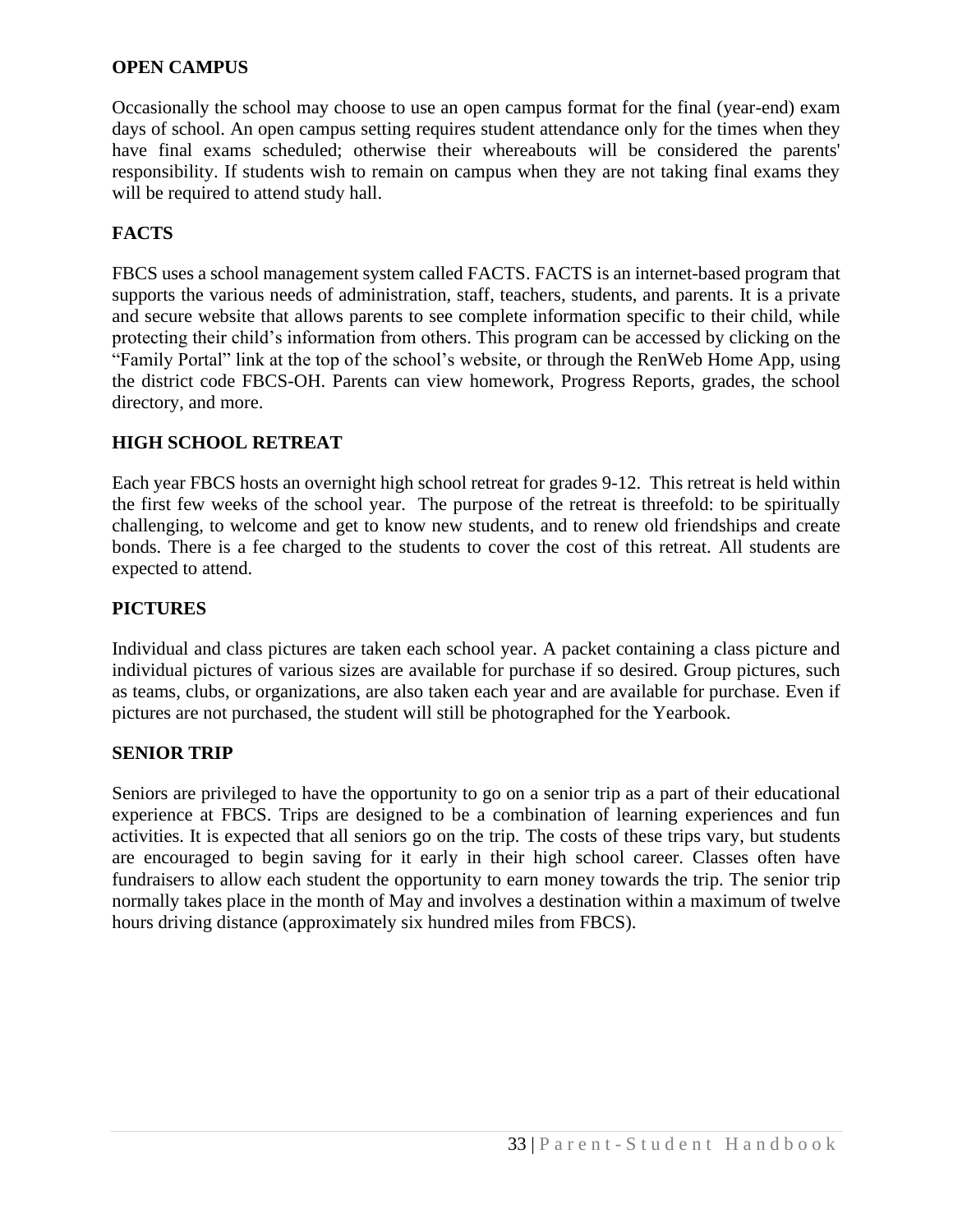# **STUDENT COUNCIL & CLASS OFFICERS**

Students in grades 7 through 12 will vote for and elect Student Council officers. Each class in grades 7-12 will elect a representative. The purpose of the Student Council is to encourage student morale and promote school projects. Student Council officers will include a president, vicepresident, secretary, treasurer, and chaplain. Students must have attended FBCS at least one semester before being eligible to be elected to Student Council. The Student Council follows the policies and procedures as outlined in the Student Council constitution.

Class officers may include a president, vice-president, secretary, treasurer, and chaplain. Each class president automatically becomes a member of Student Council. Students must have attended FBCS at least one semester before being eligible to be a class officer. The class officers follow the policies and procedures as outlined in the Student Council constitution.

#### **STUDENT DRIVERS**

Permission for licensed students to drive to school is a privilege. Students who drive to school must adhere to the following guidelines, or their driving privilege will be revoked.

- 1. Any student driving to school must fill out a car registration form the first week of school. A form should be filled out for each car driven to school. If a student changes cars throughout the school year, he has one week to fill out a new form. If a student begins driving to school after the beginning of the school year, he/she has one week to fill out a registration form
- 2. Students must drive slowly (5 mph) at all times while in the parking lot. Spinning of wheels, squealing tires, laying tire tracks, speeding, or any form of reckless driving will not be permitted on or around campus. A fine of \$5.00 will be issued to any student who breaks the above mentioned rules. After two fines have been issued, a third offense will result in the loss of driving privileges for a week.
- 3. Students are to be seated in their vehicles while in motion. At no time are students allowed to ride outside the car. Students should not be transporting other students without proper permission.
- 4. Car sound systems must be kept at a low volume and should be appropriate music.
- 5. Stickers, emblems, decals, etc. which identify with groups or movements contrary to Biblical standards, or that would not be supported by First Baptist Christian School are not to be displayed on cars.
- 6. Students are not permitted to loiter at cars before or after school. When arriving at school, students must promptly enter the building. When dismissed, students must promptly leave in their cars.
- 7. Students are not permitted to return to their cars during the school day without staff or administration permission. This includes lunch time. Students may not leave campus during the school day except with permission.
- 8. All student drivers leaving school early must follow the guidelines under Early Dismissal. This includes signing out at the office.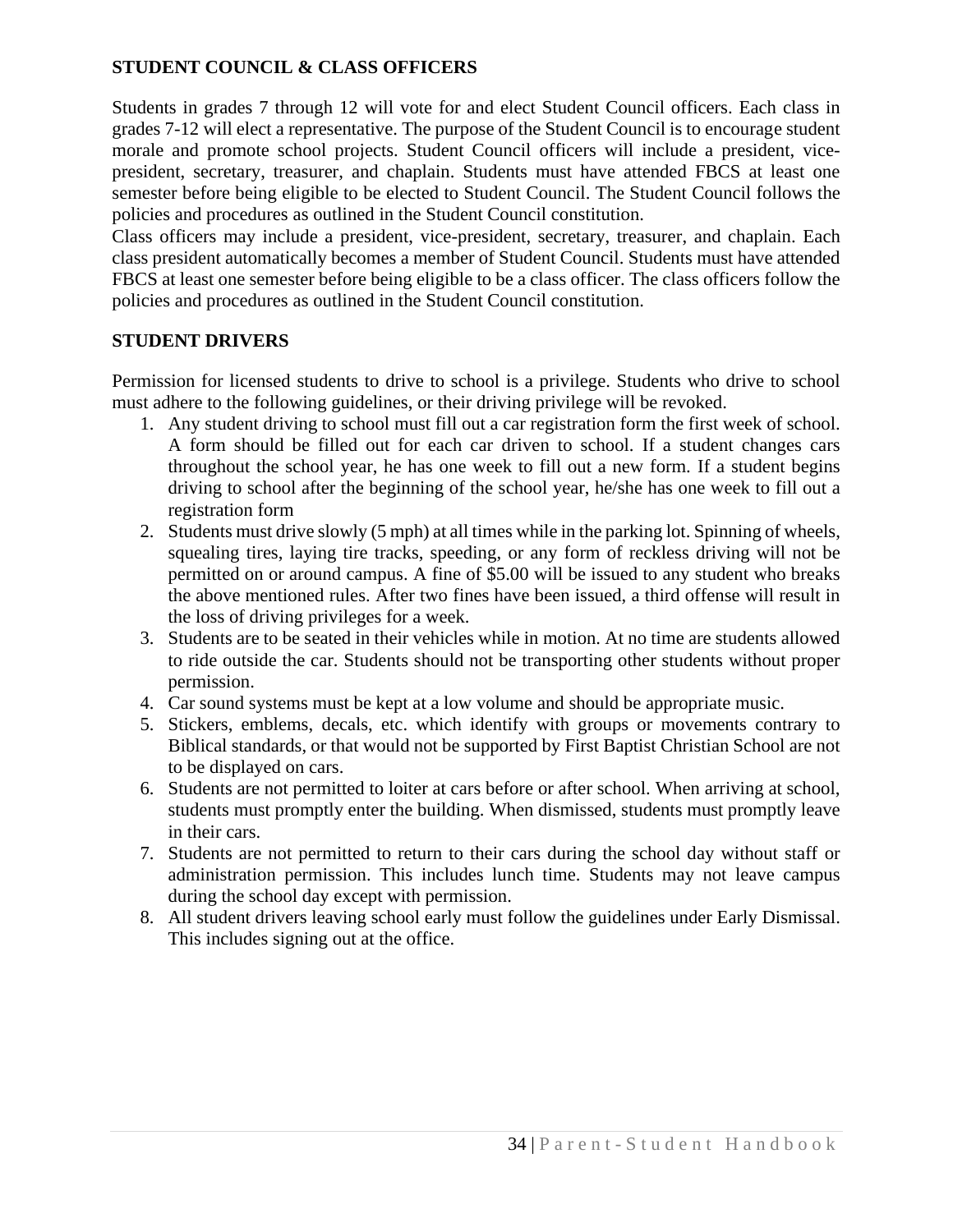# **PARENT-TEACHER FELLOWSHIP**

The parents and teachers of the First Baptist Christian School, for the purpose of fostering close harmony and Christian fellowship, to accompany our endeavors to educate our children, providing a clear channel of communication between the home and school, and working closely together in accomplishing the objectives of our school, establish the Parent-Teacher Fellowship with a heart and attitude of service to our Lord. The Parent-Teacher Fellowship shall act in accordance with and within the guidelines established by the school committee of First Baptist Christian School.

NAME - The name of this organization shall be the Parent-Teacher Fellowship of First Baptist Christian School, Elyria, Ohio.

PURPOSE - The purpose is to provide a framework in which both parents and teachers, through a mutual understanding of the problems involved in Christian education and the needs of the child, may work together for his/her best interest in developing spiritual, intellectual, physical, and emotional maturity according to Biblical principles.

**OBJECTIVES** 

- To acquaint the parents with the philosophy of Christian education and the curriculum of First Baptist Christian School
- To acquaint both parents and teachers with the importance of recognizing and adequately coping with the emotional, spiritual, and disciplinary needs of the child

• To provide an opportunity for parents and teachers to know and fellowship with each other MEMBERSHIP - The membership of the PTF of First Baptist Christian School shall consist of the parents of students, teachers, and interested friends.

MEETING - The meetings of the Parent-Teacher Fellowship are held at planned intervals throughout the year.

# **TRANSCRIPTS**

Senior or junior transcripts will be sent to colleges, employers, etc. upon the WRITTEN request of the student.

# **TRANSPORTATION**

The school does not provide transportation services for students; however, bus transportation is provided by some local school districts. It is the responsibility of the parents to call their local school system to make arrangements for bus transportation from the public schools. Local school bus routes are usually published in the newspaper a few days prior to the opening of school. Parents relying on public school bus transportation will be responsible to provide transportation for students on the days when First Baptist Christian School is in session and the public school is not. Parents should request a school calendar from their local school district.

Students who ride public school buses are expected to observe the rules and regulations set down by the school district and drivers.

Students may be asked to help pay for transportation for school related trips. On occasion, First Baptist Christian School may provide transportation to away athletic event held away from the school. If so, the departure and return time, date, and other conditions will be announced in advance.